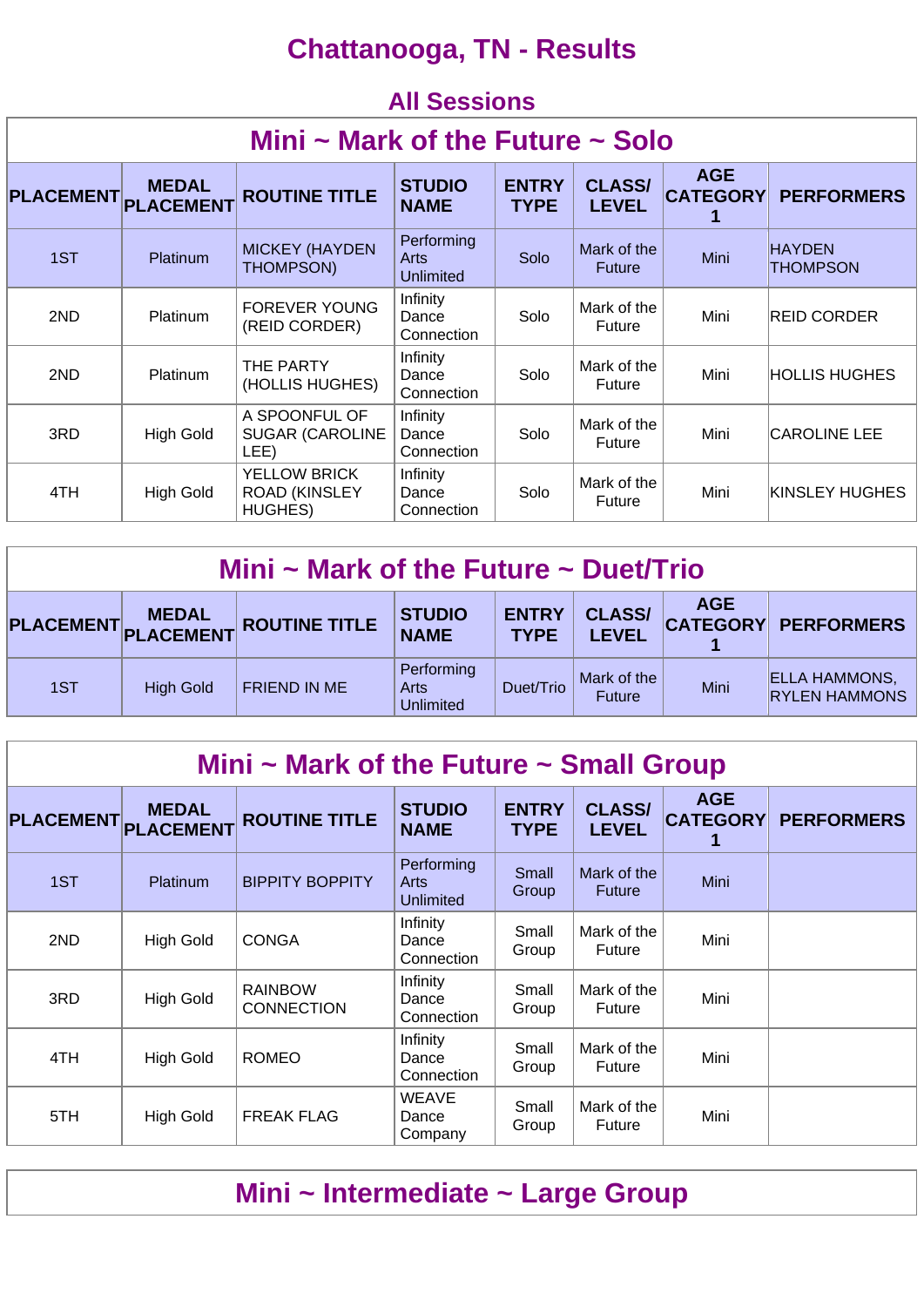|     |          | PLACEMENT MEDAL ROUTINE TITLE | <b>STUDIO</b><br><b>NAME</b>           | <b>ENTRY</b><br><b>TYPE</b> | <b>CLASS/</b><br><b>LEVEL</b> | <b>AGE</b> | <b>CATEGORY PERFORMERS</b> |
|-----|----------|-------------------------------|----------------------------------------|-----------------------------|-------------------------------|------------|----------------------------|
| 1ST | Platinum | <b>DINO ROCK</b>              | <b>CK</b><br>DanceWorks,<br><b>Inc</b> | Large<br>Group              | <b>Intermediatel</b>          | Mini       |                            |

| Petite ~ Mark of the Future ~ Solo |                  |                                                                                           |                                                              |                             |                               |                                    |                                      |  |  |
|------------------------------------|------------------|-------------------------------------------------------------------------------------------|--------------------------------------------------------------|-----------------------------|-------------------------------|------------------------------------|--------------------------------------|--|--|
| <b>PLACEMENT</b> PLACEMENT         | <b>MEDAL</b>     | <b>ROUTINE TITLE</b>                                                                      | <b>STUDIO</b><br><b>NAME</b>                                 | <b>ENTRY</b><br><b>TYPE</b> | <b>CLASS/</b><br><b>LEVEL</b> | <b>AGE</b><br><b>CATEGORY</b><br>1 | <b>PERFORMERS</b>                    |  |  |
| 1ST                                | <b>Platinum</b>  | <b>RIVER (ALEXIS</b><br><b>MCKNIGHT)</b>                                                  | Ginger<br>Brown's<br>Academy of<br>Performing<br><b>Arts</b> | Solo                        | Mark of the<br><b>Future</b>  | <b>Petite</b>                      | <b>ALEXIS MCKNIGHT</b>               |  |  |
| 2ND                                | Platinum         | <b>CHARLIE'S</b><br><b>CHOCOLATE</b><br><b>FACTORY</b><br>(CHARLIE<br><b>TAIVALKOSKI)</b> | Ginger<br>Brown's<br>Academy of<br>Performing<br>Arts        | Solo                        | Mark of the<br>Future         | Petite                             | <b>CHARLIE</b><br><b>TAIVALKOSKI</b> |  |  |
| 3RD                                | Platinum         | HOW DO I LOOK<br>(BRYLIE BURKETT)                                                         | Ginger<br>Brown's<br>Academy of<br>Performing<br>Arts        | Solo                        | Mark of the<br>Future         | Petite                             | <b>BRYLIE BURKETT</b>                |  |  |
| 4TH                                | Platinum         | <b>RISE UP</b><br>(CHARLOTTE<br>MINNIEHAN)                                                | Acro Dance<br><b>Express</b>                                 | Solo                        | Mark of the<br>Future         | Petite                             | <b>CHARLOTTE</b><br>MINNIEHAN        |  |  |
| 5TH                                | Platinum         | ME TOO (ALIVIA<br>GORDON)                                                                 | Ginger<br>Brown's<br>Academy of<br>Performing<br>Arts        | Solo                        | Mark of the<br>Future         | Petite                             | <b>ALIVIA GORDON</b>                 |  |  |
| 6TH                                | Platinum         | LET IT BE (GIA<br>MOORE)                                                                  | Acro Dance<br><b>Express</b>                                 | Solo                        | Mark of the<br>Future         | Petite                             | <b>GIA MOORE</b>                     |  |  |
| 7TH                                | Platinum         | <b>SWEET CHILD OF</b><br>MINE (MADELINE<br>DUNN)                                          | Ginger<br>Brown's<br>Academy of<br>Performing<br>Arts        | Solo                        | Mark of the<br>Future         | Petite                             | <b>MADELINE DUNN</b>                 |  |  |
| 8TH                                | <b>High Gold</b> | THIS WILL BE<br>(EMMALYN<br>STAFFORD)                                                     | Acro Dance<br><b>Express</b>                                 | Solo                        | Mark of the<br>Future         | Petite                             | <b>EMMALYN</b><br><b>STAFFORD</b>    |  |  |
| 9TH                                | <b>High Gold</b> | <b>COVER ME IN</b><br>SUNSHINE (ALICIA<br>CABRERA)                                        | Acro Dance<br><b>Express</b>                                 | Solo                        | Mark of the<br>Future         | Petite                             | <b>ALICIA CABRERA</b>                |  |  |
| 10TH                               | <b>High Gold</b> | <b>J'ADORE PARIS</b><br>(ALLIE BURGESS)                                                   | Performing<br>Arts<br>Unlimited                              | Solo                        | Mark of the<br>Future         | Petite                             | <b>ALLIE BURGESS</b>                 |  |  |

| Petite $\sim$ Mark of the Future $\sim$ Duet/Trio                                                                                                                                                       |          |                 |                                                       |           |                              |        |                                                     |  |  |  |
|---------------------------------------------------------------------------------------------------------------------------------------------------------------------------------------------------------|----------|-----------------|-------------------------------------------------------|-----------|------------------------------|--------|-----------------------------------------------------|--|--|--|
| <b>AGE</b><br><b>CLASS/</b><br><b>ENTRY</b><br><b>STUDIO</b><br><b>MEDAL</b><br>PLACEMENT PLACEMENT ROUTINE TITLE<br><b>CATEGORY</b><br><b>PERFORMERS</b><br><b>LEVEL</b><br><b>NAME</b><br><b>TYPE</b> |          |                 |                                                       |           |                              |        |                                                     |  |  |  |
| 1ST                                                                                                                                                                                                     | Platinum | <b>FABULOUS</b> | Ginger<br>Brown's<br>Academy of<br>Performing<br>Arts | Duet/Trio | Mark of the<br><b>Future</b> | Petite | <b>ALEXIS</b><br>MCKNIGHT,<br><b>BRYLIE BURKETT</b> |  |  |  |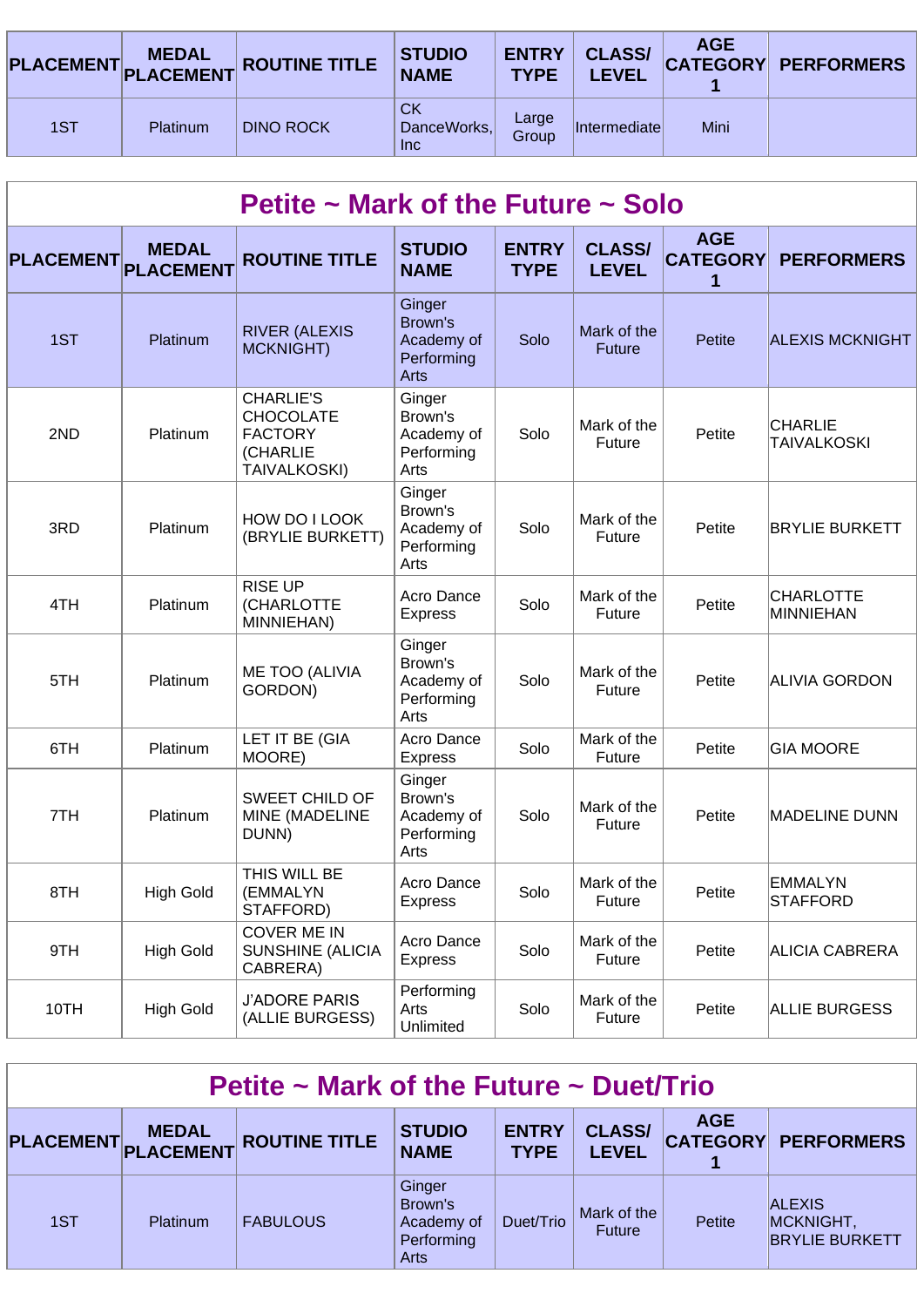| 2ND | <b>Platinum</b>  | <b>FOOTPRINTS</b>                        | Ginger<br>Brown's<br>Academy of<br>Performing<br>Arts | Duet/Trio | Mark of the<br>Future        | Petite | <b>BLAKELY WILSON,</b><br><b>MCKINLEY</b><br>JOHNSON                        |
|-----|------------------|------------------------------------------|-------------------------------------------------------|-----------|------------------------------|--------|-----------------------------------------------------------------------------|
| 3RD | High Gold        | <b>BOOGIE WOOGIE</b><br><b>BUGLE BOY</b> | Acro Dance<br>Express                                 | Duet/Trio | Mark of the<br><b>Future</b> | Petite | <b>CHARLOTTE</b><br>MINNIEHAN, LEXI<br>KARCH, MAKENZIE<br><b>WILLIAMSON</b> |
| 4TH | <b>High Gold</b> | YANKEE DOODLE                            | Acro Dance<br>Express                                 | Duet/Trio | Mark of the<br><b>Future</b> | Petite | ADDISON GRIMES,<br><b>GIA MOORE,</b><br><b>HARPER SWIFT</b>                 |

#### **Petite ~ Mark of the Future ~ Small Group**

| <b>PLACEMENT</b> | <b>MEDAL</b><br><b>PLACEMENT</b> | <b>ROUTINE TITLE</b>                  | <b>STUDIO</b><br><b>NAME</b>                                 | <b>ENTRY</b><br><b>TYPE</b> | <b>CLASS/</b><br><b>LEVEL</b> | <b>AGE</b><br><b>CATEGORY</b> | <b>PERFORMERS</b> |
|------------------|----------------------------------|---------------------------------------|--------------------------------------------------------------|-----------------------------|-------------------------------|-------------------------------|-------------------|
| 1ST              | Platinum                         | <b>POKER FACE</b>                     | Ginger<br>Brown's<br>Academy of<br>Performing<br><b>Arts</b> | Small<br>Group              | Mark of the<br><b>Future</b>  | <b>Petite</b>                 |                   |
| 3RD              | Platinum                         | <b>SURF'S UP</b>                      | <b>Barfield</b><br>School of<br>Dance                        | Small<br>Group              | Mark of the<br>Future         | Petite                        |                   |
| 4TH              | <b>High Gold</b>                 | <b>COVER ME IN</b><br><b>SUNSHINE</b> | <b>Barfield</b><br>School of<br>Dance                        | Small<br>Group              | Mark of the<br>Future         | Petite                        |                   |
| 5TH              | <b>High Gold</b>                 | YOU MAKE ME<br><b>HAPPY</b>           | Acro Dance<br><b>Express</b>                                 | Small<br>Group              | Mark of the<br>Future         | Petite                        |                   |
| 6TH              | <b>High Gold</b>                 | <b>MONEY</b>                          | Ginger<br>Brown's<br>Academy of<br>Performing<br>Arts        | Small<br>Group              | Mark of the<br>Future         | Petite                        |                   |
| 6TH              | <b>High Gold</b>                 | <b>SUAVE</b>                          | Infinity<br>Dance<br>Connection                              | Small<br>Group              | Mark of the<br>Future         | Petite                        |                   |
| 7TH              | <b>High Gold</b>                 | YOU'VE GOT A<br><b>FRIEND</b>         | Infinity<br>Dance<br>Connection                              | Small<br>Group              | Mark of the<br>Future         | Petite                        |                   |
| 8TH              | Gold                             | <b>HERE COMES THE</b><br><b>SUN</b>   | Infinity<br>Dance<br>Connection                              | Small<br>Group              | Mark of the<br>Future         | Petite                        |                   |
| 9TH              | Gold                             | DO YOU LOVE ME                        | Acro Dance<br><b>Express</b>                                 | Small<br>Group              | Mark of the<br>Future         | Petite                        |                   |

#### **Petite ~ Mark of the Future ~ Small Group Extended**

|     | <b>MEDAL</b> | PLACEMENT PLACEMENT ROUTINE TITLE | <b>STUDIO</b><br><b>NAME</b>                          | <b>ENTRY</b><br><b>TYPE</b> | <b>CLASS/</b><br><b>LEVEL</b> | <b>AGE</b> | <b>CATEGORY PERFORMERS</b> |
|-----|--------------|-----------------------------------|-------------------------------------------------------|-----------------------------|-------------------------------|------------|----------------------------|
| 2ND | Platinum     | <b>NORTH</b>                      | Ginger<br>Brown's<br>Academy of<br>Performing<br>Arts | Small<br>Group<br>Extended  | Mark of the<br><b>Future</b>  | Petite     |                            |

# **Petite ~ Mark of the Future ~ Large Group**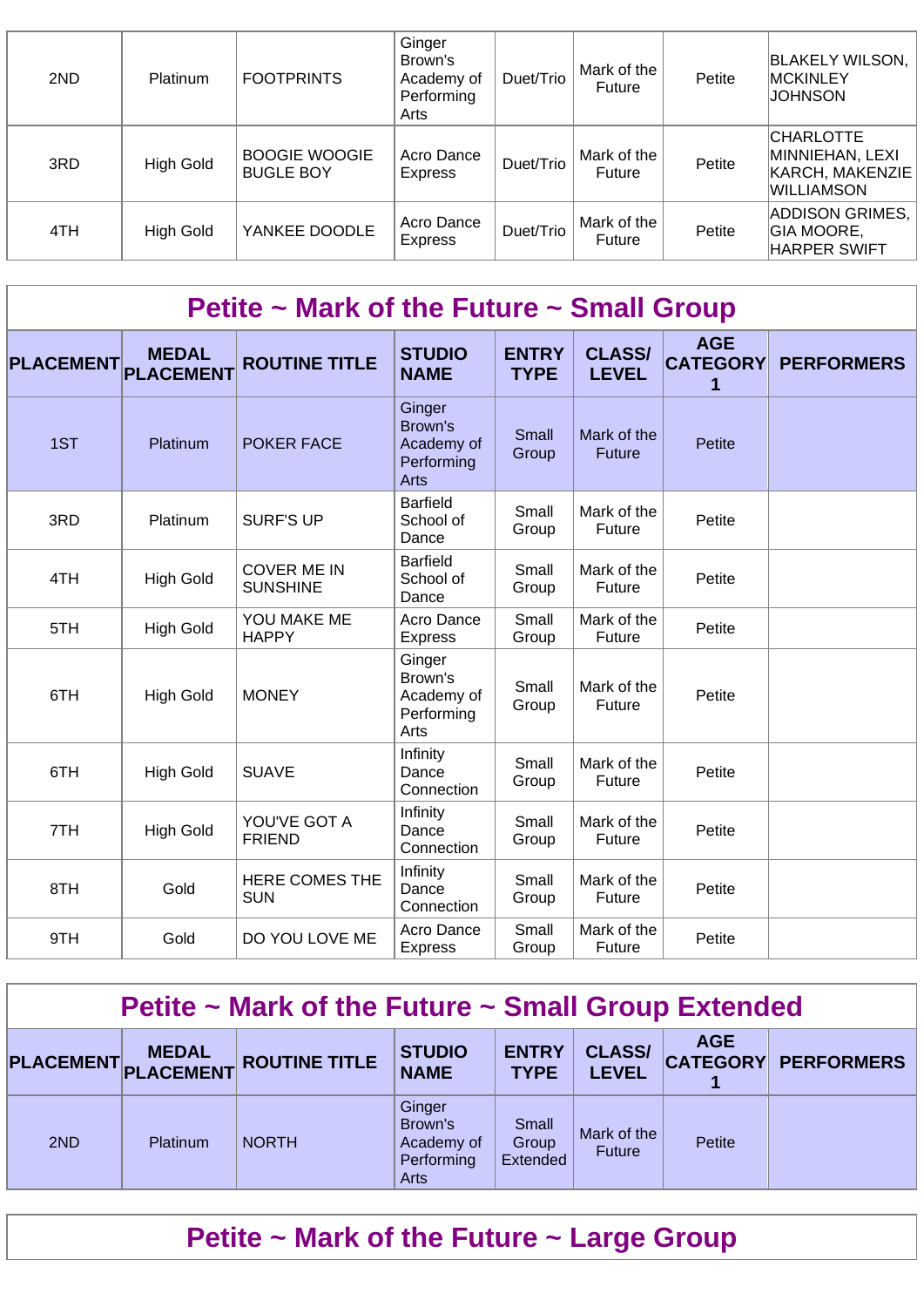| <b>PLACEMENT</b> | <b>MEDAL</b><br><b>PLACEMENT</b> | <b>ROUTINE TITLE</b> | <b>STUDIO</b><br><b>NAME</b>                          | <b>ENTRY</b><br><b>TYPE</b> | <b>CLASS/</b><br><b>LEVEL</b> | <b>AGE</b><br><b>CATEGORY</b><br>1 | <b>PERFORMERS</b> |
|------------------|----------------------------------|----------------------|-------------------------------------------------------|-----------------------------|-------------------------------|------------------------------------|-------------------|
| 1ST              | <b>High Gold</b>                 | <b>GIRL FIGHT</b>    | Ginger<br>Brown's<br>Academy of<br>Performing<br>Arts | Large<br>Group              | Mark of the<br><b>Future</b>  | Petite                             |                   |
| 2ND              | <b>High Gold</b>                 | <b>BURNING LOVE</b>  | Acro Dance<br><b>Express</b>                          | Large<br>Group              | Mark of the<br><b>Future</b>  | Petite                             |                   |
| 3RD              | <b>High Gold</b>                 | <b>STUPID CUPID</b>  | Ginger<br>Brown's<br>Academy of<br>Performing<br>Arts | Large<br>Group              | Mark of the<br>Future         | Petite                             |                   |
| 3RD              | <b>High Gold</b>                 | <b>WHIP</b>          | Performing<br>Arts<br>Unlimited                       | Large<br>Group              | Mark of the<br>Future         | Petite                             |                   |
| 4TH              | <b>High Gold</b>                 | <b>MONEY</b>         | Infinity<br>Dance<br>Connection                       | Large<br>Group              | Mark of the<br>Future         | Petite                             |                   |

| Petite $\sim$ Mark of the Future $\sim$ Line |                 |                                   |                                                              |                             |                               |            |                            |  |  |  |
|----------------------------------------------|-----------------|-----------------------------------|--------------------------------------------------------------|-----------------------------|-------------------------------|------------|----------------------------|--|--|--|
|                                              | <b>MEDAL</b>    | PLACEMENT PLACEMENT ROUTINE TITLE | <b>STUDIO</b><br><b>NAME</b>                                 | <b>ENTRY</b><br><b>TYPE</b> | <b>CLASS/</b><br><b>LEVEL</b> | <b>AGE</b> | <b>CATEGORY PERFORMERS</b> |  |  |  |
| 1ST                                          | <b>Platinum</b> | LOVE SWEET LOVE                   | Ginger<br>Brown's<br>Academy of<br>Performing<br><b>Arts</b> | Line                        | Mark of the<br><b>Future</b>  | Petite     |                            |  |  |  |

| Petite ~ Intermediate ~ Solo |                           |                                                |                                  |                             |                               |                               |                       |  |  |  |
|------------------------------|---------------------------|------------------------------------------------|----------------------------------|-----------------------------|-------------------------------|-------------------------------|-----------------------|--|--|--|
| <b>PLACEMENT</b>             | <b>MEDAL</b><br>PLACEMENT | <b>ROUTINE TITLE</b>                           | <b>STUDIO</b><br><b>NAME</b>     | <b>ENTRY</b><br><b>TYPE</b> | <b>CLASS/</b><br><b>LEVEL</b> | <b>AGE</b><br><b>CATEGORY</b> | <b>PERFORMERS</b>     |  |  |  |
| 1ST                          | Platinum                  | YOU ARE MY<br><b>SUNSHINE</b><br>(HARPER BELT) | <b>CK</b><br>DanceWorks,<br>Inc. | Solo                        | Intermediate                  | Petite                        | <b>HARPER BELT</b>    |  |  |  |
| 2ND                          | High Gold                 | <b>NEED FOR SPEED</b><br>(RACHEL FOSSETT)      | <b>CK</b><br>DanceWorks,<br>Inc. | Solo                        | lIntermediate                 | Petite                        | <b>RACHEL FOSSETT</b> |  |  |  |

| Petite ~ Intermediate ~ Duet/Trio                                                                                                                                                             |          |                |                                                                 |  |  |        |                                                     |  |
|-----------------------------------------------------------------------------------------------------------------------------------------------------------------------------------------------|----------|----------------|-----------------------------------------------------------------|--|--|--------|-----------------------------------------------------|--|
| <b>AGE</b><br><b>CLASS/</b><br><b>STUDIO</b><br><b>ENTRY</b><br><b>MEDAL</b><br>PLACEMENT PLACEMENT ROUTINE TITLE<br><b>CATEGORY PERFORMERS</b><br><b>LEVEL</b><br><b>NAME</b><br><b>TYPE</b> |          |                |                                                                 |  |  |        |                                                     |  |
| 1ST                                                                                                                                                                                           | Platinum | SHAKE THE ROOM | <b>CK</b><br>DanceWorks, Duet/Trio  Intermediate <br><b>Inc</b> |  |  | Petite | IJENNAVIEVE<br><b>GAMMON, LANDRY</b><br><b>HAHN</b> |  |

| Petite ~ Intermediate ~ Large Group |  |                                                                       |  |  |  |  |  |  |
|-------------------------------------|--|-----------------------------------------------------------------------|--|--|--|--|--|--|
|                                     |  | PLACEMENT MEDAL ROUTINE TITLE STUDIO ENTRY CLASS/ CATEGORY PERFORMERS |  |  |  |  |  |  |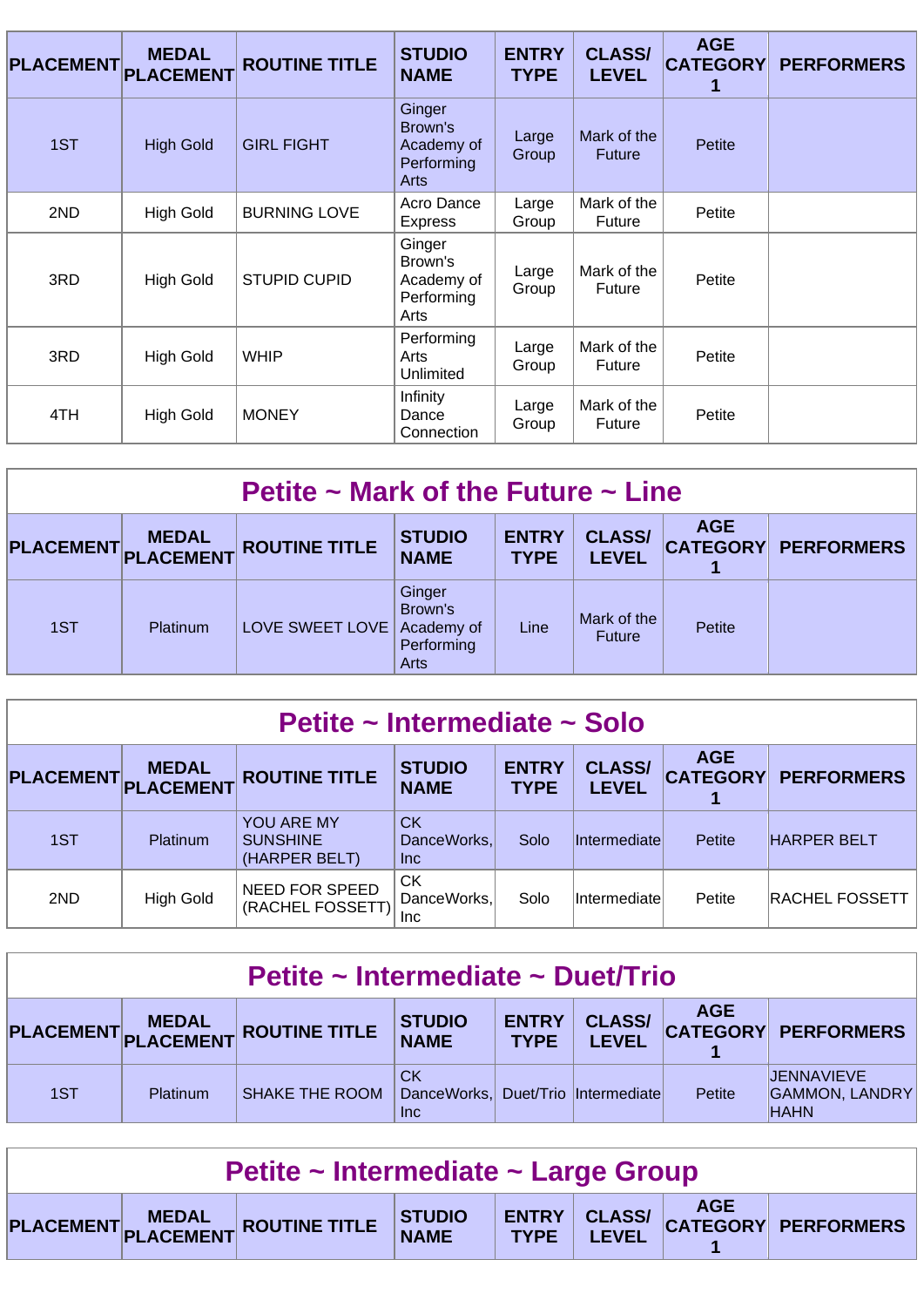| 1ST | <b>High Gold</b> | <b>ELVES ON THE</b><br><b>SHELVES</b> | <b>CK</b><br>DanceWorks,<br><b>Inc</b> | Large<br>Group | <i>Intermediatel</i>        | Petite |  |
|-----|------------------|---------------------------------------|----------------------------------------|----------------|-----------------------------|--------|--|
| 2ND | <b>High Gold</b> | <b>MAGICK</b>                         | СK<br>DanceWorks,<br>Inc               | Large<br>Group | Intermediate                | Petite |  |
| 3RD | <b>High Gold</b> | <b>SPACE GIRLZZZ</b>                  | СK<br>DanceWorks,<br>Inc               | Large<br>Group | <i><b>Intermediatel</b></i> | Petite |  |

| Petite ~ Advanced ~ Solo |                                  |                                                              |                                        |                             |                               |                                    |                                   |  |  |  |  |
|--------------------------|----------------------------------|--------------------------------------------------------------|----------------------------------------|-----------------------------|-------------------------------|------------------------------------|-----------------------------------|--|--|--|--|
| <b>PLACEMENT</b>         | <b>MEDAL</b><br><b>PLACEMENT</b> | <b>ROUTINE TITLE</b>                                         | <b>STUDIO</b><br><b>NAME</b>           | <b>ENTRY</b><br><b>TYPE</b> | <b>CLASS/</b><br><b>LEVEL</b> | <b>AGE</b><br><b>CATEGORY</b><br>1 | <b>PERFORMERS</b>                 |  |  |  |  |
| 1ST                      | Platinum                         | <b>WALK FOR ME</b><br>(ASPEN GLADDEN)                        | <b>CK</b><br>DanceWorks,<br><b>Inc</b> | Solo                        | Advanced                      | Petite                             | <b>ASPEN GLADDEN</b>              |  |  |  |  |
| 2ND                      | Platinum                         | <b>SPARKLING</b><br><b>DIAMONDS</b><br>(CHARLEEANN<br>MUNRO) | <b>CK</b><br>DanceWorks.<br><b>Inc</b> | Solo                        | Advanced                      | Petite                             | <b>CHARLEEANN</b><br><b>MUNRO</b> |  |  |  |  |
| 3RD                      | Platinum                         | <b>SUNSHINE (GRACE</b><br><b>BLAKELY)</b>                    | <b>CK</b><br>DanceWorks,<br><b>Inc</b> | Solo                        | Advanced                      | Petite                             | <b>GRACE BLAKELY</b>              |  |  |  |  |
| 4TH                      | <b>High Gold</b>                 | POOR SOULS<br>(ANALEISE<br><b>BORING)</b>                    | <b>CK</b><br>DanceWorks.<br>Inc        | Solo                        | Advanced                      | Petite                             | <b>ANALEISE BORING</b>            |  |  |  |  |
| 5TH                      | <b>High Gold</b>                 | THE SCIENTIST<br>(AUDREY BARBER)                             | <b>CK</b><br>DanceWorks.<br><b>Inc</b> | Solo                        | Advanced                      | Petite                             | AUDREY BARBER                     |  |  |  |  |
| 6TH                      | <b>High Gold</b>                 | <b>DON'T YOU WORRY</b><br>CHILD (ADDISON<br>HADAWAY)         | <b>CK</b><br>DanceWorks,<br><b>Inc</b> | Solo                        | Advanced                      | Petite                             | ADDISON<br><b>HADAWAY</b>         |  |  |  |  |
| 7TH                      | <b>High Gold</b>                 | 9 TO 5 (JUNE<br>MASSEY)                                      | <b>CK</b><br>DanceWorks.<br><b>Inc</b> | Solo                        | Advanced                      | Petite                             | JUNE MASSEY                       |  |  |  |  |
| 8TH                      | <b>High Gold</b>                 | <b>FLASHLIGHT</b><br>(KAYGRACE BOYD)                         | <b>CK</b><br>DanceWorks,<br><b>Inc</b> | Solo                        | Advanced                      | Petite                             | KAYGRACE BOYD                     |  |  |  |  |

| <b>Petite ~ Advanced ~ Small Group</b>                                                                                                                                          |          |                   |                                 |                |          |        |  |  |  |
|---------------------------------------------------------------------------------------------------------------------------------------------------------------------------------|----------|-------------------|---------------------------------|----------------|----------|--------|--|--|--|
| <b>AGE</b><br><b>CLASS/</b><br><b>ENTRY</b><br><b>STUDIO</b><br>PLACEMENT MEDAL<br>PLACEMENT ROUTINE TITLE<br>CATEGORY PERFORMERS<br><b>NAME</b><br><b>TYPE</b><br><b>LEVEL</b> |          |                   |                                 |                |          |        |  |  |  |
| 1ST                                                                                                                                                                             | Platinum | <b>OH MICKEY!</b> | CK<br>DanceWorks,<br><b>Inc</b> | Small<br>Group | Advanced | Petite |  |  |  |

| Petite ~ Advanced ~ Large Group                                                                                                                                                 |          |                 |                                        |                |          |        |  |  |  |
|---------------------------------------------------------------------------------------------------------------------------------------------------------------------------------|----------|-----------------|----------------------------------------|----------------|----------|--------|--|--|--|
| <b>AGE</b><br><b>CLASS/</b><br><b>ENTRY</b><br><b>STUDIO</b><br>PLACEMENT MEDAL<br>PLACEMENT ROUTINE TITLE<br><b>CATEGORY PERFORMERS</b><br><b>NAME</b><br><b>TYPE</b><br>LEVEL |          |                 |                                        |                |          |        |  |  |  |
| 1ST                                                                                                                                                                             | Platinum | <b>DREAMERS</b> | <b>CK</b><br>DanceWorks,<br><b>Inc</b> | Large<br>Group | Advanced | Petite |  |  |  |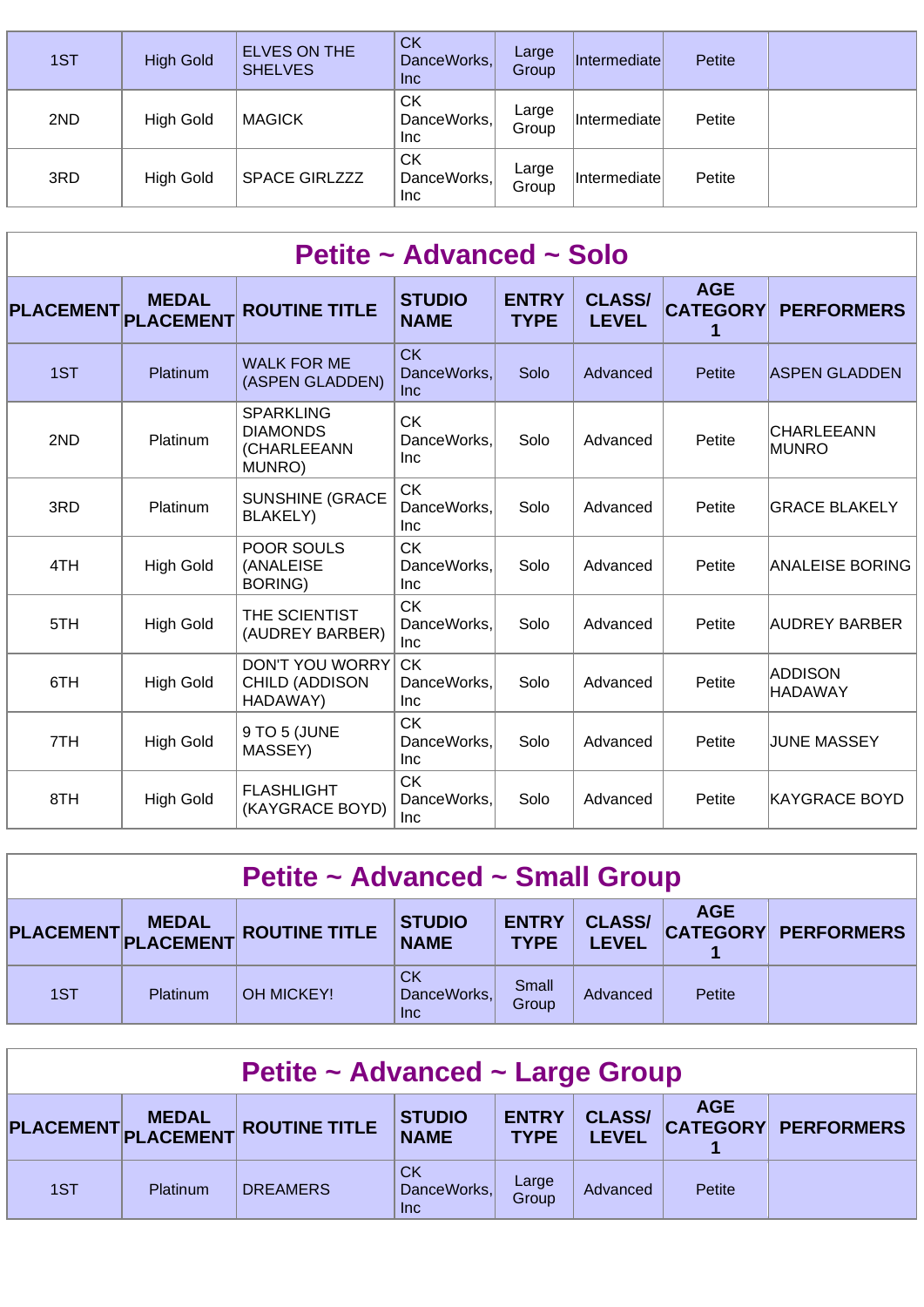| 2ND | Platinum | <b>MY TRIBE</b>     | <b>CK</b><br>DanceWorks,<br><b>Inc</b> | Large<br>Group | Advanced | Petite |  |
|-----|----------|---------------------|----------------------------------------|----------------|----------|--------|--|
| 3RD | Platinum | <b>HELLO KITTY!</b> | <b>CK</b><br>DanceWorks,<br>Inc        | Large<br>Group | Advanced | Petite |  |

| Junior $\sim$ Mark of the Future $\sim$ Solo |                                  |                                                     |                                                       |                             |                               |                               |                                   |  |  |  |  |
|----------------------------------------------|----------------------------------|-----------------------------------------------------|-------------------------------------------------------|-----------------------------|-------------------------------|-------------------------------|-----------------------------------|--|--|--|--|
| <b>PLACEMENT</b>                             | <b>MEDAL</b><br><b>PLACEMENT</b> | <b>ROUTINE TITLE</b>                                | <b>STUDIO</b><br><b>NAME</b>                          | <b>ENTRY</b><br><b>TYPE</b> | <b>CLASS/</b><br><b>LEVEL</b> | <b>AGE</b><br><b>CATEGORY</b> | <b>PERFORMERS</b>                 |  |  |  |  |
| 1ST                                          | Platinum                         | <b>HALLELUJAH</b><br>(BAILEY BEARD)                 | Infinity<br>Dance<br>Connection                       | Solo                        | Mark of the<br><b>Future</b>  | Junior                        | <b>BAILEY BEARD</b>               |  |  |  |  |
| 2ND                                          | Platinum                         | <b>JOY (KAYLYNN</b><br>JONES)                       | Acro Dance<br><b>Express</b>                          | Solo                        | Mark of the<br>Future         | Junior                        | <b>KAYLYNN JONES</b>              |  |  |  |  |
| 3RD                                          | Platinum                         | RAISE THE ROOF<br>(ADDISON ORGAIN)                  | Acro Dance<br><b>Express</b>                          | Solo                        | Mark of the<br>Future         | Junior                        | <b>ADDISON ORGAIN</b>             |  |  |  |  |
| 4TH                                          | Platinum                         | WIND IT UP<br>(MAKENZIE<br><b>WILLIAMSON)</b>       | Acro Dance<br><b>Express</b>                          | Solo                        | Mark of the<br>Future         | Junior                        | MAKENZIE<br><b>WILLIAMSON</b>     |  |  |  |  |
| 5TH                                          | Platinum                         | <b>REFLECTION</b><br>(ADELAINE<br>GAITHER)          | Ginger<br>Brown's<br>Academy of<br>Performing<br>Arts | Solo                        | Mark of the<br>Future         | Junior                        | <b>ADELAINE</b><br><b>GAITHER</b> |  |  |  |  |
| 6TH                                          | Platinum                         | <b>WIND IT UP</b><br>(MAKYNLEE<br><b>SCHILLING)</b> | Infinity<br>Dance<br>Connection                       | Solo                        | Mark of the<br>Future         | Junior                        | MAKYNLEE<br><b>SCHILLING</b>      |  |  |  |  |
| 7TH                                          | Platinum                         | <b>MATERIAL GIRL</b><br>(LEXI KARCH)                | Acro Dance<br><b>Express</b>                          | Solo                        | Mark of the<br>Future         | Junior                        | <b>LEXI KARCH</b>                 |  |  |  |  |
| 8TH                                          | Platinum                         | <b>RICH GIRL (ELLA</b><br>SHIMON)                   | Acro Dance<br><b>Express</b>                          | Solo                        | Mark of the<br>Future         | Junior                        | <b>ELLA SHIMON</b>                |  |  |  |  |
| 9TH                                          | Platinum                         | <b>ANCHOR (NATALIE</b><br>REEDER)                   | Acro Dance<br><b>Express</b>                          | Solo                        | Mark of the<br>Future         | Junior                        | NATALIE REEDER                    |  |  |  |  |
| 10TH                                         | <b>Platinum</b>                  | <b>RESPECT (GIANNA</b><br>HOWARD)                   | Acro Dance<br><b>Express</b>                          | Solo                        | Mark of the<br><b>Future</b>  | Junior                        | <b>GIANNA HOWARD</b>              |  |  |  |  |

| Junior $\sim$ Mark of the Future $\sim$ Duet/Trio |                                  |                                    |                                                       |                             |                               |                                    |                                                                           |  |  |  |  |
|---------------------------------------------------|----------------------------------|------------------------------------|-------------------------------------------------------|-----------------------------|-------------------------------|------------------------------------|---------------------------------------------------------------------------|--|--|--|--|
| <b>PLACEMENT</b>                                  | <b>MEDAL</b><br><b>PLACEMENT</b> | <b>ROUTINE TITLE</b>               | <b>STUDIO</b><br><b>NAME</b>                          | <b>ENTRY</b><br><b>TYPE</b> | <b>CLASS/</b><br><b>LEVEL</b> | <b>AGE</b><br><b>CATEGORY</b><br>1 | <b>PERFORMERS</b>                                                         |  |  |  |  |
| 1ST                                               | <b>High Gold</b>                 | <b>ROCKSTAR</b>                    | Acro Dance<br><b>Express</b>                          | Duet/Trio                   | Mark of the<br><b>Future</b>  | Junior                             | <b>AVA JENSEN,</b><br><b>EMILY BROWN</b>                                  |  |  |  |  |
| 2ND                                               | <b>High Gold</b>                 | <b>ICE CREAM</b><br><b>FREEZE</b>  | Ginger<br>Brown's<br>Academy of<br>Performing<br>Arts | Duet/Trio                   | Mark of the<br>Future         | Junior                             | <b>ABBY SEXTON,</b><br><b>PRESLEE</b><br>CLEMONS,<br><b>RACHEL HOWARD</b> |  |  |  |  |
| 3RD                                               | <b>High Gold</b>                 | <b>HOW LONG WILL I</b><br>LOVE YOU | Acro Dance<br><b>Express</b>                          | Duet/Trio                   | Mark of the<br>Future         | Junior                             | AUDREY YORK,<br>LYLA MAE<br><b>BEASLEY</b>                                |  |  |  |  |

| Junior $\sim$ Mark of the Future $\sim$ Small Group |  |                                                                       |  |  |  |  |  |  |  |
|-----------------------------------------------------|--|-----------------------------------------------------------------------|--|--|--|--|--|--|--|
|                                                     |  | VLACEMENT MEDAL ROUTINE TITLE STUDIO ENTRY CLASS/ CATEGORY PERFORMERS |  |  |  |  |  |  |  |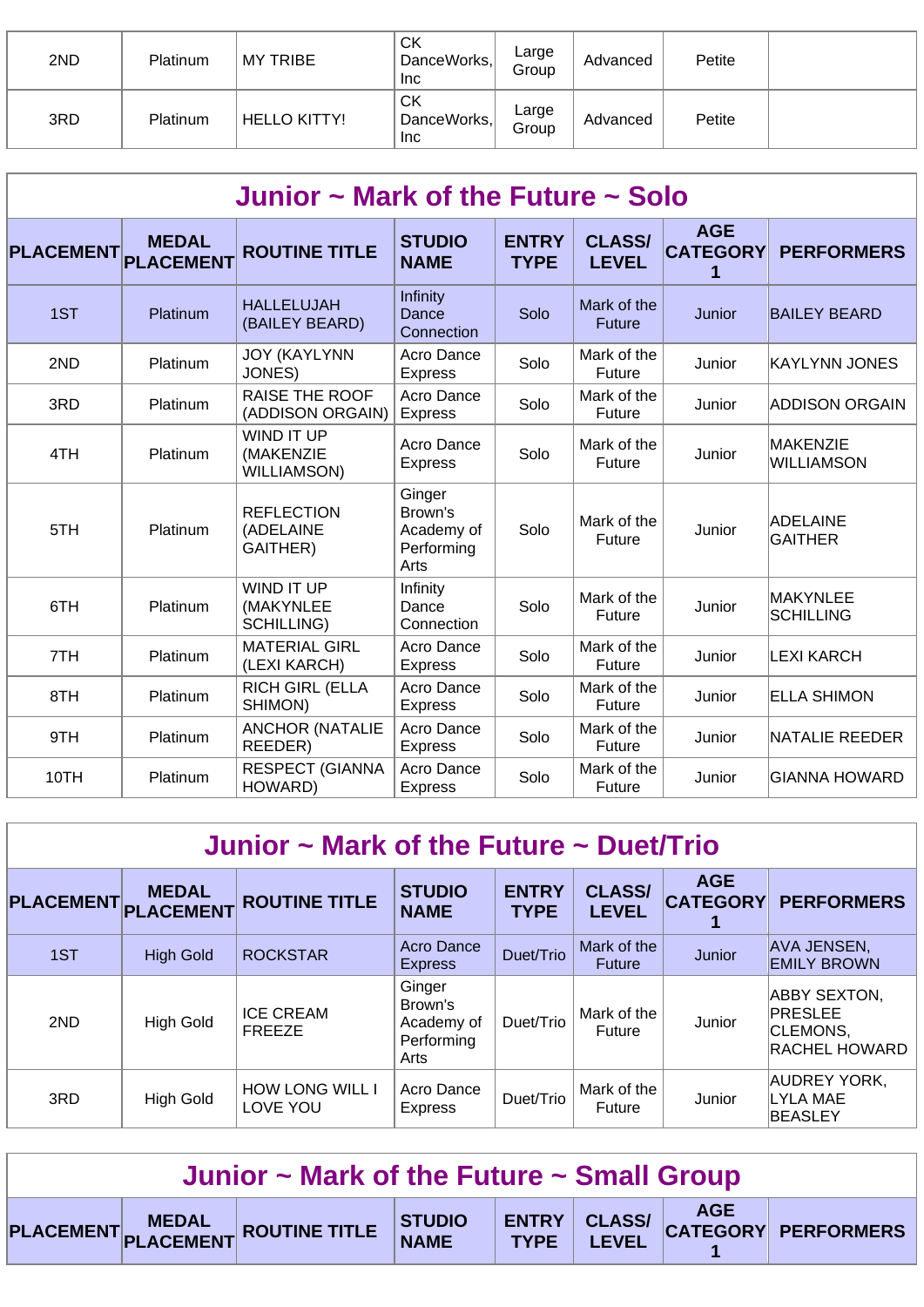| 1ST | <b>High Gold</b> | NEVER LET ME GO              | <b>Barfield</b><br>School of<br>Dance                 | <b>Small</b><br>Group | Mark of the<br><b>Future</b> | Junior |  |
|-----|------------------|------------------------------|-------------------------------------------------------|-----------------------|------------------------------|--------|--|
| 2ND | <b>High Gold</b> | <b>SPICE UP YOUR</b><br>LIFE | Acro Dance<br><b>Express</b>                          | Small<br>Group        | Mark of the<br>Future        | Junior |  |
| 3RD | <b>High Gold</b> | A NEW DAY                    | Infinity<br>Dance<br>Connection                       | Small<br>Group        | Mark of the<br>Future        | Junior |  |
| 3RD | <b>High Gold</b> | <b>QUEEN B</b>               | Cumming<br>Dance<br>Academy                           | Small<br>Group        | Mark of the<br>Future        | Junior |  |
| 4TH | <b>High Gold</b> | <b>SHAKE THE ROOM</b>        | Ginger<br>Brown's<br>Academy of<br>Performing<br>Arts | Small<br>Group        | Mark of the<br>Future        | Junior |  |
| 5TH | <b>High Gold</b> | <b>TRIBE</b>                 | <b>Barfield</b><br>School of<br>Dance                 | Small<br>Group        | Mark of the<br>Future        | Junior |  |
| 6TH | <b>High Gold</b> | <b>EVERLASTING</b><br>LOVE   | Infinity<br>Dance<br>Connection                       | Small<br>Group        | Mark of the<br>Future        | Junior |  |
| 7TH | <b>High Gold</b> | <b>TRIBE</b>                 | Infinity<br>Dance<br>Connection                       | Small<br>Group        | Mark of the<br>Future        | Junior |  |
| 8TH | <b>High Gold</b> | <b>CLICK YA HEELS</b>        | <b>Barfield</b><br>School of<br>Dance                 | Small<br>Group        | Mark of the<br>Future        | Junior |  |

| Junior $\sim$ Mark of the Future $\sim$ Large Group |                  |                      |                                                       |                             |                               |            |                            |  |  |  |
|-----------------------------------------------------|------------------|----------------------|-------------------------------------------------------|-----------------------------|-------------------------------|------------|----------------------------|--|--|--|
| PLACEMENT PLACEMENT                                 | <b>MEDAL</b>     | <b>ROUTINE TITLE</b> | <b>STUDIO</b><br><b>NAME</b>                          | <b>ENTRY</b><br><b>TYPE</b> | <b>CLASS/</b><br><b>LEVEL</b> | <b>AGE</b> | <b>CATEGORY PERFORMERS</b> |  |  |  |
| 1ST                                                 | <b>High Gold</b> | <b>LET'S GROOVE</b>  | Acro Dance<br><b>Express</b>                          | Large<br>Group              | Mark of the<br><b>Future</b>  | Junior     |                            |  |  |  |
| 2ND                                                 | <b>High Gold</b> | <b>GET IT RIGHT</b>  | Ginger<br>Brown's<br>Academy of<br>Performing<br>Arts | Large<br>Group              | Mark of the<br>Future         | Junior     |                            |  |  |  |

| Junior $\sim$ Mark of the Future $\sim$ Production |                  |                                            |                                        |                             |                               |            |                     |  |  |
|----------------------------------------------------|------------------|--------------------------------------------|----------------------------------------|-----------------------------|-------------------------------|------------|---------------------|--|--|
|                                                    |                  | PLACEMENT MEDAL<br>PLACEMENT ROUTINE TITLE | <b>STUDIO</b><br><b>NAME</b>           | <b>ENTRY</b><br><b>TYPE</b> | <b>CLASS/</b><br><b>LEVEL</b> | <b>AGE</b> | CATEGORY PERFORMERS |  |  |
| 1ST                                                | <b>High Gold</b> | WE OWN THE<br><b>NIGHT</b>                 | <b>Infinity</b><br>Dance<br>Connection | Production                  | Mark of the<br><b>Future</b>  | Junior     |                     |  |  |

| Junior ~ Intermediate ~ Solo |          |                                          |                              |                             |                               |            |                        |  |  |
|------------------------------|----------|------------------------------------------|------------------------------|-----------------------------|-------------------------------|------------|------------------------|--|--|
|                              |          | PLACEMENT MEDAL ROUTINE TITLE            | <b>STUDIO</b><br>NAME        | <b>ENTRY</b><br><b>TYPE</b> | <b>CLASS/</b><br><b>LEVEL</b> | <b>AGE</b> | CATEGORY PERFORMERS    |  |  |
| 1ST                          | Platinum | <b>SPANISH ROSE</b><br>(ANNA JOY WILLIS) | Acro Dance<br><b>Express</b> | Solo                        | <i>Intermediatel</i>          | Junior     | <b>ANNA JOY WILLIS</b> |  |  |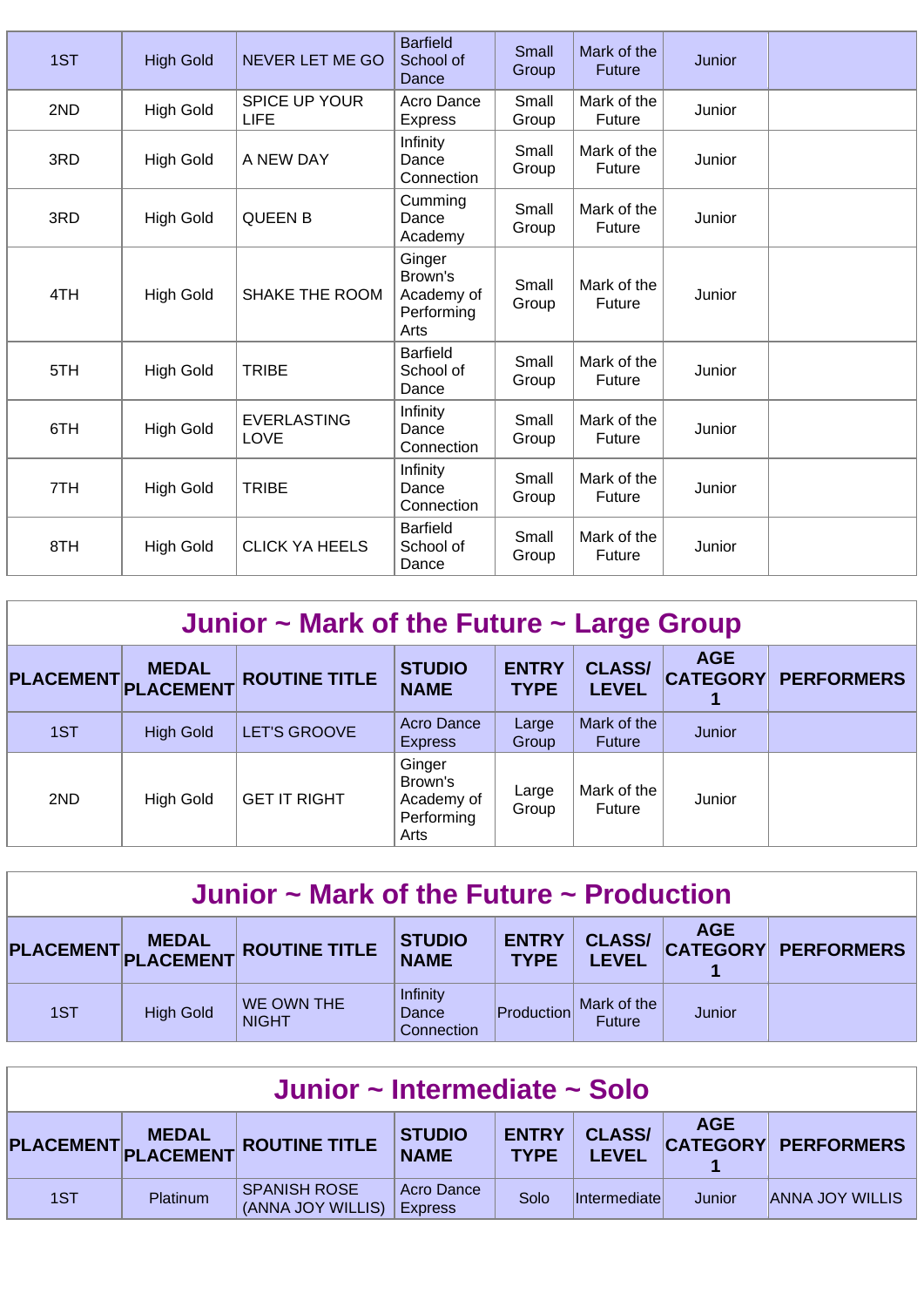| 2ND  | Platinum | <b>ANOTHER ONE</b><br><b>BITES THE DUST</b><br>(EMERY BAGGETT) | Acro Dance<br><b>Express</b>                          | Solo | Intermediate | Junior | <b>EMERY BAGGETT</b>               |
|------|----------|----------------------------------------------------------------|-------------------------------------------------------|------|--------------|--------|------------------------------------|
| 3RD  | Platinum | <b>VIVA LA SWING</b><br>(CALLI STEWART)                        | Dance Works                                           | Solo | Intermediate | Junior | <b>CALLI STEWART</b>               |
| 4TH  | Platinum | <b>LOCOMOTION</b><br>(KAILYN<br>RICHARDSON)                    | Ginger<br>Brown's<br>Academy of<br>Performing<br>Arts | Solo | Intermediate | Junior | KAILYN<br><b>RICHARDSON</b>        |
| 5TH  | Platinum | <b>BOSSY (GRACIE</b><br>LONG)                                  | Ginger<br>Brown's<br>Academy of<br>Performing<br>Arts | Solo | Intermediate | Junior | <b>GRACIE LONG</b>                 |
| 6TH  | Platinum | PLAY THAT SAX<br>(CATHERINE<br>PARKERSON)                      | Dance Works                                           | Solo | Intermediate | Junior | <b>CATHERINE</b><br>PARKERSON      |
| 7TH  | Platinum | <b>SMALL WORLD</b><br>(HADLEIGH<br>THOMPSON)                   | Performing<br>Arts<br>Unlimited                       | Solo | Intermediate | Junior | <b>HADLEIGH</b><br><b>THOMPSON</b> |
| 8TH  | Platinum | AN ENDING, A<br><b>BEGINNING (SARA</b><br>NEUSSE)              | Dance Works                                           | Solo | Intermediate | Junior | <b>SARA NEUSSE</b>                 |
| 9TH  | Platinum | <b>FEELING GOOD</b><br>(BAILEY SMITH)                          | Ginger<br>Brown's<br>Academy of<br>Performing<br>Arts | Solo | Intermediate | Junior | <b>BAILEY SMITH</b>                |
| 10TH | Platinum | <b>HUMAN (KATE</b><br>SHEA)                                    | <b>CK</b><br>DanceWorks,<br><b>Inc</b>                | Solo | Intermediate | Junior | KATE SHEA                          |

| Junior ~ Intermediate ~ Duet/Trio |                                  |                               |                                        |                             |                               |                                    |                                                                                    |  |  |  |
|-----------------------------------|----------------------------------|-------------------------------|----------------------------------------|-----------------------------|-------------------------------|------------------------------------|------------------------------------------------------------------------------------|--|--|--|
| <b>PLACEMENT</b>                  | <b>MEDAL</b><br><b>PLACEMENT</b> | <b>ROUTINE TITLE</b>          | <b>STUDIO</b><br><b>NAME</b>           | <b>ENTRY</b><br><b>TYPE</b> | <b>CLASS/</b><br><b>LEVEL</b> | <b>AGE</b><br><b>CATEGORY</b><br>1 | <b>PERFORMERS</b>                                                                  |  |  |  |
| 1ST                               | Platinum                         | <b>FULL OF GRACE</b>          | Dance Works                            | Duet/Trio                   | Intermediate                  | Junior                             | MADELYN POPE,<br><b>PRESLEY WILDER</b>                                             |  |  |  |
| 2ND                               | Platinum                         | <b>BE OK</b>                  | Acro Dance<br><b>Express</b>           | Duet/Trio                   | Intermediate                  | Junior                             | <b>ADDISON ORGAIN,</b><br>ANNA JOY WILLIS,<br><b>CHARLOTTE</b><br><b>MINNIEHAN</b> |  |  |  |
| 3RD                               | Platinum                         | THE CORNER                    | Acro Dance<br><b>Express</b>           | Duet/Trio                   | Intermediate                  | Junior                             | <b>EMERY BAGGETT,</b><br>LAYLA REYNOLDS,<br><b>ZELDA DEYESO</b>                    |  |  |  |
| 4TH                               | Platinum                         | <b>SIZE</b>                   | Dance Works                            | Duet/Trio                   | Intermediate                  | Junior                             | <b>ABIGAYLE</b><br>THAYER, CALLI<br>STEWART,<br><b>TYNLEIGH POOL</b>               |  |  |  |
| 5TH                               | <b>High Gold</b>                 | <b>TURN TO STONE</b>          | Acro Dance<br><b>Express</b>           | Duet/Trio                   | Intermediate                  | Junior                             | ELIZA RAPP.<br><b>HANNA YATES</b>                                                  |  |  |  |
| 6TH                               | <b>High Gold</b>                 | SHE USED TO BE<br><b>MINE</b> | Dance Works                            | Duet/Trio                   | Intermediate                  | Junior                             | CHARLIE HEROD,<br><b>KAYLEY GLISSEN,</b><br><b>LYLAH GARCIA-</b><br><b>LOPEZ</b>   |  |  |  |
| 7TH                               | <b>High Gold</b>                 | <b>BON VOYAGE</b>             | Infinity<br>Dance<br>Connection        | Duet/Trio                   | Intermediate                  | Junior                             | ANSLEY DAVIS,<br><b>GABBY ROMINES</b>                                              |  |  |  |
| 8TH                               | <b>High Gold</b>                 | <b>MY BEST FRIEND</b>         | <b>CK</b><br>DanceWorks.<br><b>Inc</b> | Duet/Trio                   | <i>l</i> Intermediate         | Junior                             | MADISON MYERS,<br><b>OLIVIA FOSSETT</b>                                            |  |  |  |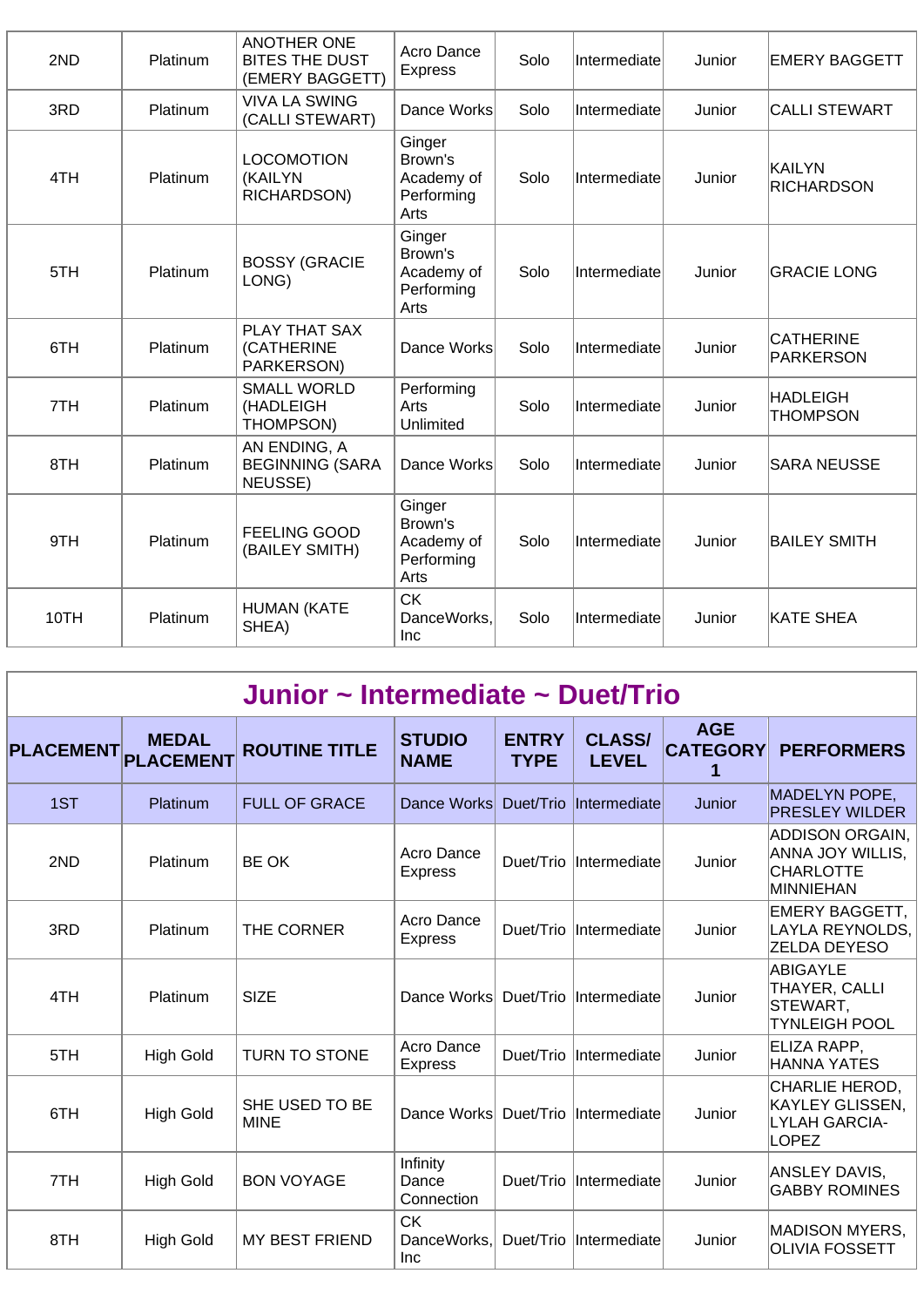| Junior ~ Intermediate ~ Small Group |                  |                                      |                                                       |                             |                               |                                    |                   |  |  |  |
|-------------------------------------|------------------|--------------------------------------|-------------------------------------------------------|-----------------------------|-------------------------------|------------------------------------|-------------------|--|--|--|
| PLACEMENT PLACEMENT                 | <b>MEDAL</b>     | <b>ROUTINE TITLE</b>                 | <b>STUDIO</b><br><b>NAME</b>                          | <b>ENTRY</b><br><b>TYPE</b> | <b>CLASS/</b><br><b>LEVEL</b> | <b>AGE</b><br><b>CATEGORY</b><br>1 | <b>PERFORMERS</b> |  |  |  |
| 1ST                                 | <b>Platinum</b>  | <b>MISS OTIS</b><br><b>REGRETS</b>   | Infinity<br>Dance<br>Connection                       | Small<br>Group              | Intermediate                  | Junior                             |                   |  |  |  |
| 2ND                                 | Platinum         | <b>BLAH BLAH BLAH</b><br>CHA CHA CHA | Ginger<br>Brown's<br>Academy of<br>Performing<br>Arts | Small<br>Group              | Intermediate                  | Junior                             |                   |  |  |  |
| 3RD                                 | <b>High Gold</b> | <b>STARSTRUCK</b>                    | Acro Dance<br><b>Express</b>                          | Small<br>Group              | Intermediate                  | Junior                             |                   |  |  |  |
| 3RD                                 | <b>High Gold</b> | <b>CARRY ME HOME</b>                 | Infinity<br>Dance<br>Connection                       | Small<br>Group              | Intermediate                  | Junior                             |                   |  |  |  |
| 4TH                                 | <b>High Gold</b> | <b>DANCE WITH ME</b>                 | Infinity<br>Dance<br>Connection                       | Small<br>Group              | Intermediate                  | Junior                             |                   |  |  |  |
| 5TH                                 | <b>High Gold</b> | <b>SUPER CUTE</b>                    | Infinity<br>Dance<br>Connection                       | Small<br>Group              | Intermediate                  | Junior                             |                   |  |  |  |
| 6TH                                 | <b>High Gold</b> | IT'S OH SO QUIET                     | Performing<br>Arts<br>Unlimited                       | Small<br>Group              | Intermediate                  | Junior                             |                   |  |  |  |
| 7TH                                 | <b>High Gold</b> | A MILLION DREAMS                     | Performing<br>Arts<br>Unlimited                       | Small<br>Group              | Intermediate                  | Junior                             |                   |  |  |  |

| Junior ~ Intermediate ~ Large Group |  |  |  |  |
|-------------------------------------|--|--|--|--|
|-------------------------------------|--|--|--|--|

| <b>PLACEMENT</b> | <b>MEDAL</b><br><b>PLACEMENT</b> | <b>ROUTINE TITLE</b>               | <b>STUDIO</b><br><b>NAME</b>                                 | <b>ENTRY</b><br><b>TYPE</b> | <b>CLASS/</b><br><b>LEVEL</b> | <b>AGE</b><br><b>CATEGORY</b><br>1 | <b>PERFORMERS</b> |
|------------------|----------------------------------|------------------------------------|--------------------------------------------------------------|-----------------------------|-------------------------------|------------------------------------|-------------------|
| 1ST              | <b>Xtreme</b><br>Platinum        | <b>JOLENE</b>                      | Ginger<br>Brown's<br>Academy of<br>Performing<br><b>Arts</b> | Large<br>Group              | Intermediate                  | Junior                             |                   |
| 2ND              | Platinum                         | <b>FABULOUS</b>                    | Dance Works                                                  | Large<br>Group              | Intermediate                  | Junior                             |                   |
| 2ND              | Platinum                         | <b>JUMP SHOUT</b><br><b>BOOGIE</b> | Dance Works                                                  | Large<br>Group              | Intermediatel                 | Junior                             |                   |
| 3RD              | Platinum                         | <b>UNWRITTEN</b>                   | Dance Works                                                  | Large<br>Group              | Intermediate                  | Junior                             |                   |
| 4TH              | Platinum                         | <b>CADENCE</b>                     | Dance Works                                                  | Large<br>Group              | Intermediate                  | Junior                             |                   |
| 5TH              | Platinum                         | <b>SMALLEST LIGHT</b>              | Dance Works                                                  | Large<br>Group              | Intermediate                  | Junior                             |                   |
| 5TH              | Platinum                         | <b>FEAR</b>                        | Acro Dance<br><b>Express</b>                                 | Large<br>Group              | Intermediate                  | Junior                             |                   |
| 6TH              | Platinum                         | THE MIX                            | Performing<br>Arts<br>Unlimited                              | Large<br>Group              | Intermediate                  | Junior                             |                   |
| 7TH              | <b>High Gold</b>                 | <b>DANCIN' FOOL</b>                | <b>CK</b><br>DanceWorks,<br><b>Inc</b>                       | Large<br>Group              | Intermediate                  | Junior                             |                   |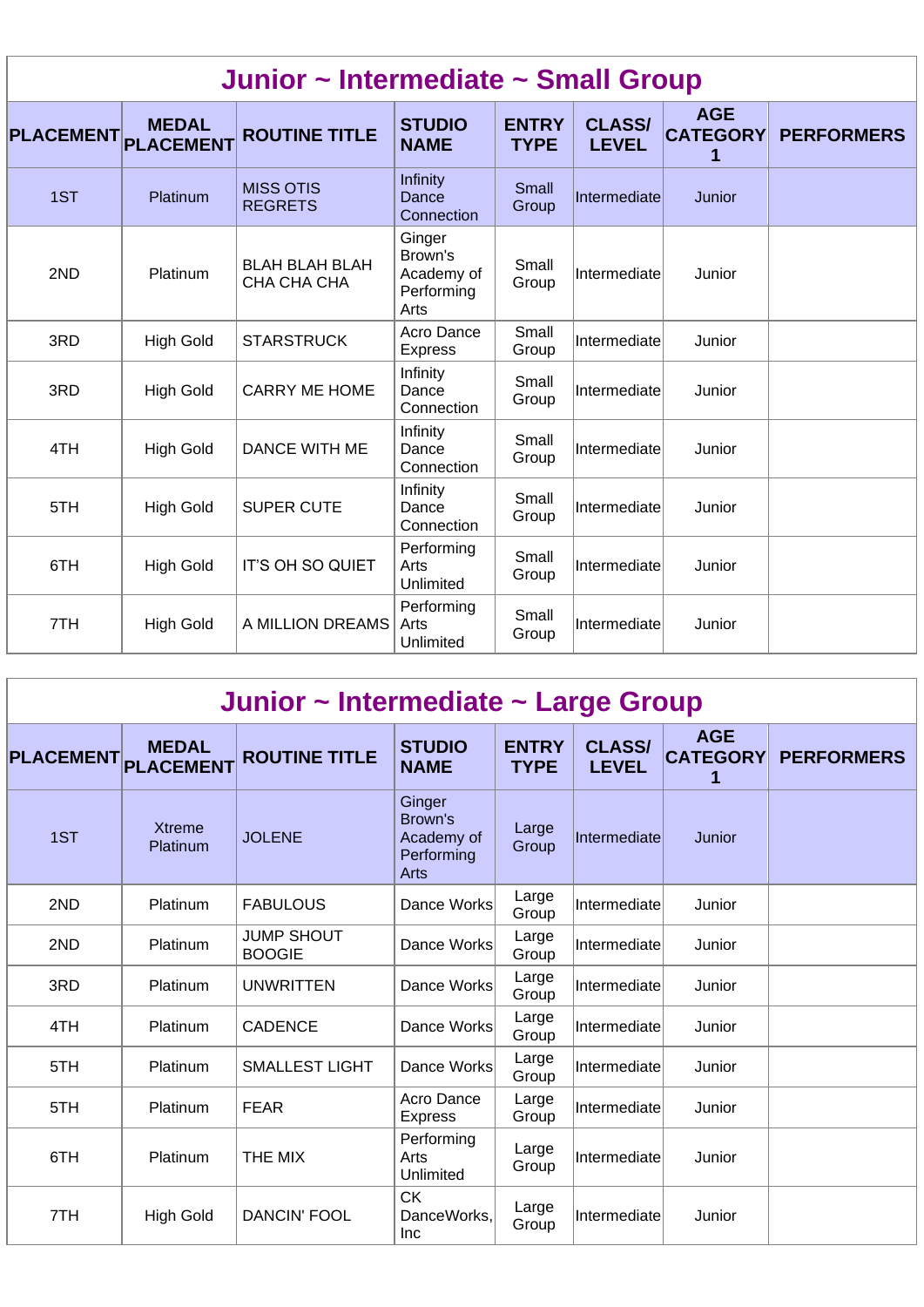| 8TH | Gold<br>Hınt | <b>DEMONS</b> | $\sim$<br>UN.<br>``anceWorks.<br><b>Inc</b><br>$\sim$ | ∟arge<br>`roup<br>п. | ∖diate⊪ | Junior |  |
|-----|--------------|---------------|-------------------------------------------------------|----------------------|---------|--------|--|
|-----|--------------|---------------|-------------------------------------------------------|----------------------|---------|--------|--|

| Junior $\sim$ Intermediate $\sim$ Line |                 |                       |                                  |                             |                               |                               |                   |  |  |  |
|----------------------------------------|-----------------|-----------------------|----------------------------------|-----------------------------|-------------------------------|-------------------------------|-------------------|--|--|--|
| PLACEMENT MEDAL                        |                 | <b>ROUTINE TITLE</b>  | <b>STUDIO</b><br><b>NAME</b>     | <b>ENTRY</b><br><b>TYPE</b> | <b>CLASS/</b><br><b>LEVEL</b> | <b>AGE</b><br><b>CATEGORY</b> | <b>PERFORMERS</b> |  |  |  |
| 1ST                                    | <b>Platinum</b> | <b>GIRL GANG</b>      | Dance Works                      | Line                        | <i>Intermediate</i>           | Junior                        |                   |  |  |  |
| 4TH                                    | High Gold       | <b>SCHOOLING LIFE</b> | Acro Dance<br>Express            | Line                        | Intermediate                  | Junior                        |                   |  |  |  |
| 5TH                                    | High Gold       | <b>BEAT THE CLOCK</b> | <b>CK</b><br>DanceWorks,<br>Inc. | Line                        | Intermediate                  | Junior                        |                   |  |  |  |

| Junior $\sim$ Intermediate $\sim$ Production |                           |                      |                                                   |                             |                                |            |                            |  |  |
|----------------------------------------------|---------------------------|----------------------|---------------------------------------------------|-----------------------------|--------------------------------|------------|----------------------------|--|--|
| <b>PLACEMENT</b>                             | <b>MEDAL</b><br>PLACEMENT | <b>ROUTINE TITLE</b> | <b>STUDIO</b><br><b>NAME</b>                      | <b>ENTRY</b><br><b>TYPE</b> | <b>CLASS/</b><br><b>LEVEL</b>  | <b>AGE</b> | <b>CATEGORY PERFORMERS</b> |  |  |
| 2ND                                          | <b>Platinum</b>           | <b>IT'S A PARTY</b>  | Performing<br>Arts<br><b>Unlimited</b>            |                             | <b>Production Intermediate</b> | Junior     |                            |  |  |
| 3RD                                          | <b>Platinum</b>           | <b>CANDYKRUSH</b>    | СK<br>DanceWorks, Production Intermediate<br>Inc. |                             |                                | Junior     |                            |  |  |

| Junior ~ Advanced ~ Solo |                                  |                                               |                                        |                             |                               |                                    |                                   |  |  |  |
|--------------------------|----------------------------------|-----------------------------------------------|----------------------------------------|-----------------------------|-------------------------------|------------------------------------|-----------------------------------|--|--|--|
| <b>PLACEMENT</b>         | <b>MEDAL</b><br><b>PLACEMENT</b> | <b>ROUTINE TITLE</b>                          | <b>STUDIO</b><br><b>NAME</b>           | <b>ENTRY</b><br><b>TYPE</b> | <b>CLASS/</b><br><b>LEVEL</b> | <b>AGE</b><br><b>CATEGORY</b><br>1 | <b>PERFORMERS</b>                 |  |  |  |
| 1ST                      | <b>Xtreme</b><br>Platinum        | <b>PEACE BE STILL</b><br>(NELLY HOWES)        | Dance Works                            | Solo                        | Advanced                      | Junior                             | <b>NELLY HOWES</b>                |  |  |  |
| 2ND                      | Platinum                         | <b>CONFIDENT</b><br>(BRISTOL<br>SHEPHARD)     | <b>CK</b><br>DanceWorks.<br><b>Inc</b> | Solo                        | Advanced                      | Junior                             | <b>BRISTOL</b><br><b>SHEPHARD</b> |  |  |  |
| 2ND                      | Platinum                         | <b>FIGHTER (ELLE</b><br>SENGKHOUNMANY)        | Dance Works                            | Solo                        | Advanced                      | Junior                             | ELLE<br><b>SENGKHOUNMANY</b>      |  |  |  |
| 3RD                      | Platinum                         | OOH CHILD<br>(CALLYN SMITH)                   | <b>CK</b><br>DanceWorks.<br><b>Inc</b> | Solo                        | Advanced                      | Junior                             | <b>CALLYN SMITH</b>               |  |  |  |
| 4TH                      | Platinum                         | <b>KEEP CLIMBING</b><br>(ELIN THOMPSON)       | <b>CK</b><br>DanceWorks,<br><b>Inc</b> | Solo                        | Advanced                      | Junior                             | <b>ELIN THOMPSON</b>              |  |  |  |
| 5TH                      | Platinum                         | <b>PURSE FIRST</b><br>(ANALEIGH<br>SICIENSKI) | <b>CK</b><br>DanceWorks.<br><b>Inc</b> | Solo                        | Advanced                      | Junior                             | ANALEIGH<br><b>SICIENSKI</b>      |  |  |  |
| 6TH                      | Platinum                         | YOU SAY (GRACE<br>JONES)                      | <b>CK</b><br>DanceWorks.<br><b>Inc</b> | Solo                        | Advanced                      | Junior                             | <b>GRACE JONES</b>                |  |  |  |
| 7TH                      | Platinum                         | <b>FORGOTTEN</b><br>(GRAYSEN REED)            | <b>CK</b><br>DanceWorks.<br><b>Inc</b> | Solo                        | Advanced                      | Junior                             | IGRAYSEN REED                     |  |  |  |
| 8TH                      | Platinum                         | <b>I LIVED (HARPER</b><br>EAST)               | Dance Works                            | Solo                        | Advanced                      | Junior                             | <b>HARPER EAST</b>                |  |  |  |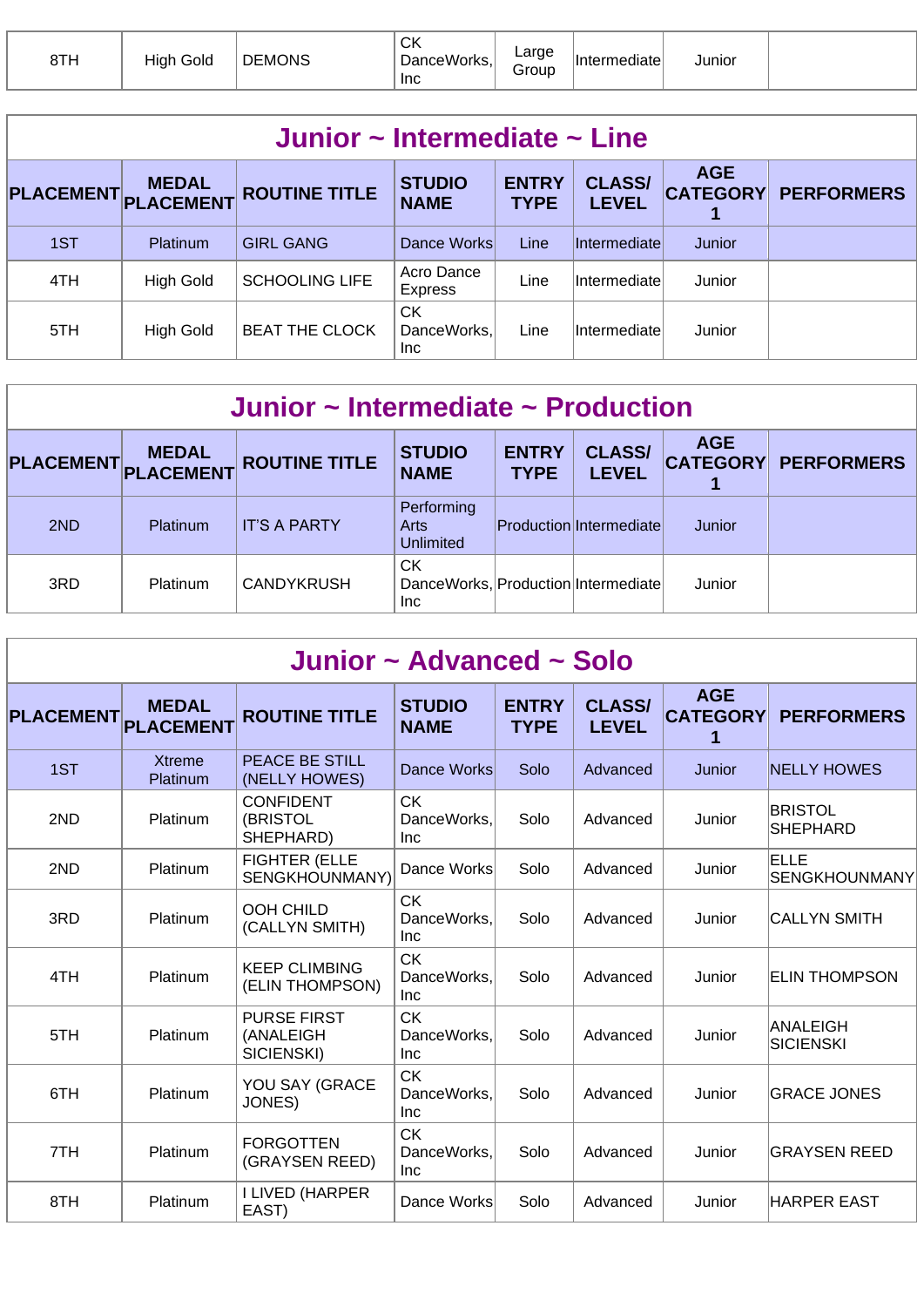| 9TH  | Platinum | <b>RAINBOW</b><br><b><i>(CAROLINE</i></b><br>SPINNER) | СK<br>DanceWorks.<br>Inc. | Solo | Advanced | Junior | <b>CAROLINE</b><br><b>SPINNER</b> |
|------|----------|-------------------------------------------------------|---------------------------|------|----------|--------|-----------------------------------|
| 10TH | Platinum | HIT THE GROUND<br><b>RUNNING</b><br>(BRIANNA BATES)   | Dance Works               | Solo | Advanced | Junior | <b>BRIANNA BATES</b>              |

| Junior ~ Advanced ~ Duet/Trio |                           |                      |                                  |                             |                               |                               |                                             |  |  |  |
|-------------------------------|---------------------------|----------------------|----------------------------------|-----------------------------|-------------------------------|-------------------------------|---------------------------------------------|--|--|--|
| <b>PLACEMENT</b>              | <b>MEDAL</b><br>PLACEMENT | <b>ROUTINE TITLE</b> | <b>STUDIO</b><br><b>NAME</b>     | <b>ENTRY</b><br><b>TYPE</b> | <b>CLASS/</b><br><b>LEVEL</b> | <b>AGE</b><br><b>CATEGORY</b> | <b>PERFORMERS</b>                           |  |  |  |
| 1ST                           | Platinum                  | <b>CIRCUS</b>        | Dance Works Duet/Trio            |                             | Advanced                      | Junior                        | NELLY HOWES,<br><b>VIRGINIA JORDAN</b>      |  |  |  |
| 2ND                           | <b>Platinum</b>           | <b>UNSTOPPABLE</b>   | Dance Works                      | Duet/Trio                   | Advanced                      | Junior                        | <b>PEYTON ROGERS,</b><br><b>RENNA LEWIS</b> |  |  |  |
| 3RD                           | Platinum                  | <b>GET DOWN</b>      | <b>CK</b><br>DanceWorks.<br>Inc. | Duet/Trio                   | Advanced                      | Junior                        | CHANDLER BELL,<br><b>IELIN THOMPSON</b>     |  |  |  |

| Junior ~ Advanced ~ Small Group |                           |                          |                              |                             |                               |                               |                   |  |  |
|---------------------------------|---------------------------|--------------------------|------------------------------|-----------------------------|-------------------------------|-------------------------------|-------------------|--|--|
| <b>PLACEMENT</b>                | MEDAL<br>PLACEMENT        | <b>ROUTINE TITLE</b>     | <b>STUDIO</b><br><b>NAME</b> | <b>ENTRY</b><br><b>TYPE</b> | <b>CLASS/</b><br><b>LEVEL</b> | <b>AGE</b><br><b>CATEGORY</b> | <b>PERFORMERS</b> |  |  |
| 1ST                             | Xtreme<br><b>Platinum</b> | <b>GENIE IN A BOTTLE</b> | Dance Works                  | Small<br>Group              | Advanced                      | Junior                        |                   |  |  |
| 2ND                             | Platinum                  | <b>SUIT AND TIE</b>      | Dance Works                  | Small<br>Group              | Advanced                      | Junior                        |                   |  |  |
| 3RD                             | <b>Platinum</b>           | THE UPSIDE DOWN          | Dance Works                  | Small<br>Group              | Advanced                      | Junior                        |                   |  |  |

| Junior ~ Advanced ~ Large Group |                                  |                                      |                                        |                             |                               |                                    |                   |  |  |  |
|---------------------------------|----------------------------------|--------------------------------------|----------------------------------------|-----------------------------|-------------------------------|------------------------------------|-------------------|--|--|--|
| <b>PLACEMENT</b>                | <b>MEDAL</b><br><b>PLACEMENT</b> | <b>ROUTINE TITLE</b>                 | <b>STUDIO</b><br><b>NAME</b>           | <b>ENTRY</b><br><b>TYPE</b> | <b>CLASS/</b><br><b>LEVEL</b> | <b>AGE</b><br><b>CATEGORY</b><br>1 | <b>PERFORMERS</b> |  |  |  |
| 1ST                             | <b>Platinum</b>                  | <b>SUPERS</b>                        | CK<br>DanceWorks,<br><b>Inc</b>        | Large<br>Group              | Advanced                      | Junior                             |                   |  |  |  |
| 2ND                             | Platinum                         | <b>WHEN YOU'RE</b><br><b>DANCING</b> | <b>CK</b><br>DanceWorks,<br>Inc.       | Large<br>Group              | Advanced                      | Junior                             |                   |  |  |  |
| 3RD                             | <b>High Gold</b>                 | TAP HAPPY!                           | <b>CK</b><br>DanceWorks,<br><b>Inc</b> | Large<br>Group              | Advanced                      | Junior                             |                   |  |  |  |

| Junior $\sim$ Advanced $\sim$ Production |                 |                      |                              |                             |                               |            |                     |  |  |
|------------------------------------------|-----------------|----------------------|------------------------------|-----------------------------|-------------------------------|------------|---------------------|--|--|
|                                          | PLACEMENT MEDAL | <b>ROUTINE TITLE</b> | <b>STUDIO</b><br><b>NAME</b> | <b>ENTRY</b><br><b>TYPE</b> | <b>CLASS/</b><br><b>LEVEL</b> | <b>AGE</b> | CATEGORY PERFORMERS |  |  |
| 1ST                                      | <b>Platinum</b> | J-LO                 | Dance Works Production       |                             | Advanced                      | Junior     |                     |  |  |
| 2ND                                      | <b>Platinum</b> | <b>CRUELLA</b>       | Acro Dance<br><b>Express</b> | Production                  | Advanced                      | Junior     |                     |  |  |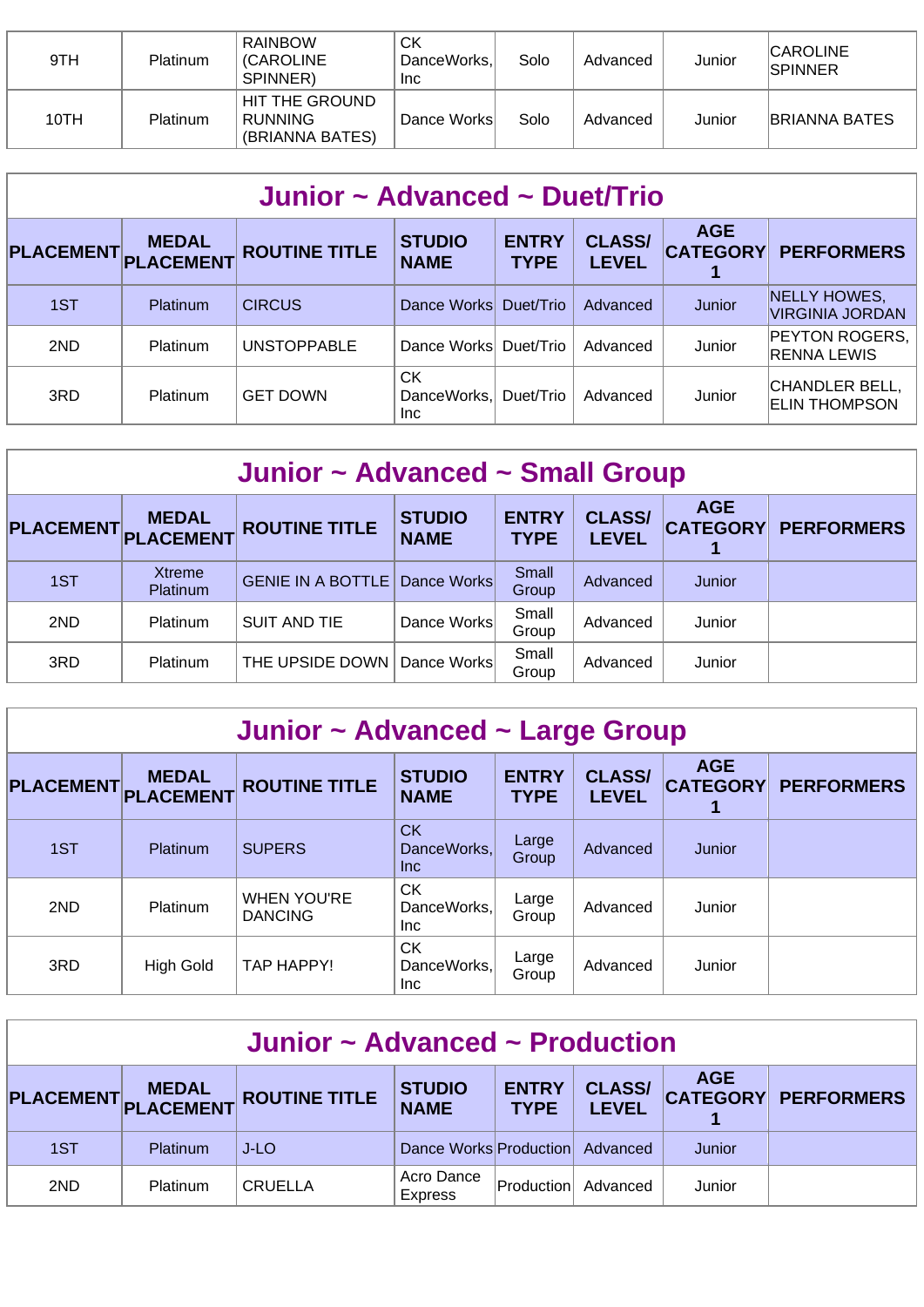|                  |                                  | Teen $\sim$ Mark of the Future $\sim$ Solo                 |                                                       |                             |                               |                                    |                                   |
|------------------|----------------------------------|------------------------------------------------------------|-------------------------------------------------------|-----------------------------|-------------------------------|------------------------------------|-----------------------------------|
| <b>PLACEMENT</b> | <b>MEDAL</b><br><b>PLACEMENT</b> | <b>ROUTINE TITLE</b>                                       | <b>STUDIO</b><br><b>NAME</b>                          | <b>ENTRY</b><br><b>TYPE</b> | <b>CLASS/</b><br><b>LEVEL</b> | <b>AGE</b><br><b>CATEGORY</b><br>1 | <b>PERFORMERS</b>                 |
| 2ND              | Platinum                         | <b>MAMA'S BROKEN</b><br><b>HEART (ADDI</b><br>MOUNTJOY)    | Ginger<br>Brown's<br>Academy of<br>Performing<br>Arts | Solo                        | Mark of the<br><b>Future</b>  | <b>Teen</b>                        | <b>ADDI MOUNTJOY</b>              |
| 3RD              | Platinum                         | LOVELY (EVERLY<br>HANNAH)                                  | <b>Barfield</b><br>School of<br>Dance                 | Solo                        | Mark of the<br>Future         | Teen                               | EVERLY HANNAH                     |
| 4TH              | Platinum                         | <b>HAVE NO MERCY</b><br>(AVA CARTER)                       | Infinity<br>Dance<br>Connection                       | Solo                        | Mark of the<br>Future         | Teen                               | <b>AVA CARTER</b>                 |
| 5TH              | Platinum                         | <b>TIGHTROPE</b><br>(SOPHIA THOMAS)                        | Ginger<br>Brown's<br>Academy of<br>Performing<br>Arts | Solo                        | Mark of the<br>Future         | Teen                               | <b>SOPHIA THOMAS</b>              |
| 5TH              | Platinum                         | <b>ICE ICE BABY</b><br>(OLIVIA BOYETTE)                    | <b>Barfield</b><br>School of<br>Dance                 | Solo                        | Mark of the<br>Future         | Teen                               | <b>OLIVIA BOYETTE</b>             |
| 6TH              | <b>High Gold</b>                 | <b>NEVER TEAR US</b><br><b>APART (ADDISON</b><br>ANDERSON) | <b>Barfield</b><br>School of<br>Dance                 | Solo                        | Mark of the<br>Future         | Teen                               | <b>ADDISON</b><br><b>ANDERSON</b> |
| 7TH              | <b>High Gold</b>                 | S.O.S. (ZANA<br>SELIMAGIC)                                 | Ginger<br>Brown's<br>Academy of<br>Performing<br>Arts | Solo                        | Mark of the<br>Future         | Teen                               | ZANA SELIMAGIC                    |
| 8TH              | <b>High Gold</b>                 | <b>WERK IT (EMMA</b><br><b>KURZROCK)</b>                   | <b>Barfield</b><br>School of<br>Dance                 | Solo                        | Mark of the<br>Future         | Teen                               | EMMA KURZROCK                     |
| 9TH              | <b>High Gold</b>                 | <b>HAPPILY EVER</b><br><b>AFTER (RILEY</b><br>BACCHUS)     | Ginger<br>Brown's<br>Academy of<br>Performing<br>Arts | Solo                        | Mark of the<br>Future         | Teen                               | <b>RILEY BACCHUS</b>              |
| 10TH             | <b>High Gold</b>                 | <b>BRAVE AND TRUE</b><br>(ELIZABETH<br><b>BURNS)</b>       | Ginger<br>Brown's<br>Academy of<br>Performing<br>Arts | Solo                        | Mark of the<br>Future         | Teen                               | <b>ELIZABETH BURNS</b>            |
|                  |                                  |                                                            |                                                       |                             |                               |                                    |                                   |

|  |  |  |  | Teen $\sim$ Mark of the Future $\sim$ Solo Extended |
|--|--|--|--|-----------------------------------------------------|
|--|--|--|--|-----------------------------------------------------|

|     | <b>MEDAL</b> | PLACEMENT PLACEMENT ROUTINE TITLE                    | <b>STUDIO</b><br><b>NAME</b>     | <b>ENTRY</b><br><b>TYPE</b> | <b>CLASS/</b><br><b>EVEL</b> | <b>AGE</b><br><b>CATEGORY</b> | <b>PERFORMERS</b>                |
|-----|--------------|------------------------------------------------------|----------------------------------|-----------------------------|------------------------------|-------------------------------|----------------------------------|
| 1ST | Platinum     | <b>WHAT YOU WANT</b><br><b>(REBEKAH)</b><br>DAMMANN) | <b>WEAVE</b><br>Dance<br>Company | Solo<br>Extended            | Mark of the<br>Future        | <b>Teen</b>                   | <b>REBEKAH</b><br><b>DAMMANN</b> |

| Teen $\sim$ Mark of the Future $\sim$ Duet/Trio |  |                                                                          |  |  |  |  |  |  |
|-------------------------------------------------|--|--------------------------------------------------------------------------|--|--|--|--|--|--|
|                                                 |  | PLACEMENT PLACEMENT ROUTINE TITLE STUDIO ENTRY CLASS/ AGE AGE PERFORMERS |  |  |  |  |  |  |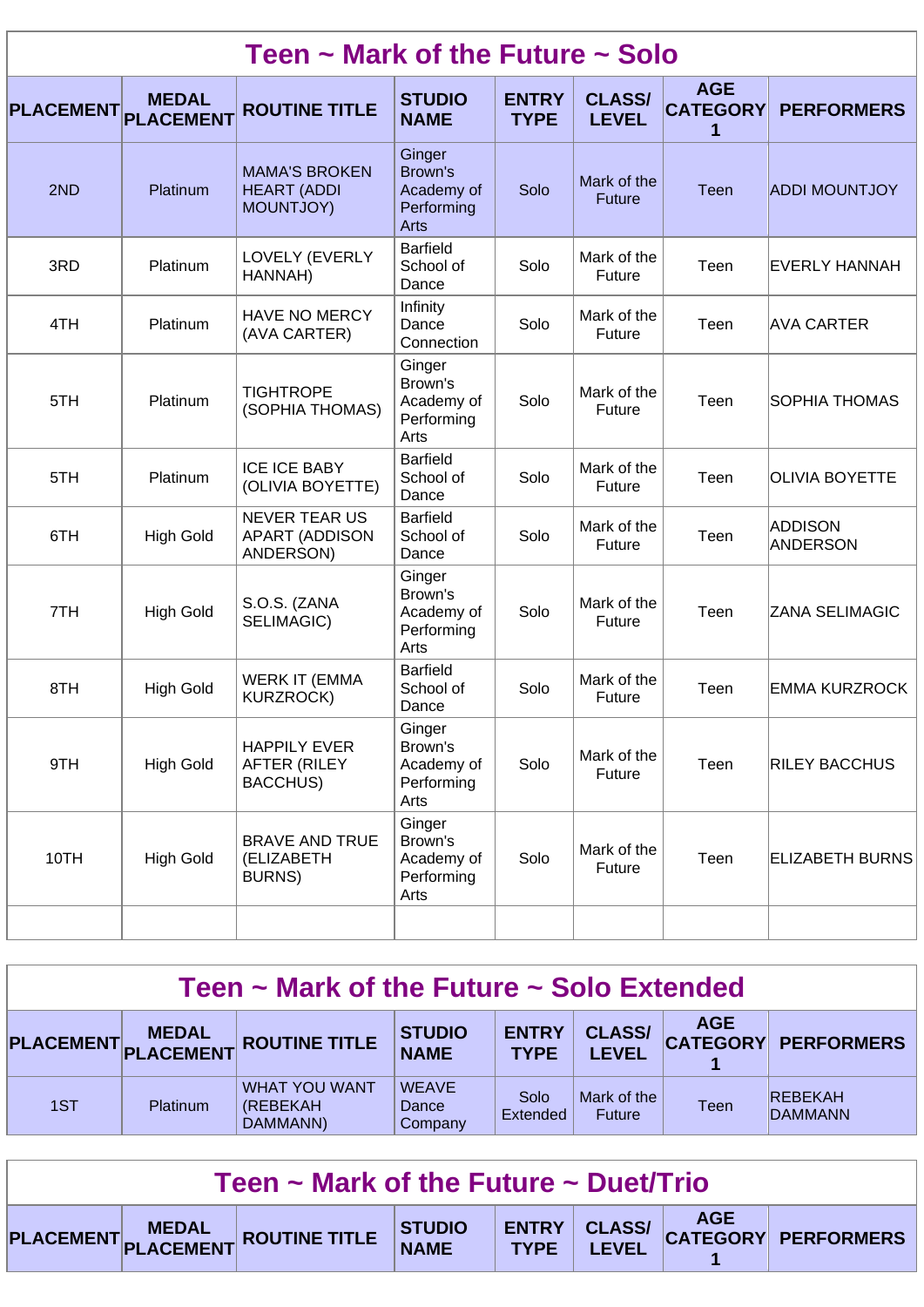| 1ST | <b>High Gold</b> | <b>GET LITTY</b>                           | Cumming<br>Dance<br>Academy                           | Duet/Trio | Mark of the<br><b>Future</b> | <b>Teen</b> | <b>HANNAH HOLCK,</b><br>LILLY QUIAN, LYLA<br><b>PICKENS</b>                            |
|-----|------------------|--------------------------------------------|-------------------------------------------------------|-----------|------------------------------|-------------|----------------------------------------------------------------------------------------|
| 2ND | <b>High Gold</b> | <b>LIGHT THAT NEVER</b><br><b>FAILS</b>    | Ginger<br>Brown's<br>Academy of<br>Performing<br>Arts | Duet/Trio | Mark of the<br><b>Future</b> | Teen        | LANEY WILLIAMS,<br><b>PARKER</b><br>WILLIAMS,<br><b>STAVROULA</b><br><b>AGRAFIOTIS</b> |
| 3RD | <b>High Gold</b> | IN THE A                                   | Cumming<br>Dance<br>Academy                           | Duet/Trio | Mark of the<br>Future        | Teen        | <b>ADDISON</b><br>CROUCH,<br><b>CRISSINA</b><br>MUDUMALA, PIPER<br><b>GORNTO</b>       |
| 4TH | <b>High Gold</b> | <b>IT TAKES TWO</b>                        | Cumming<br>Dance<br>Academy                           | Duet/Trio | Mark of the<br><b>Future</b> | Teen        | ELLA SCHERER,<br><b>KAITLIN SCHERER</b>                                                |
| 5TH | <b>High Gold</b> | <b>LOOK UP</b>                             | <b>Barfield</b><br>School of<br>Dance                 | Duet/Trio | Mark of the<br>Future        | Teen        | ADRINA COCHI,<br>LEXIE HALL, LILIAN<br><b>TALAVERA</b>                                 |
| 5TH | <b>High Gold</b> | <b>BLAST INTO THE</b><br><b>MILLENNIUM</b> | Cumming<br>Dance<br>Academy                           | Duet/Trio | Mark of the<br>Future        | Teen        | <b>ADDYSEN</b><br>CRESSMAN,<br>ANSLEY ESTLE,<br><b>VANESSA</b><br><b>MUELLER</b>       |
| 6TH | <b>High Gold</b> | <b>CARRY YOU</b>                           | <b>Barfield</b><br>School of<br>Dance                 | Duet/Trio | Mark of the<br>Future        | Teen        | AUDREY<br>KRAHENBUHL,<br><b>HAYDEN GRACE</b><br>WOODS, ISABELLA<br><b>KILLION</b>      |

| Teen $\sim$ Mark of the Future $\sim$ Small Group |                                  |                                           |                                                       |                             |                               |                                    |                   |  |  |
|---------------------------------------------------|----------------------------------|-------------------------------------------|-------------------------------------------------------|-----------------------------|-------------------------------|------------------------------------|-------------------|--|--|
| <b>PLACEMENT</b>                                  | <b>MEDAL</b><br><b>PLACEMENT</b> | <b>ROUTINE TITLE</b>                      | <b>STUDIO</b><br><b>NAME</b>                          | <b>ENTRY</b><br><b>TYPE</b> | <b>CLASS/</b><br><b>LEVEL</b> | <b>AGE</b><br><b>CATEGORY</b><br>1 | <b>PERFORMERS</b> |  |  |
| 1ST                                               | Platinum                         | ALL GLOSSED UP                            | Cumming<br>Dance<br>Academy                           | Small<br>Group              | Mark of the<br><b>Future</b>  | <b>Teen</b>                        |                   |  |  |
| 2ND                                               | <b>High Gold</b>                 | <b>LIGHTHOUSE</b>                         | <b>Barfield</b><br>School of<br>Dance                 | Small<br>Group              | Mark of the<br>Future         | Teen                               |                   |  |  |
| 3RD                                               | <b>High Gold</b>                 | <b>WOMAN</b>                              | Ginger<br>Brown's<br>Academy of<br>Performing<br>Arts | Small<br>Group              | Mark of the<br>Future         | Teen                               |                   |  |  |
| 4TH                                               | <b>High Gold</b>                 | <b>FERGIE</b>                             | <b>Barfield</b><br>School of<br>Dance                 | Small<br>Group              | Mark of the<br>Future         | Teen                               |                   |  |  |
| 5TH                                               | <b>High Gold</b>                 | LOVE YOU                                  | <b>WEAVE</b><br>Dance<br>Company                      | Small<br>Group              | Mark of the<br>Future         | Teen                               |                   |  |  |
| 6TH                                               | <b>High Gold</b>                 | <b>MIC DROP</b>                           | Cumming<br>Dance<br>Academy                           | Small<br>Group              | Mark of the<br>Future         | Teen                               |                   |  |  |
| 7TH                                               | <b>High Gold</b>                 | <b>WELCOME TO THE</b><br><b>TEA PARTY</b> | Cumming<br>Dance<br>Academy                           | Small<br>Group              | Mark of the<br>Future         | Teen                               |                   |  |  |
| 8TH                                               | <b>High Gold</b>                 | <b>WHO'T THAT</b><br>CHICK?               | Cumming<br>Dance<br>Academy                           | Small<br>Group              | Mark of the<br>Future         | Teen                               |                   |  |  |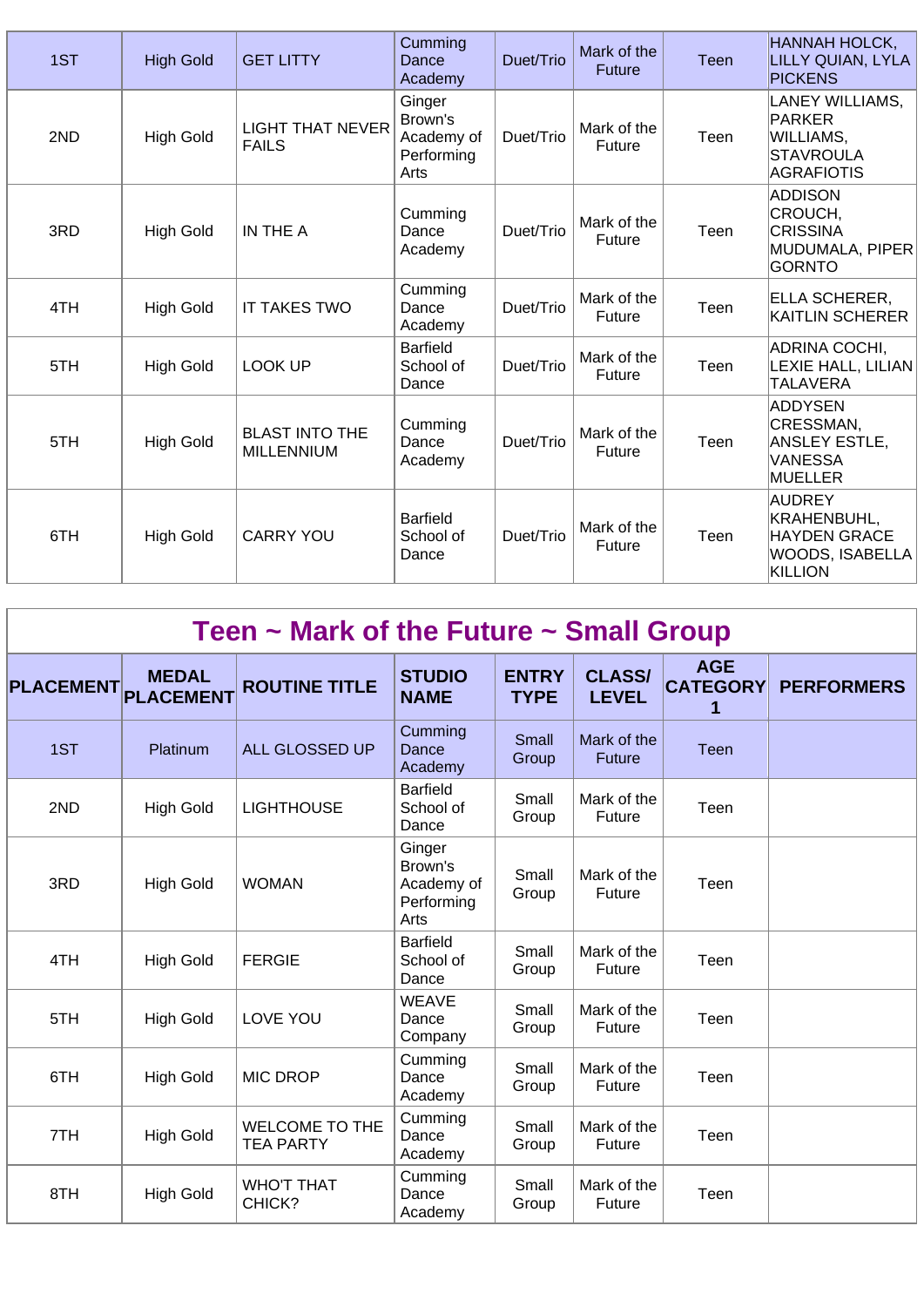| Teen $\sim$ Mark of the Future $\sim$ Large Group |                                  |                                        |                                       |                             |                               |                               |                   |  |  |  |
|---------------------------------------------------|----------------------------------|----------------------------------------|---------------------------------------|-----------------------------|-------------------------------|-------------------------------|-------------------|--|--|--|
| <b>PLACEMENT</b>                                  | <b>MEDAL</b><br><b>PLACEMENT</b> | <b>ROUTINE TITLE</b>                   | <b>STUDIO</b><br><b>NAME</b>          | <b>ENTRY</b><br><b>TYPE</b> | <b>CLASS/</b><br><b>LEVEL</b> | <b>AGE</b><br><b>CATEGORY</b> | <b>PERFORMERS</b> |  |  |  |
| 1ST                                               | Platinum                         | <b>GLAM</b>                            | <b>Barfield</b><br>School of<br>Dance | Large<br>Group              | Mark of the<br><b>Future</b>  | <b>Teen</b>                   |                   |  |  |  |
| 2ND                                               | Platinum                         | DO WHAT YOU<br>HAVE TO DO              | <b>Barfield</b><br>School of<br>Dance | Large<br>Group              | Mark of the<br>Future         | Teen                          |                   |  |  |  |
| 3RD                                               | <b>High Gold</b>                 | <b>LET'S ROCK THIS</b><br><b>PARTY</b> | Cumming<br>Dance<br>Academy           | Large<br>Group              | Mark of the<br>Future         | Teen                          |                   |  |  |  |

| Teen $\sim$ Mark of the Future $\sim$ Line |          |                               |                              |                             |                               |             |                     |  |  |
|--------------------------------------------|----------|-------------------------------|------------------------------|-----------------------------|-------------------------------|-------------|---------------------|--|--|
|                                            |          | PLACEMENT MEDAL ROUTINE TITLE | <b>STUDIO</b><br><b>NAME</b> | <b>ENTRY</b><br><b>TYPE</b> | <b>CLASS/</b><br><b>LEVEL</b> | <b>AGE</b>  | CATEGORY PERFORMERS |  |  |
| 1ST                                        | Platinum | A MILLION DREAMS Dance        | Infinity<br>Connection       | Line                        | Mark of the<br><b>Future</b>  | <b>Teen</b> |                     |  |  |

|                            |                  | Teen ~ Intermediate ~ Solo                            |                                                       |                             |                               |                                    |                                    |
|----------------------------|------------------|-------------------------------------------------------|-------------------------------------------------------|-----------------------------|-------------------------------|------------------------------------|------------------------------------|
| <b>PLACEMENT</b> PLACEMENT | <b>MEDAL</b>     | <b>ROUTINE TITLE</b>                                  | <b>STUDIO</b><br><b>NAME</b>                          | <b>ENTRY</b><br><b>TYPE</b> | <b>CLASS/</b><br><b>LEVEL</b> | <b>AGE</b><br><b>CATEGORY</b><br>1 | <b>PERFORMERS</b>                  |
| 1ST                        | Platinum         | <b>EARTH (GRAHAM</b><br><b>RUNION)</b>                | Ginger<br>Brown's<br>Academy of<br>Performing<br>Arts | Solo                        | Intermediate                  | Teen                               | <b>GRAHAM RUNION</b>               |
| 2ND                        | Platinum         | <b>GHOST IN THE</b><br>WIND (ELLA<br>NELSON)          | Acro Dance<br><b>Express</b>                          | Solo                        | Intermediate                  | Teen                               | <b>ELLA NELSON</b>                 |
| 3RD                        | Platinum         | <b>TOTAL ECLIPSE</b><br>(SERENITY YEPEZ-<br>MARTINEZ) | Ginger<br>Brown's<br>Academy of<br>Performing<br>Arts | Solo                        | Intermediate                  | Teen                               | <b>SERENITY YEPEZ-</b><br>MARTINEZ |
| 5TH                        | Platinum         | <b>COASTLINE</b><br>(GARRETT<br>SAWYER)               | <b>CK</b><br>DanceWorks.<br>Inc                       | Solo                        | Intermediate                  | Teen                               | GARRETT<br><b>SAWYER</b>           |
| 5TH                        | Platinum         | I'M DOPE<br>(MADISON FANNIN)                          | <b>WEAVE</b><br>Dance<br>Company                      | Solo                        | Intermediate                  | Teen                               | <b>MADISON FANNIN</b>              |
| 6TH                        | Platinum         | <b>GET INTO IT</b><br>(NATALIE<br>NICHOLSON)          | Ginger<br>Brown's<br>Academy of<br>Performing<br>Arts | Solo                        | Intermediate                  | Teen                               | <b>NATALIE</b><br>NICHOLSON        |
| 7TH                        | Platinum         | <b>REMEMBER (EMILY</b><br>JONES)                      | Performing<br>Arts<br>Unlimited                       | Solo                        | Intermediate                  | Teen                               | <b>EMILY JONES</b>                 |
| 8TH                        | <b>High Gold</b> | <b>WAKE UP (BRYLIN</b><br>LANE)                       | Performing<br>Arts<br>Unlimited                       | Solo                        | Intermediate                  | Teen                               | <b>BRYLIN LANE</b>                 |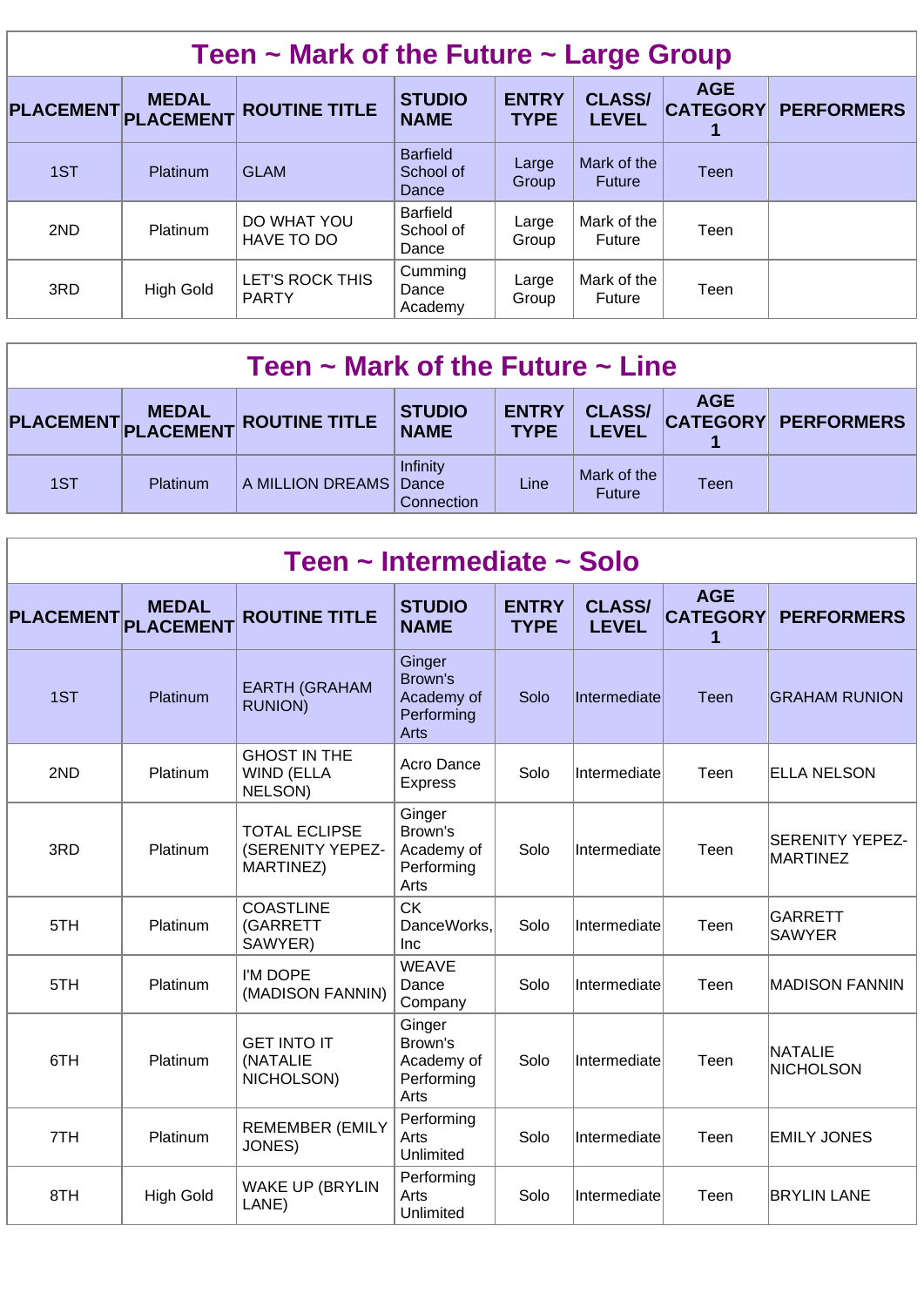| 9TH  | High Gold | <b>ROSE'S TURN</b><br>(OLIVIA CAMP) | Infinity<br>Dance<br>Connection | Solo | <b>Intermediate</b> | Teen | <b>OLIVIA CAMP</b>    |
|------|-----------|-------------------------------------|---------------------------------|------|---------------------|------|-----------------------|
| 10TH | High Gold | THE GARDEN<br>(HALEY HARRISON)      | Acro Dance<br><b>Express</b>    | Solo | <b>Intermediate</b> | Teen | <b>HALEY HARRISON</b> |
|      |           |                                     |                                 |      |                     |      |                       |

| Teen ~ Intermediate ~ Solo Extended |                 |                                                      |                                  |                             |                               |             |                            |  |  |
|-------------------------------------|-----------------|------------------------------------------------------|----------------------------------|-----------------------------|-------------------------------|-------------|----------------------------|--|--|
|                                     |                 | PLACEMENT MEDAL<br>PLACEMENT PLACEMENT ROUTINE TITLE | <b>STUDIO</b><br><b>NAME</b>     | <b>ENTRY</b><br><b>TYPE</b> | <b>CLASS/</b><br><b>LEVEL</b> | <b>AGE</b>  | <b>CATEGORY PERFORMERS</b> |  |  |
| 4TH                                 | <b>Platinum</b> | <b>BURN (PAOLA</b><br>PALACIOS)                      | <b>WEAVE</b><br>Dance<br>Company | Solo<br>Extended            | Intermediate                  | <b>Teen</b> | <b>PAOLA PALACIOS</b>      |  |  |

| Teen ~ Intermediate ~ Duet/Trio |                                  |                                      |                                                       |                             |                               |                               |                                                  |  |  |  |
|---------------------------------|----------------------------------|--------------------------------------|-------------------------------------------------------|-----------------------------|-------------------------------|-------------------------------|--------------------------------------------------|--|--|--|
| <b>PLACEMENT</b>                | <b>MEDAL</b><br><b>PLACEMENT</b> | <b>ROUTINE TITLE</b>                 | <b>STUDIO</b><br><b>NAME</b>                          | <b>ENTRY</b><br><b>TYPE</b> | <b>CLASS/</b><br><b>LEVEL</b> | <b>AGE</b><br><b>CATEGORY</b> | <b>PERFORMERS</b>                                |  |  |  |
| 1ST                             | <b>Xtreme</b><br>Platinum        | <b>THREE BEDROOM</b><br><b>HOUSE</b> | <b>WEAVE</b><br>Dance<br>Company                      | Duet/Trio                   | Intermediate                  | <b>Teen</b>                   | ARAYA SHIRLEY,<br><b>PAOLA PALACIOS</b>          |  |  |  |
| 2ND                             | Platinum                         | <b>BONNIE &amp; CLYDE</b>            | Acro Dance<br><b>Express</b>                          | Duet/Trio                   | Intermediate                  | Teen                          | <b>ASHER IRWIN,</b><br><b>ELLA NELSON</b>        |  |  |  |
| 3RD                             | Platinum                         | <b>IMAGINE</b>                       | <b>CK</b><br>DanceWorks.<br>Inc.                      | Duet/Trio                   | Intermediate                  | Teen                          | ALYSSA LOWE,<br><b>GARRETT</b><br><b>SAWYER</b>  |  |  |  |
| 4TH                             | High Gold                        | <b>LITTLE RED</b>                    | Infinity<br>Dance<br>Connection                       | Duet/Trio                   | Intermediate                  | Teen                          | JAYDA CARRICK,<br><b>KAYLEE CLARK</b>            |  |  |  |
| 5TH                             | <b>High Gold</b>                 | <b>BEAT IT</b>                       | Ginger<br>Brown's<br>Academy of<br>Performing<br>Arts | Duet/Trio                   | Intermediate                  | Teen                          | ELIZABETH<br><b>BURNS, EMILY</b><br><b>MOSER</b> |  |  |  |
| 6TH                             | <b>High Gold</b>                 | <b>GROW</b>                          | Infinity<br>Dance<br>Connection                       | Duet/Trio                   | Intermediate                  | Teen                          | SADEE SANGID,<br><b>SIERRA MARTIN</b>            |  |  |  |

| Teen ~ Intermediate ~ Small Group |                                  |                                      |                                                       |                             |                               |                               |                   |  |  |  |
|-----------------------------------|----------------------------------|--------------------------------------|-------------------------------------------------------|-----------------------------|-------------------------------|-------------------------------|-------------------|--|--|--|
| <b>PLACEMENT</b>                  | <b>MEDAL</b><br><b>PLACEMENT</b> | <b>ROUTINE TITLE</b>                 | <b>STUDIO</b><br><b>NAME</b>                          | <b>ENTRY</b><br><b>TYPE</b> | <b>CLASS/</b><br><b>LEVEL</b> | <b>AGE</b><br><b>CATEGORY</b> | <b>PERFORMERS</b> |  |  |  |
| 4TH                               | Platinum                         | <b>INSTRUCTIONS</b><br>FOR A BAD DAY | Ginger<br>Brown's<br>Academy of<br>Performing<br>Arts | Small<br>Group              | Intermediatel                 | Teen                          |                   |  |  |  |
| 3RD                               | <b>Platinum</b>                  | <b>FEVER</b>                         | Ginger<br>Brown's<br>Academy of<br>Performing<br>Arts | Small<br>Group              | Intermediate                  | Teen                          |                   |  |  |  |

**Teen ~ Intermediate ~ Small Group Extended**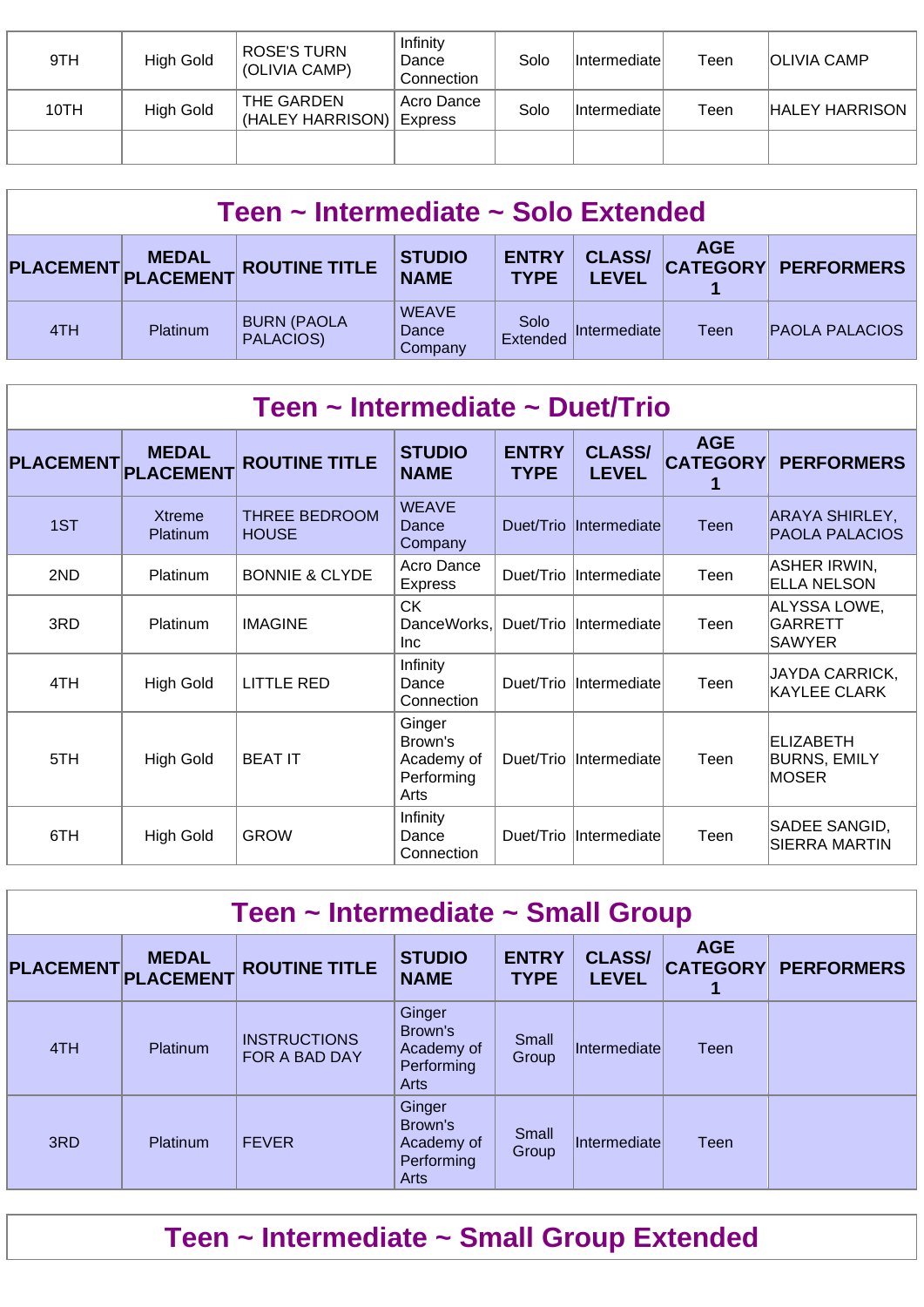| <b>PLACEMENT</b> | <b>MEDAL</b><br><b>PLACEMENT</b> | <b>ROUTINE TITLE</b>  | <b>STUDIO</b><br><b>NAME</b>                          | <b>ENTRY</b><br><b>TYPE</b> | <b>CLASS/</b><br><b>LEVEL</b> | <b>AGE</b><br><b>CATEGORY</b> | <b>PERFORMERS</b> |
|------------------|----------------------------------|-----------------------|-------------------------------------------------------|-----------------------------|-------------------------------|-------------------------------|-------------------|
| 1ST              | Xtreme<br><b>Platinum</b>        | <b>BLACK AND GOLD</b> | Ginger<br>Brown's<br>Academy of<br>Performing<br>Arts | Small<br>Group<br>Extended  | Intermediate                  | Teen                          |                   |
| 2ND              | Xtreme<br>Platinum               | <b>FEELINGS</b>       | <b>WEAVE</b><br>Dance<br>Company                      | Small<br>Group<br>Extended  | Intermediatel                 | Teen                          |                   |

| Teen ~ Intermediate ~ Large Group |                  |                                            |                                                              |                             |                               |                                    |                   |  |  |  |  |
|-----------------------------------|------------------|--------------------------------------------|--------------------------------------------------------------|-----------------------------|-------------------------------|------------------------------------|-------------------|--|--|--|--|
| <b>PLACEMENT</b> PLACEMENT        | <b>MEDAL</b>     | <b>ROUTINE TITLE</b>                       | <b>STUDIO</b><br><b>NAME</b>                                 | <b>ENTRY</b><br><b>TYPE</b> | <b>CLASS/</b><br><b>LEVEL</b> | <b>AGE</b><br><b>CATEGORY</b><br>1 | <b>PERFORMERS</b> |  |  |  |  |
| 1ST                               | Platinum         | <b>BOOGIE</b><br><b>WONDERLAND</b>         | Ginger<br>Brown's<br>Academy of<br>Performing<br><b>Arts</b> | Large<br>Group              | Intermediate                  | Teen                               |                   |  |  |  |  |
| 2ND                               | Platinum         | <b>OLD DAYS</b>                            | Acro Dance<br><b>Express</b>                                 | Large<br>Group              | Intermediate                  | Teen                               |                   |  |  |  |  |
| 3RD                               | Platinum         | JLO GET DOWN                               | <b>CK</b><br>DanceWorks,<br>Inc                              | Large<br>Group              | Intermediate                  | Teen                               |                   |  |  |  |  |
| 4TH                               | Platinum         | <b>NEVER ENOUGH</b>                        | Performing<br>Arts<br>Unlimited                              | Large<br>Group              | Intermediate                  | Teen                               |                   |  |  |  |  |
| 5TH                               | Platinum         | <b>FASHIONISTA</b>                         | Performing<br>Arts<br>Unlimited                              | Large<br>Group              | Intermediate                  | Teen                               |                   |  |  |  |  |
| 6TH                               | Platinum         | <b>DIRTY DANCING</b>                       | <b>CK</b><br>DanceWorks,<br>Inc                              | Large<br>Group              | Intermediate                  | Teen                               |                   |  |  |  |  |
| 7TH                               | Platinum         | <b>BALLROOM BLITZ</b>                      | <b>CK</b><br>DanceWorks,<br>Inc                              | Large<br>Group              | Intermediate                  | Teen                               |                   |  |  |  |  |
| 7TH                               | Platinum         | <b>RIBS</b>                                | <b>CK</b><br>DanceWorks,<br>Inc                              | Large<br>Group              | Intermediate                  | Teen                               |                   |  |  |  |  |
| 8TH                               | <b>Platinum</b>  | <b>NOTHING GROWS</b><br><b>IN DARKNESS</b> | <b>CK</b><br>DanceWorks.<br>Inc                              | Large<br>Group              | Intermediate                  | Teen                               |                   |  |  |  |  |
| 9TH                               | <b>High Gold</b> | <b>SMOOTH CRIMINAL</b>                     | Ginger<br>Brown's<br>Academy of<br>Performing<br>Arts        | Large<br>Group              | Intermediate                  | Teen                               |                   |  |  |  |  |
| 10TH                              | <b>High Gold</b> | <b>BLOW</b>                                | Infinity<br>Dance<br>Connection                              | Large<br>Group              | Intermediate                  | Teen                               |                   |  |  |  |  |

| Teen $\sim$ Intermediate $\sim$ Line |          |                                      |                   |                        |                      |      |                                             |  |  |
|--------------------------------------|----------|--------------------------------------|-------------------|------------------------|----------------------|------|---------------------------------------------|--|--|
|                                      |          | PLACEMENT MEDAL ROUTINE TITLE STUDIO |                   | ENTRY  <br><b>TYPE</b> | <b>LEVEL</b>         |      | CLASS/   AGE<br>  LEVEL CATEGORY PERFORMERS |  |  |
| 1ST                                  | Platinum | <b>TAKE FLIGHT</b>                   | Ginger<br>Brown's | Line                   | <i>Intermediatel</i> | Teen |                                             |  |  |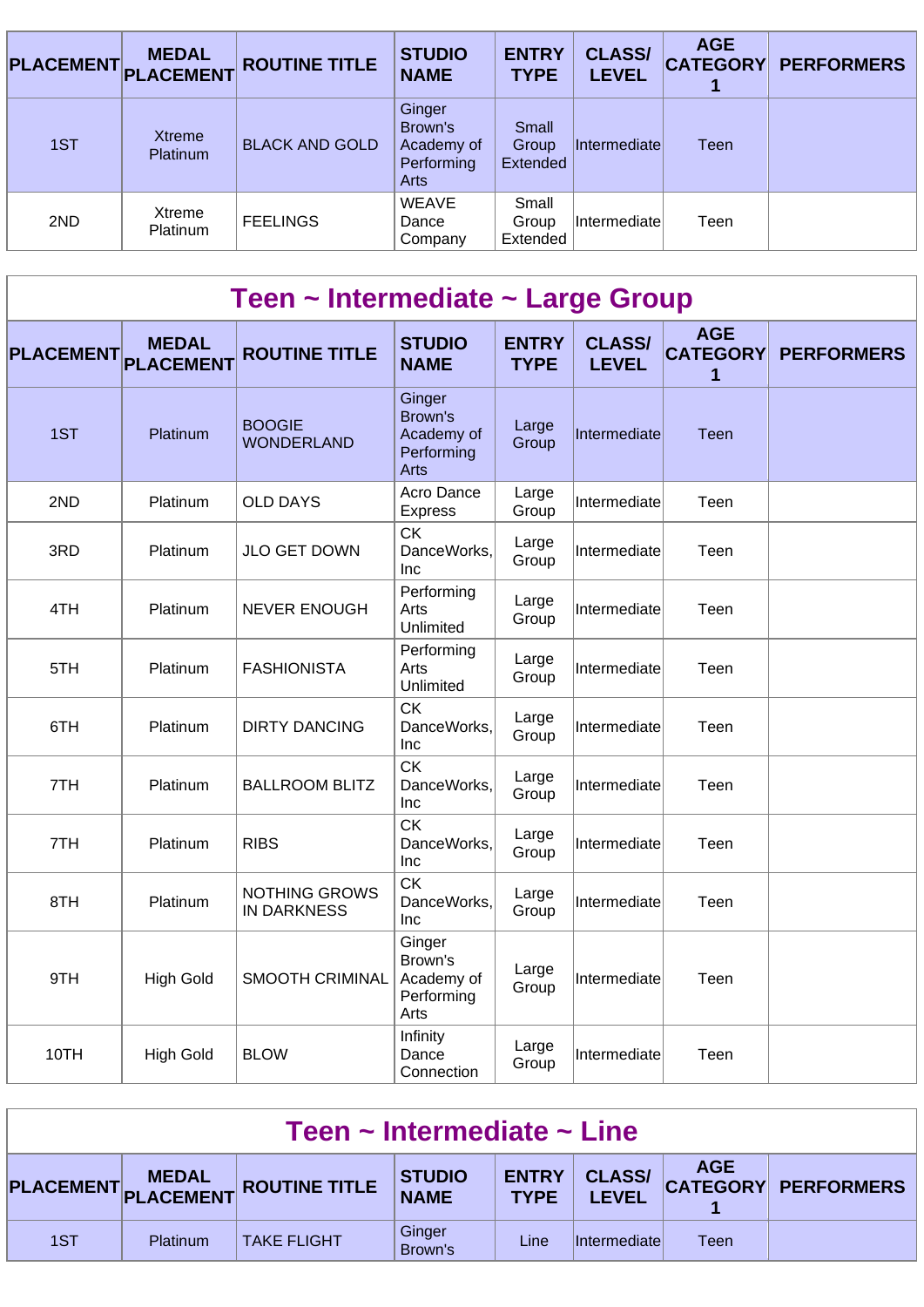| ା Acau      | demy or |
|-------------|---------|
| <b>Arts</b> | $\sim$  |

| Teen $\sim$ Intermediate $\sim$ Production |          |                                            |                                       |                             |                               |            |                     |  |  |
|--------------------------------------------|----------|--------------------------------------------|---------------------------------------|-----------------------------|-------------------------------|------------|---------------------|--|--|
|                                            |          | PLACEMENT MEDAL<br>PLACEMENT ROUTINE TITLE | <b>STUDIO</b><br><b>NAME</b>          | <b>ENTRY</b><br><b>TYPE</b> | <b>CLASS/</b><br><b>LEVEL</b> | <b>AGE</b> | CATEGORY PERFORMERS |  |  |
| 2ND                                        | Platinum | <b>STEP IN TIME</b>                        | <b>Barfield</b><br>School of<br>Dance |                             | Production Intermediate       | Teen       |                     |  |  |

|                  |                                  |                                                                     | Teen ~ Advanced ~ Solo                                |                             |                               |                                    |                                     |
|------------------|----------------------------------|---------------------------------------------------------------------|-------------------------------------------------------|-----------------------------|-------------------------------|------------------------------------|-------------------------------------|
| <b>PLACEMENT</b> | <b>MEDAL</b><br><b>PLACEMENT</b> | <b>ROUTINE TITLE</b>                                                | <b>STUDIO</b><br><b>NAME</b>                          | <b>ENTRY</b><br><b>TYPE</b> | <b>CLASS/</b><br><b>LEVEL</b> | <b>AGE</b><br><b>CATEGORY</b><br>1 | <b>PERFORMERS</b>                   |
| 1ST              | Platinum                         | <b>OCEAN DREAMS</b><br>(AVA POE)                                    | Ginger<br>Brown's<br>Academy of<br>Performing<br>Arts | Solo                        | Advanced                      | <b>Teen</b>                        | <b>AVA POE</b>                      |
| 2ND              | Platinum                         | <b>WITH LOVE (SOFIA</b><br>PRATER)                                  | Dance Works                                           | Solo                        | Advanced                      | Teen                               | <b>SOFIA PRATER</b>                 |
| 3RD              | Platinum                         | <b>FANTASTIC WRECK</b><br>(CATHERINE<br>ALEMAN)                     | <b>CK</b><br>DanceWorks,<br>Inc                       | Solo                        | Advanced                      | Teen                               | <b>CATHERINE</b><br>ALEMAN          |
| 4TH              | Platinum                         | <b>FEELING GOOD</b><br>(BROOKLYN<br>DUNLOP)                         | <b>CK</b><br>DanceWorks,<br>Inc                       | Solo                        | Advanced                      | Teen                               | <b>BROOKLYN</b><br>DUNLOP           |
| 5TH              | Platinum                         | <b>DROWNING</b><br>(PEYTON ROGERS)                                  | Dance Works                                           | Solo                        | Advanced                      | Teen                               | <b>PEYTON ROGERS</b>                |
| 6TH              | Platinum                         | <b>GAME OF</b><br><b>SURVIVAL</b><br>(YASMEEN<br><b>ABDULMALIK)</b> | <b>CK</b><br>DanceWorks,<br>Inc                       | Solo                        | Advanced                      | Teen                               | <b>YASMEEN</b><br><b>ABDULMALIK</b> |
| 7TH              | Platinum                         | <b>UNDER YOUR</b><br><b>SCARS (ADDISON</b><br><b>MORELLI)</b>       | <b>CK</b><br>DanceWorks,<br>Inc                       | Solo                        | Advanced                      | Teen                               | <b>ADDISON MORELLI</b>              |
| 8TH              | Platinum                         | SHINE (ADRIANNA<br><b>VARSALONA)</b>                                | <b>CK</b><br>DanceWorks,<br>Inc                       | Solo                        | Advanced                      | Teen                               | ADRIANNA<br><b>VARSALONA</b>        |
| 9TH              | Platinum                         | <b>BATTLEFIELD</b><br>(ALEXA SPERRY)                                | <b>CK</b><br>DanceWorks,<br>Inc                       | Solo                        | Advanced                      | Teen                               | <b>ALEXA SPERRY</b>                 |
| 10TH             | Platinum                         | <b>MADNESS</b><br>(JANIYAH<br>CALHOUN)                              | Dance Works                                           | Solo                        | Advanced                      | Teen                               | <b>JANIYAH</b><br><b>CALHOUN</b>    |

| Teen ~ Advanced ~ Duet/Trio |          |                                  |                              |                             |                               |            |                                                                     |  |  |
|-----------------------------|----------|----------------------------------|------------------------------|-----------------------------|-------------------------------|------------|---------------------------------------------------------------------|--|--|
|                             |          | PLACEMENT MEDAL ROUTINE TITLE    | <b>STUDIO</b><br><b>NAME</b> | <b>ENTRY</b><br><b>TYPE</b> | <b>CLASS/</b><br><b>LEVEL</b> | <b>AGE</b> | CATEGORY PERFORMERS                                                 |  |  |
| 1ST                         | Platinum | <b>MEET YOUR</b><br><b>MAKER</b> | Acro Dance<br><b>Express</b> | Duet/Trio                   | Advanced                      | Teen       | <b>CLAIRE SANDERS,</b><br><b>ELLA NELSON,</b><br><b>EMILY ADAMS</b> |  |  |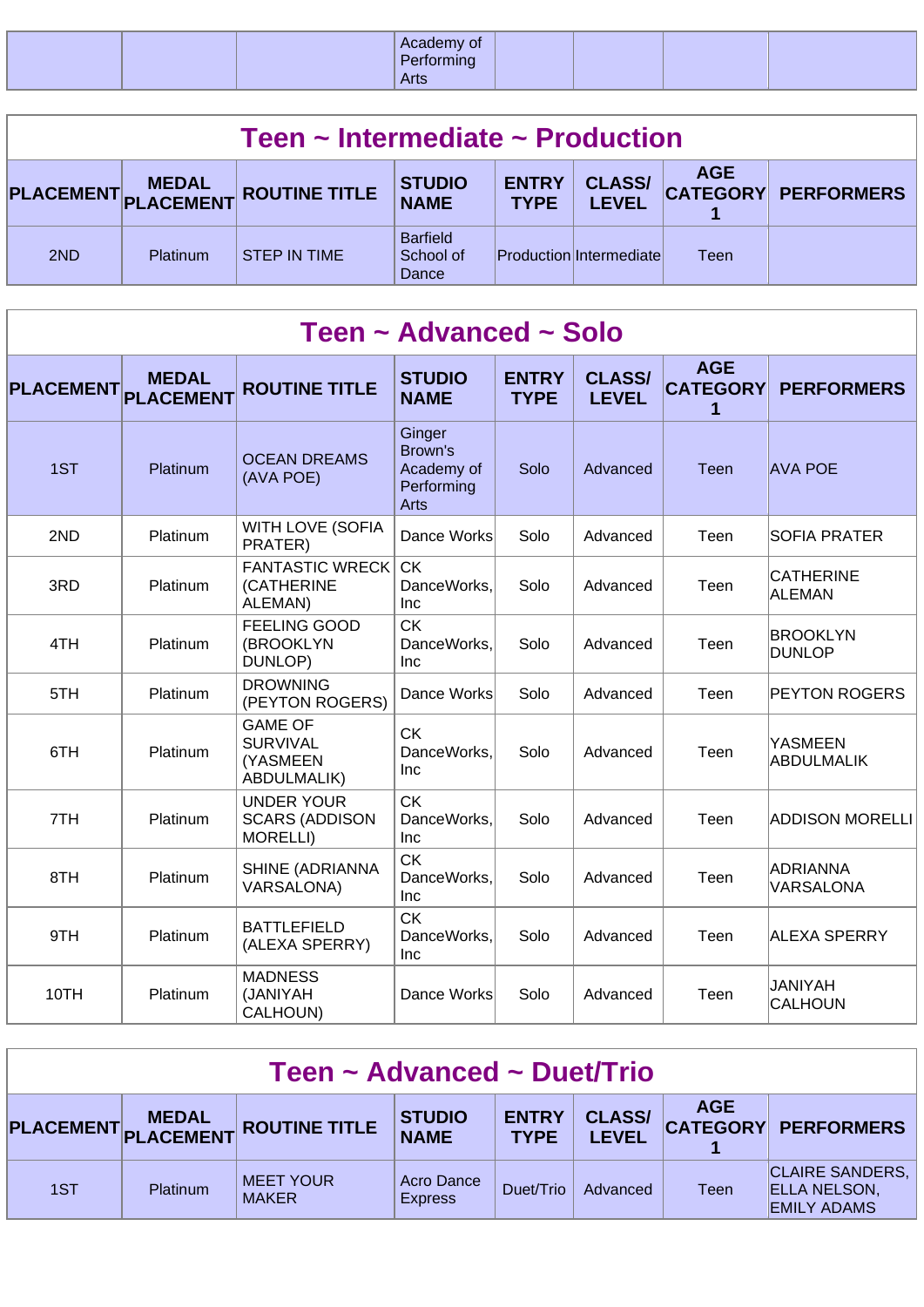| 2ND | <b>Platinum</b>  | <b>FEEDBACK</b>                   | Dance Works                            | Duet/Trio | Advanced | Teen | <b>ROSA GRACE</b><br>HALE, SOFIA<br>PRATER               |
|-----|------------------|-----------------------------------|----------------------------------------|-----------|----------|------|----------------------------------------------------------|
| 3RD | Platinum         | YOU ARE THE<br><b>REASON</b>      | <b>CK</b><br>DanceWorks,<br>Inc.       | Duet/Trio | Advanced | Teen | <b>JADE BECKFORD,</b><br>KINLEY AVARIA                   |
| 4TH | <b>Platinum</b>  | <b>SURVIVAL</b>                   | <b>CK</b><br>DanceWorks.<br>Inc.       | Duet/Trio | Advanced | Teen | <b>BROOKLYN</b><br>DUNLOP, REAGAN<br>LAMB                |
| 5TH | <b>Platinum</b>  | YOU RAISE ME UP                   | <b>CK</b><br>DanceWorks,<br><b>Inc</b> | Duet/Trio | Advanced | Teen | <b>CHARLEEANN</b><br>MUNRO,<br>LOLAREESE<br>IMOXEY       |
| 6TH | <b>High Gold</b> | <b>SEPTEMBER</b>                  | Acro Dance<br>Express                  | Duet/Trio | Advanced | Teen | ELLA GOULD,<br><b>JENNA GONZALES</b>                     |
| 7TH | <b>High Gold</b> | <b>HOMECOMING</b><br><b>QUEEN</b> | <b>CK</b><br>DanceWorks.<br>Inc        | Duet/Trio | Advanced | Teen | <b>BRIDGET</b><br>BATCHER,<br><b>SARAHBETH</b><br>ERRITT |

| Teen ~ Advanced ~ Small Group |                 |                       |                                     |                             |                               |             |                            |  |  |  |
|-------------------------------|-----------------|-----------------------|-------------------------------------|-----------------------------|-------------------------------|-------------|----------------------------|--|--|--|
| PLACEMENT PLACEMENT           | <b>MEDAL</b>    | <b>ROUTINE TITLE</b>  | <b>STUDIO</b><br><b>NAME</b>        | <b>ENTRY</b><br><b>TYPE</b> | <b>CLASS/</b><br><b>LEVEL</b> | <b>AGE</b>  | <b>CATEGORY PERFORMERS</b> |  |  |  |
| 2ND                           | <b>Platinum</b> | <b>CLOSURE</b>        | <b>Acro Dance</b><br><b>Express</b> | Small<br>Group              | Advanced                      | <b>Teen</b> |                            |  |  |  |
| 3RD                           | <b>Platinum</b> | <b>AWAY FROM HERE</b> | Acro Dance<br><b>Express</b>        | Small<br>Group              | Advanced                      | Teen        |                            |  |  |  |
| 4TH                           | Platinum        | FALL OF AN ANGEL      | Acro Dance<br><b>Express</b>        | Small<br>Group              | Advanced                      | Teen        |                            |  |  |  |

| Teen ~ Advanced ~ Small Group Extended |
|----------------------------------------|
|----------------------------------------|

|     | <b>MEDAL</b> | PLACEMENT PLACEMENT ROUTINE TITLE | <b>STUDIO</b><br><b>NAME</b>    | <b>ENTRY</b><br><b>TYPE</b> | <b>CLASS/</b><br><b>LEVEL</b> | <b>AGE</b> | <b>CATEGORY PERFORMERS</b> |
|-----|--------------|-----------------------------------|---------------------------------|-----------------------------|-------------------------------|------------|----------------------------|
| 1ST | Platinum     | <b>WASTING TIME</b>               | СK<br>DanceWorks,<br><b>Inc</b> | Small<br>Group<br>Extended  | Advanced                      | Teen       |                            |

| Teen ~ Advanced ~ Large Group |                                  |                                   |                                        |                             |                               |                               |                   |  |  |  |
|-------------------------------|----------------------------------|-----------------------------------|----------------------------------------|-----------------------------|-------------------------------|-------------------------------|-------------------|--|--|--|
| <b>PLACEMENT</b>              | <b>MEDAL</b><br><b>PLACEMENT</b> | <b>ROUTINE TITLE</b>              | <b>STUDIO</b><br><b>NAME</b>           | <b>ENTRY</b><br><b>TYPE</b> | <b>CLASS/</b><br><b>LEVEL</b> | <b>AGE</b><br><b>CATEGORY</b> | <b>PERFORMERS</b> |  |  |  |
| 1ST                           | Xtreme<br><b>Platinum</b>        | <b>RIVERS AND</b><br><b>ROADS</b> | <b>CK</b><br>DanceWorks,<br><b>Inc</b> | Large<br>Group              | Advanced                      | <b>Teen</b>                   |                   |  |  |  |
| 3RD                           | Xtreme<br><b>Platinum</b>        | <b>SHUT IT DOWN</b>               | <b>CK</b><br>DanceWorks,<br>Inc.       | Large<br>Group              | Advanced                      | Teen                          |                   |  |  |  |
| 4TH                           | <b>Platinum</b>                  | <b>SPICY</b>                      | <b>CK</b><br>DanceWorks,<br>Inc.       | Large<br>Group              | Advanced                      | Teen                          |                   |  |  |  |
| 5TH                           | <b>Platinum</b>                  | <b>SURVIVOR</b>                   | CK.<br>DanceWorks.<br>Inc.             | Large<br>Group              | Advanced                      | Teen                          |                   |  |  |  |
| 6TH                           | <b>Platinum</b>                  | THE HEIST                         | Acro Dance<br><b>Express</b>           | Large<br>Group              | Advanced                      | Teen                          |                   |  |  |  |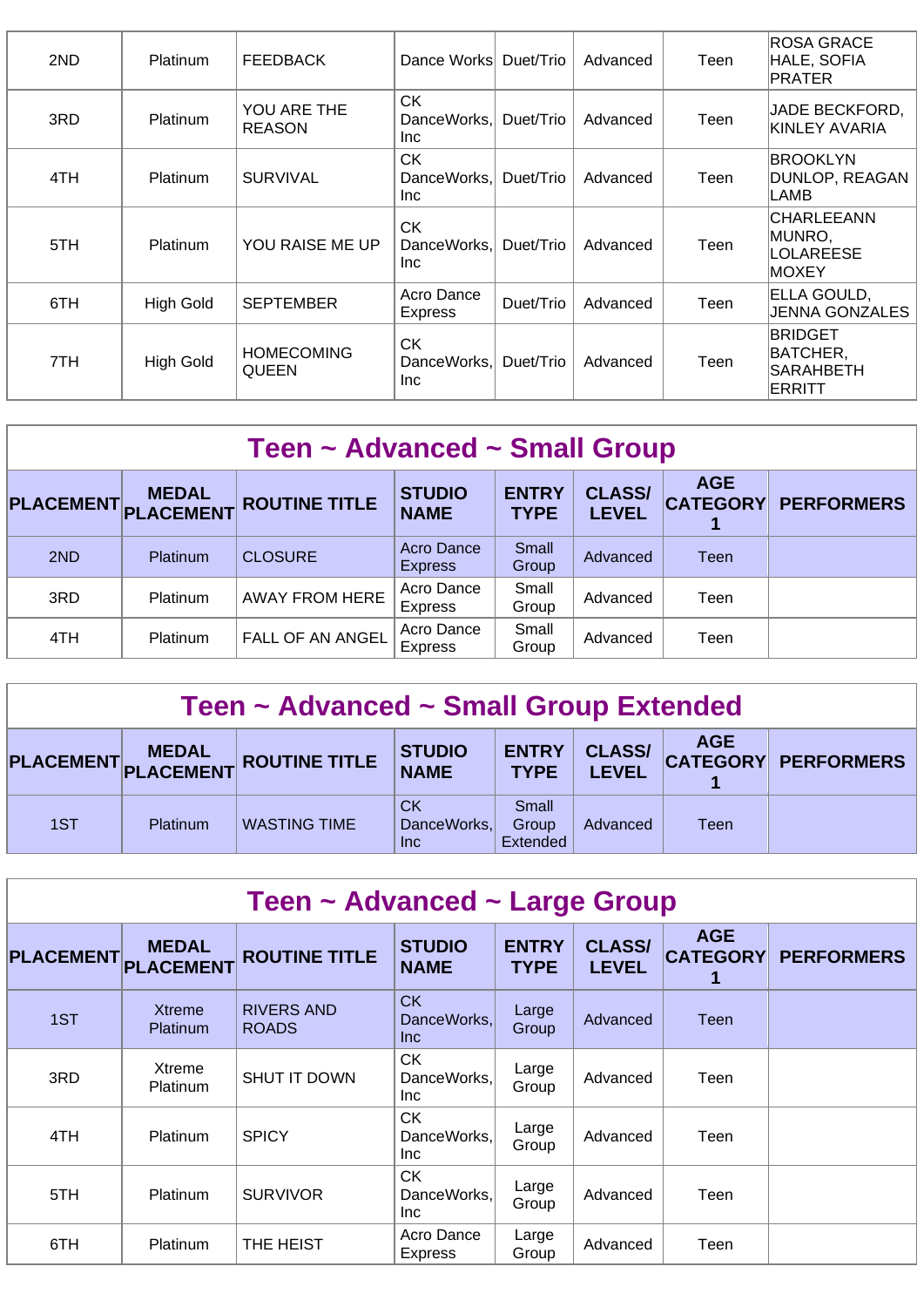| 7TH | Platinum         | <b>LOVE MYSELF</b> | <b>CK</b><br>DanceWorks,<br>Inc | Large<br>Group | Advanced | Teen |  |
|-----|------------------|--------------------|---------------------------------|----------------|----------|------|--|
| 8TH | <b>High Gold</b> | <b>HAIRSPRAY</b>   | СK<br>DanceWorks,<br><b>Inc</b> | Large<br>Group | Advanced | Teen |  |
| 9TH | High Gold        | <b>GLAMOROUS</b>   | Acro Dance<br><b>Express</b>    | Large<br>Group | Advanced | Teen |  |

| Teen ~ Advanced ~ Large Group Extended |                    |                               |                                 |                             |                               |            |                     |  |  |
|----------------------------------------|--------------------|-------------------------------|---------------------------------|-----------------------------|-------------------------------|------------|---------------------|--|--|
|                                        |                    | PLACEMENT MEDAL ROUTINE TITLE | <b>STUDIO</b><br><b>NAME</b>    | <b>ENTRY</b><br><b>TYPE</b> | <b>CLASS/</b><br><b>LEVEL</b> | <b>AGE</b> | CATEGORY PERFORMERS |  |  |
| 2ND                                    | Xtreme<br>Platinum | A CHANCE TO FLY               | <b>CK</b><br>DanceWorks,<br>Inc | Large<br>Group<br>Extended  | Advanced                      | Teen       |                     |  |  |

| Teen $\sim$ Advanced $\sim$ Line                                                                                                                                                       |          |                  |                                 |      |          |      |  |  |
|----------------------------------------------------------------------------------------------------------------------------------------------------------------------------------------|----------|------------------|---------------------------------|------|----------|------|--|--|
| <b>AGE</b><br><b>CLASS/</b><br><b>ENTRY</b><br><b>STUDIO</b><br>PLACEMENT MEDAL<br>PLACEMENT ROUTINE TITLE<br><b>CATEGORY PERFORMERS</b><br><b>NAME</b><br><b>LEVEL</b><br><b>TYPE</b> |          |                  |                                 |      |          |      |  |  |
| 3RD                                                                                                                                                                                    | Platinum | <b>FLY AS ME</b> | CK<br>DanceWorks,<br><b>Inc</b> | Line | Advanced | Teen |  |  |

| Teen $\sim$ Advanced $\sim$ Production                                                                                                                             |          |                      |                              |            |          |      |  |  |  |
|--------------------------------------------------------------------------------------------------------------------------------------------------------------------|----------|----------------------|------------------------------|------------|----------|------|--|--|--|
| <b>AGE</b><br><b>CLASS/</b><br><b>ENTRY</b><br><b>STUDIO</b><br>PLACEMENT MEDAL ROUTINE TITLE<br>CATEGORY PERFORMERS<br><b>NAME</b><br><b>TYPE</b><br><b>LEVEL</b> |          |                      |                              |            |          |      |  |  |  |
| 2ND                                                                                                                                                                | Platinum | <b>BIRD SET FREE</b> | Acro Dance<br><b>Express</b> | Production | Advanced | Teen |  |  |  |

| Teen ~ Advanced ~ Production Extended |                    |                                  |                                 |                               |                               |            |                     |  |  |
|---------------------------------------|--------------------|----------------------------------|---------------------------------|-------------------------------|-------------------------------|------------|---------------------|--|--|
| PLACEMENT,                            |                    | MEDAL<br>PLACEMENT ROUTINE TITLE | <b>STUDIO</b><br><b>NAME</b>    | <b>ENTRY</b><br><b>TYPE</b>   | <b>CLASS/</b><br><b>LEVEL</b> | <b>AGE</b> | CATEGORY PERFORMERS |  |  |
| 1ST                                   | Xtreme<br>Platinum | <b>ITALIANO</b>                  | <b>CK</b><br>DanceWorks,<br>Inc | <b>Production</b><br>Extended | Advanced                      | Teen       |                     |  |  |

| Senior $\sim$ Mark of the Future $\sim$ Solo |                                  |                                         |                                                       |                             |                               |                               |                      |  |  |  |
|----------------------------------------------|----------------------------------|-----------------------------------------|-------------------------------------------------------|-----------------------------|-------------------------------|-------------------------------|----------------------|--|--|--|
| <b>PLACEMENT</b>                             | <b>MEDAL</b><br><b>PLACEMENT</b> | <b>ROUTINE TITLE</b>                    | <b>STUDIO</b><br><b>NAME</b>                          | <b>ENTRY</b><br><b>TYPE</b> | <b>CLASS/</b><br><b>LEVEL</b> | <b>AGE</b><br><b>CATEGORY</b> | <b>PERFORMERS</b>    |  |  |  |
| 1ST                                          | Platinum                         | <b>HOW CAN IT BE</b><br>(MAKYLA MURRAY) | Ginger<br>Brown's<br>Academy of<br>Performing<br>Arts | Solo                        | Mark of the<br><b>Future</b>  | Senior                        | <b>MAKYLA MURRAY</b> |  |  |  |
| 3RD                                          | Platinum                         | <b>UPTOWN FUNK (ABI)</b><br>SHAMBURGER) | <b>Barfield</b><br>School of<br>Dance                 | Solo                        | Mark of the<br>Future         | Senior                        | ABI SHAMBURGER       |  |  |  |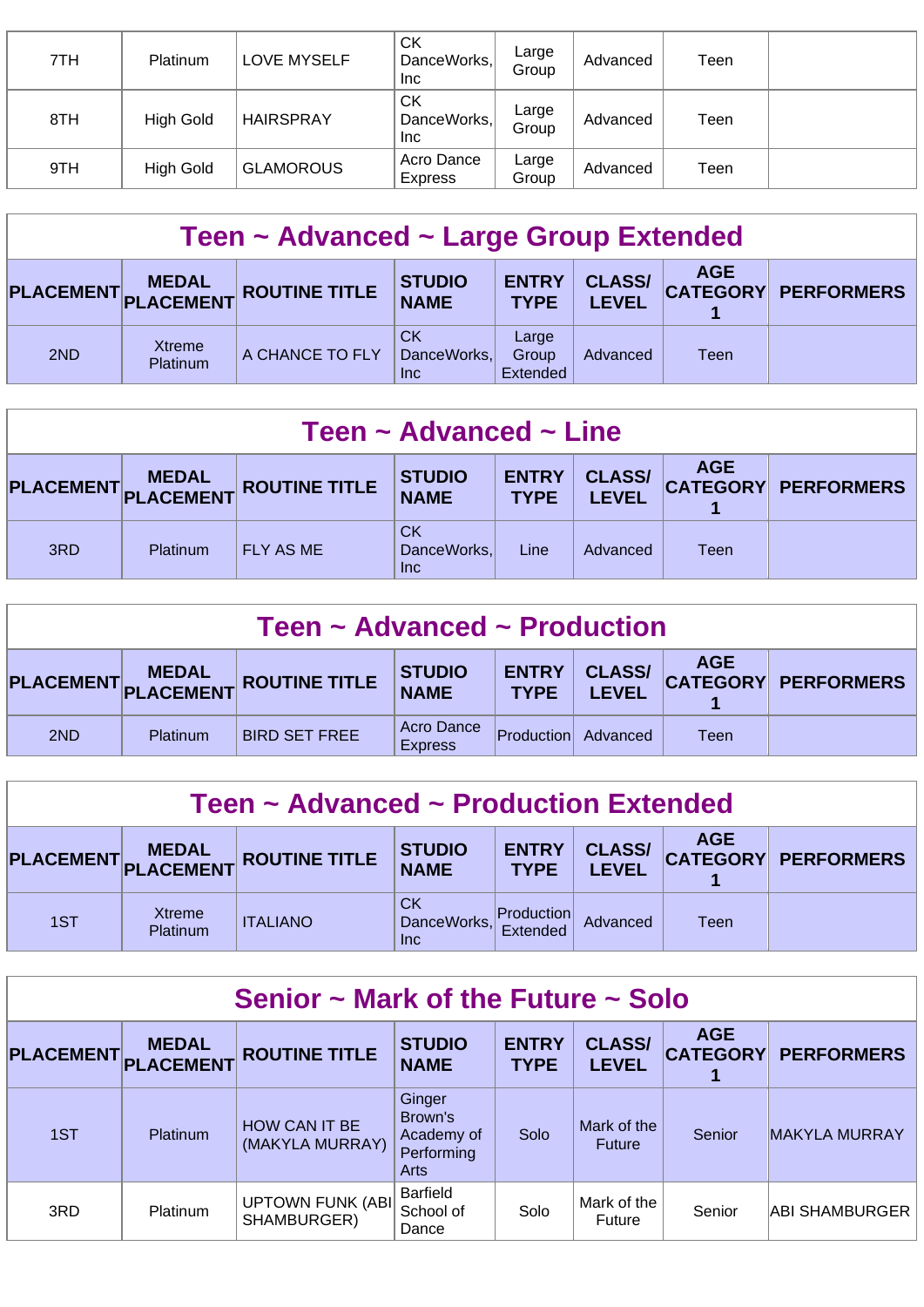| 4TH | <b>Platinum</b>  | PERFECT DAY<br>(KYLIE BOYETTE)                        | <b>Barfield</b><br>School of<br>Dance                 | Solo | Mark of the<br><b>Future</b> | Senior | <b>KYLIE BOYETTE</b>    |
|-----|------------------|-------------------------------------------------------|-------------------------------------------------------|------|------------------------------|--------|-------------------------|
| 5TH | <b>High Gold</b> | <b>HEAL (STAVROULA</b><br><b>AGRAFIOTIS)</b>          | Ginger<br>Brown's<br>Academy of<br>Performing<br>Arts | Solo | Mark of the<br><b>Future</b> | Senior | STAVROULA<br>AGRAFIOTIS |
| 5TH | High Gold        | <b>CALIFORNIA</b><br><b>DREAMIN' (MAGGIE</b><br>LUSK) | Ginger<br>Brown's<br>Academy of<br>Performing<br>Arts | Solo | Mark of the<br><b>Future</b> | Senior | <b>MAGGIE LUSK</b>      |
| 5TH | <b>High Gold</b> | <b>GOOD JOB (DEISHA</b><br>DRAPER)                    | <b>WEAVE</b><br>Dance<br>Company                      | Solo | Mark of the<br><b>Future</b> | Senior | IDEISHA DRAPER          |
| 6TH | <b>High Gold</b> | AT LAST (CHLOE<br>BEATY)                              | Infinity<br>Dance<br>Connection                       | Solo | Mark of the<br><b>Future</b> | Senior | <b>CHLOE BEATY</b>      |
| 7TH | <b>High Gold</b> | #FREEDBRITNEY<br>(ANNA FLYNN)                         | Cumming<br>Dance<br>Academy                           | Solo | Mark of the<br>Future        | Senior | ANNA FLYNN              |

#### **Senior ~ Mark of the Future ~ Solo Extended**

|     | <b>MEDAL</b>    | PLACEMENT PLACEMENT ROUTINE TITLE   | <b>STUDIO</b><br><b>NAME</b>     | <b>ENTRY</b><br><b>TYPE</b> | <b>CLASS/</b><br><b>LEVEL</b> | <b>AGE</b> | <b>CATEGORY PERFORMERS</b> |
|-----|-----------------|-------------------------------------|----------------------------------|-----------------------------|-------------------------------|------------|----------------------------|
| 2ND | <b>Platinum</b> | <b>PRINCE ALI</b><br>(HAILEY PRAHL) | <b>WEAVE</b><br>Dance<br>Company | Solo<br>Extended            | Mark of the<br>Future         | Senior     | <b>HAILEY PRAHL</b>        |

| Senior $\sim$ Mark of the Future $\sim$ Duet/Trio |              |                                   |                                  |                             |                               |            |                                                          |  |  |
|---------------------------------------------------|--------------|-----------------------------------|----------------------------------|-----------------------------|-------------------------------|------------|----------------------------------------------------------|--|--|
|                                                   | <b>MEDAL</b> | PLACEMENT PLACEMENT ROUTINE TITLE | <b>STUDIO</b><br><b>NAME</b>     | <b>ENTRY</b><br><b>TYPE</b> | <b>CLASS/</b><br><b>LEVEL</b> | <b>AGE</b> | CATEGORY PERFORMERS                                      |  |  |
| 1ST                                               | Platinum     | <b>ANYTHING YOU</b><br>CAN DO     | <b>WEAVE</b><br>Dance<br>Company | Duet/Trio                   | Mark of the<br><b>Future</b>  | Senior     | <b>HAILEY PRAHL,</b><br><b>REBEKAH</b><br><b>DAMMANN</b> |  |  |

| Senior ~ Intermediate ~ Solo |                                  |                                             |                                                              |                             |                               |                               |                       |  |  |  |
|------------------------------|----------------------------------|---------------------------------------------|--------------------------------------------------------------|-----------------------------|-------------------------------|-------------------------------|-----------------------|--|--|--|
| <b>PLACEMENT</b>             | <b>MEDAL</b><br><b>PLACEMENT</b> | <b>ROUTINE TITLE</b>                        | <b>STUDIO</b><br><b>NAME</b>                                 | <b>ENTRY</b><br><b>TYPE</b> | <b>CLASS/</b><br><b>LEVEL</b> | <b>AGE</b><br><b>CATEGORY</b> | <b>PERFORMERS</b>     |  |  |  |
| 1ST                          | <b>Platinum</b>                  | <b>FALL FOR YOU</b><br>(GRACIE FREEMAN)     | Ginger<br>Brown's<br>Academy of<br>Performing<br><b>Arts</b> | Solo                        | <b>Intermediatel</b>          | Senior                        | <b>GRACIE FREEMAN</b> |  |  |  |
| 2ND                          | <b>Platinum</b>                  | <b>ASHES (TESSIE</b><br>TOWNSEND)           | <b>Barfield</b><br>School of<br>Dance                        | Solo                        | Intermediate                  | Senior                        | TESSIE<br>TOWNSEND    |  |  |  |
| 3RD                          | <b>Platinum</b>                  | <b>I PUT A SPELL ON</b><br>YOU (KATE MIKEL) | Ginger<br>Brown's<br>Academy of<br>Performing<br>Arts        | Solo                        | Intermediate                  | Senior                        | KATE MIKEL            |  |  |  |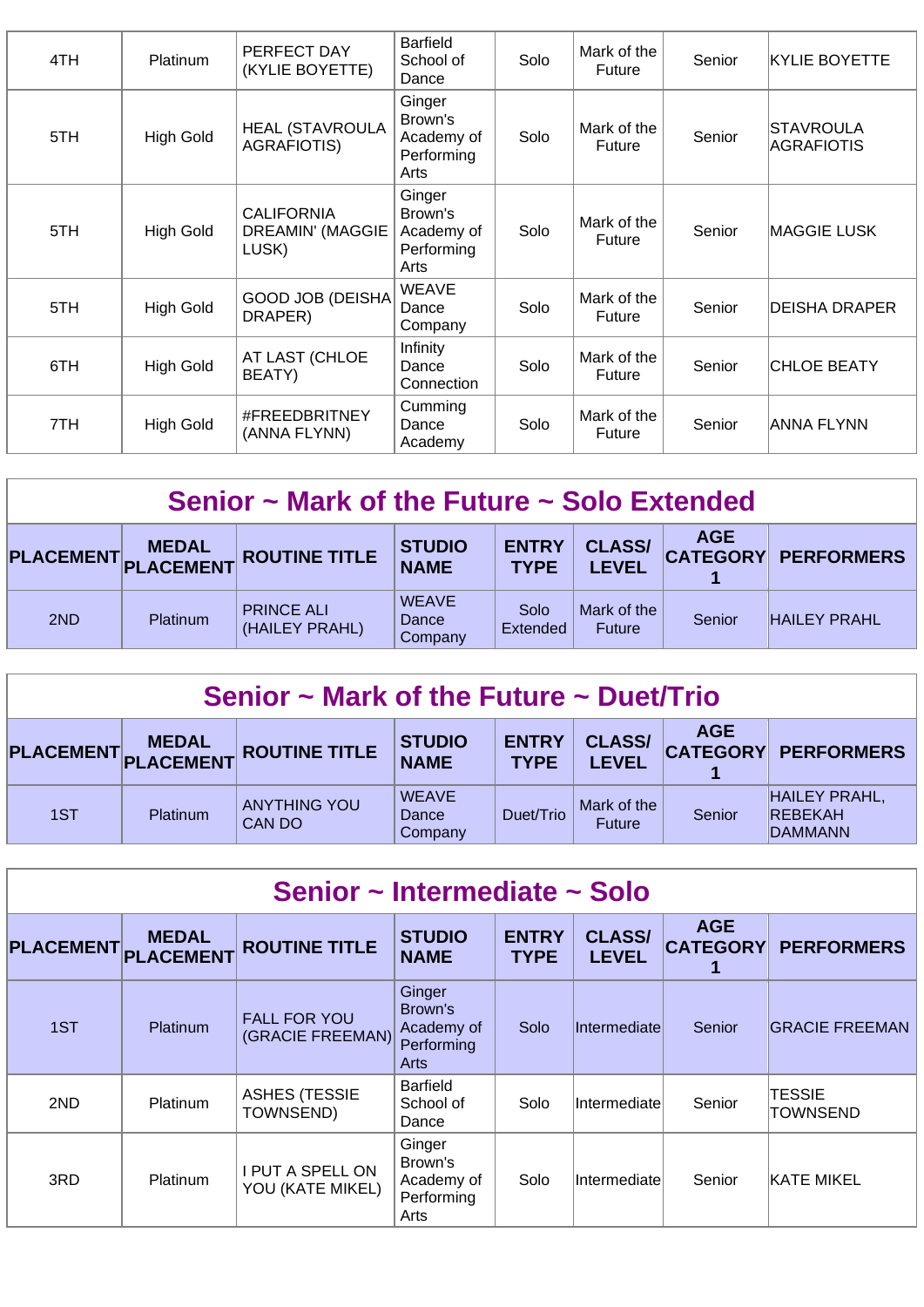| 4TH  | Platinum        | ALL I WANT (ALLIE<br>HALL)               | <b>Barfield</b><br>School of<br>Dance | Solo | Intermediate  | Senior | <b>ALLIE HALL</b> |
|------|-----------------|------------------------------------------|---------------------------------------|------|---------------|--------|-------------------|
| 5TH  | <b>Platinum</b> | <b>MEDICINE</b><br>(CHAPPELL MAYES)      | <b>Barfield</b><br>School of<br>Dance | Solo | Intermediatel | Senior | ICHAPPELL MAYES   |
| 8TH  | Platinum        | <b>I TRY (MADELYN</b><br>TAYLOR)         | <b>Barfield</b><br>School of<br>Dance | Solo | Intermediate  | Senior | MADELYN TAYLOR    |
| 9TH  | Platinum        | I LOOK TO YOU<br>(CHANEL REEVES)         | <b>CK</b><br>DanceWorks,<br>Inc.      | Solo | Intermediate  | Senior | CHANEL REEVES     |
| 10TH | Platinum        | NEW YORK, NEW<br>YORK (ASHLYN<br>VAAGEN) | CK.<br>DanceWorks,<br>Inc             | Solo | Intermediate  | Senior | ASHLYN VAAGEN     |
| 10TH | Platinum        | <b>JUPITER (JULIA</b><br>ANDERSON)       | <b>Barfield</b><br>School of<br>Dance | Solo | Intermediatel | Senior | JULIA ANDERSON    |
|      |                 |                                          |                                       |      |               |        |                   |
|      |                 |                                          |                                       |      |               |        |                   |

#### **Senior ~ Intermediate ~ Solo Extended**

| PLACEMENT PLACEMENT | <b>MEDAL</b>    | <b>ROUTINE TITLE</b>                             | <b>STUDIO</b><br><b>NAME</b>     | <b>ENTRY</b><br><b>TYPE</b> | <b>CLASS/</b><br><b>LEVEL</b> | <b>AGE</b><br><b>CATEGORY</b> | <b>PERFORMERS</b>    |
|---------------------|-----------------|--------------------------------------------------|----------------------------------|-----------------------------|-------------------------------|-------------------------------|----------------------|
| 6TH                 | <b>Platinum</b> | SHE USED TO BE<br><b>MINE (ARAYA</b><br>SHIRLEY) | <b>WEAVE</b><br>Dance<br>Company | Solo<br>Extended            | Intermediate                  | Senior                        | <b>ARAYA SHIRLEY</b> |
| 7TH                 | <b>Platinum</b> | <b>PRAYER FOR</b><br>HUMANITY (LEAH<br>HUFF)     | <b>WEAVE</b><br>Dance<br>Company | Solo<br>Extended            | Intermediate                  | Senior                        | LEAH HUFF            |

| Senior ~ Intermediate ~ Duet/Trio |                           |                                        |                                                       |                             |                               |                               |                                                                        |  |  |
|-----------------------------------|---------------------------|----------------------------------------|-------------------------------------------------------|-----------------------------|-------------------------------|-------------------------------|------------------------------------------------------------------------|--|--|
| <b>PLACEMENT</b>                  | <b>MEDAL</b><br>PLACEMENT | <b>ROUTINE TITLE</b>                   | <b>STUDIO</b><br><b>NAME</b>                          | <b>ENTRY</b><br><b>TYPE</b> | <b>CLASS/</b><br><b>LEVEL</b> | <b>AGE</b><br><b>CATEGORY</b> | <b>PERFORMERS</b>                                                      |  |  |
| 1ST                               | <b>Platinum</b>           | <b>WHEN THE</b><br><b>PARTY'S OVER</b> | Ginger<br>Brown's<br>Academy of<br>Performing<br>Arts | Duet/Trio                   | Intermediate                  | Senior                        | KATE MIKEL,<br><b>KATELYN ANZIANO</b>                                  |  |  |
| 2ND                               | High Gold                 | <b>COME TOGETHER</b>                   | Barfield<br>School of<br>Dance                        | Duet/Trio                   | <i>Intermediate</i>           | Senior                        | ABI SHAMBURGER,<br>JULIA ANDERSON.<br><b>TESSIE</b><br><b>TOWNSEND</b> |  |  |

| Senior ~ Intermediate ~ Small Group |                           |                      |                                  |                             |                               |                               |                   |  |  |  |
|-------------------------------------|---------------------------|----------------------|----------------------------------|-----------------------------|-------------------------------|-------------------------------|-------------------|--|--|--|
| <b>PLACEMENT</b>                    | <b>MEDAL</b><br>PLACEMENT | <b>ROUTINE TITLE</b> | <b>STUDIO</b><br><b>NAME</b>     | <b>ENTRY</b><br><b>TYPE</b> | <b>CLASS/</b><br><b>LEVEL</b> | <b>AGE</b><br><b>CATEGORY</b> | <b>PERFORMERS</b> |  |  |  |
| 1ST                                 | Platinum                  | <b>FIND ME</b>       | <b>WEAVE</b><br>Dance<br>Company | Small<br>Group              | <i>Intermediate</i>           | Senior                        |                   |  |  |  |
| 2ND                                 | Platinum                  | LIKE A GIRL          | Barfield<br>School of<br>Dance   | Small<br>Group              | Intermediate                  | Senior                        |                   |  |  |  |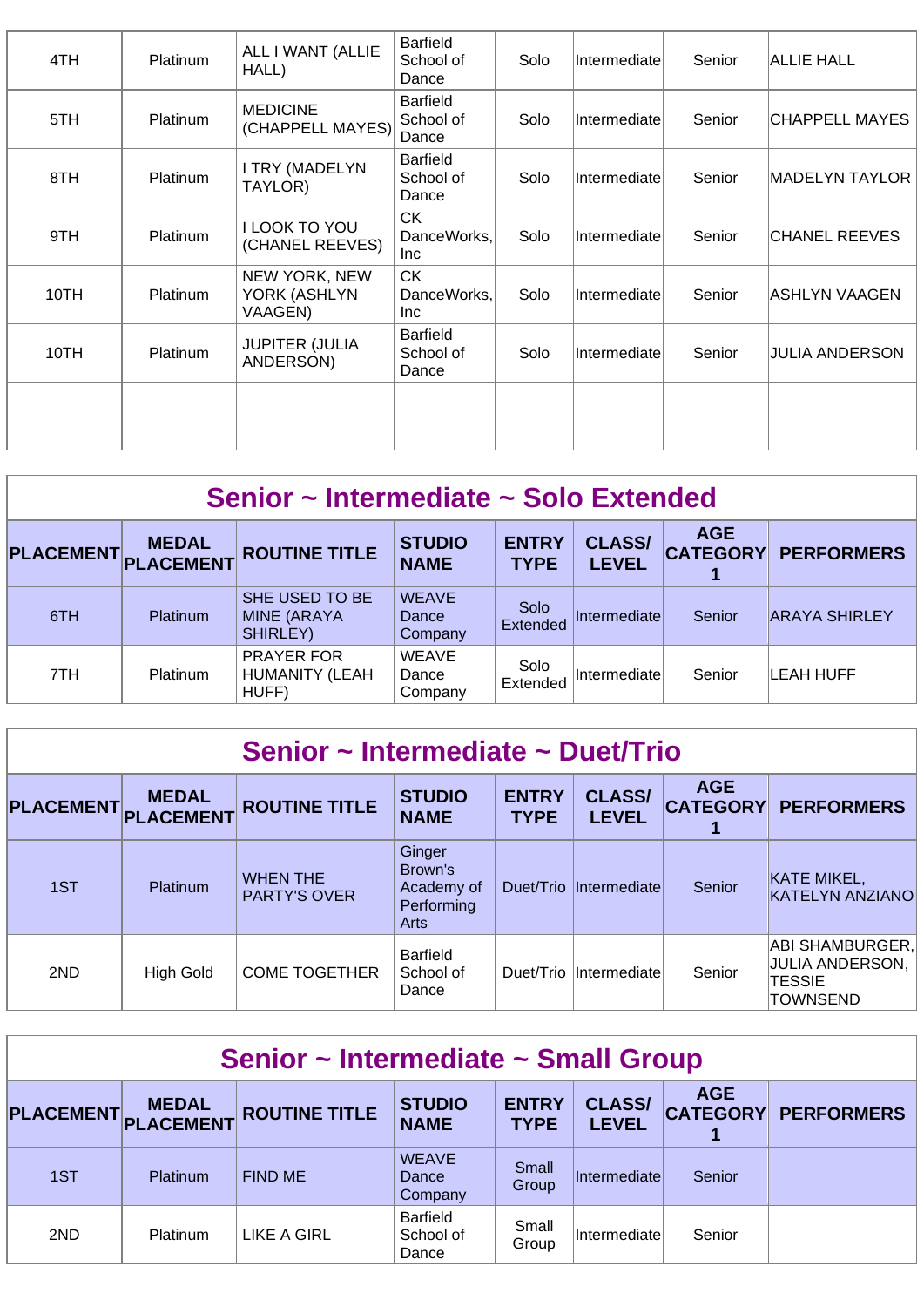| 3RD | <b>Platinum</b>  | <b>NEW NARRATIVE</b> | <b>CK</b><br>DanceWorks,<br>Inc       | Small<br>Group | <b>Intermediate</b> | Senior |  |
|-----|------------------|----------------------|---------------------------------------|----------------|---------------------|--------|--|
| 4TH | <b>Platinum</b>  | YO VIVO PARA TI      | Infinity<br>Dance<br>Connection       | Small<br>Group | <b>Intermediate</b> | Senior |  |
| 5TH | <b>High Gold</b> | <b>GYPSY</b>         | Infinity<br>Dance<br>Connection       | Small<br>Group | <i>Intermediate</i> | Senior |  |
| 6TH | <b>High Gold</b> | <b>GIRL ON FIRE</b>  | <b>Barfield</b><br>School of<br>Dance | Small<br>Group | Intermediate        | Senior |  |
| 7TH | <b>High Gold</b> | <b>HOT LIKE WOW</b>  | Infinity<br>Dance<br>Connection       | Small<br>Group | <i>Intermediate</i> | Senior |  |

| Senior ~ Intermediate ~ Large Group |                                  |                       |                                                       |                             |                               |                               |                   |  |  |  |  |
|-------------------------------------|----------------------------------|-----------------------|-------------------------------------------------------|-----------------------------|-------------------------------|-------------------------------|-------------------|--|--|--|--|
| <b>PLACEMENT</b>                    | <b>MEDAL</b><br><b>PLACEMENT</b> | <b>ROUTINE TITLE</b>  | <b>STUDIO</b><br><b>NAME</b>                          | <b>ENTRY</b><br><b>TYPE</b> | <b>CLASS/</b><br><b>LEVEL</b> | <b>AGE</b><br><b>CATEGORY</b> | <b>PERFORMERS</b> |  |  |  |  |
| 1ST                                 | <b>Xtreme</b><br><b>Platinum</b> | <b>POST THAT</b>      | Ginger<br>Brown's<br>Academy of<br>Performing<br>Arts | Large<br>Group              | Intermediate                  | Senior                        |                   |  |  |  |  |
| 2ND                                 | Xtreme<br><b>Platinum</b>        | <b>OUT OF MY HEAD</b> | Ginger<br>Brown's<br>Academy of<br>Performing<br>Arts | Large<br>Group              | Intermediate                  | Senior                        |                   |  |  |  |  |
| 3RD                                 | Xtreme<br>Platinum               | <b>OPEN ARMS</b>      | Barfield<br>School of<br>Dance                        | Large<br>Group              | Intermediate                  | Senior                        |                   |  |  |  |  |
| 4TH                                 | Platinum                         | ALL THAT JAZZ         | <b>Barfield</b><br>School of<br>Dance                 | Large<br>Group              | Intermediatel                 | Senior                        |                   |  |  |  |  |

| Senior $\sim$ Intermediate $\sim$ Line                                                                                                                                    |          |                |                                 |      |                     |        |  |  |  |
|---------------------------------------------------------------------------------------------------------------------------------------------------------------------------|----------|----------------|---------------------------------|------|---------------------|--------|--|--|--|
| <b>AGE</b><br><b>CLASS/</b><br><b>ENTRY</b><br><b>STUDIO</b><br>PLACEMENT MEDAL ROUTINE TITLE<br><b>CATEGORY PERFORMERS</b><br><b>NAME</b><br><b>LEVEL</b><br><b>TYPE</b> |          |                |                                 |      |                     |        |  |  |  |
| 1ST                                                                                                                                                                       | Platinum | <b>CRACKED</b> | Performing<br>Arts<br>Unlimited | Line | <i>Intermediate</i> | Senior |  |  |  |

| Senior ~ Advanced ~ Solo |                           |                                                           |                                                       |                             |                               |                               |                                   |  |  |
|--------------------------|---------------------------|-----------------------------------------------------------|-------------------------------------------------------|-----------------------------|-------------------------------|-------------------------------|-----------------------------------|--|--|
| <b>PLACEMENT</b>         | <b>MEDAL</b><br>PLACEMENT | <b>ROUTINE TITLE</b>                                      | <b>STUDIO</b><br><b>NAME</b>                          | <b>ENTRY</b><br><b>TYPE</b> | <b>CLASS/</b><br><b>LEVEL</b> | <b>AGE</b><br><b>CATEGORY</b> | <b>PERFORMERS</b>                 |  |  |
| 1ST                      | <b>Xtreme</b><br>Platinum | DANCE ME TO THE<br><b>END OF LOVE (IAN</b><br>AGBANNAOAG) | Ginger<br>Brown's<br>Academy of<br>Performing<br>Arts | Solo                        | Advanced                      | Senior                        | IAN AGBANNAOAG                    |  |  |
| 2ND                      | Xtreme<br>Platinum        | VA VA VOOM<br><b>(LOLAREESE)</b><br>MOXEY)                | <b>CK</b><br>DanceWorks,<br>Inc.                      | Solo                        | Advanced                      | Senior                        | <b>LOLAREESE</b><br><b>IMOXEY</b> |  |  |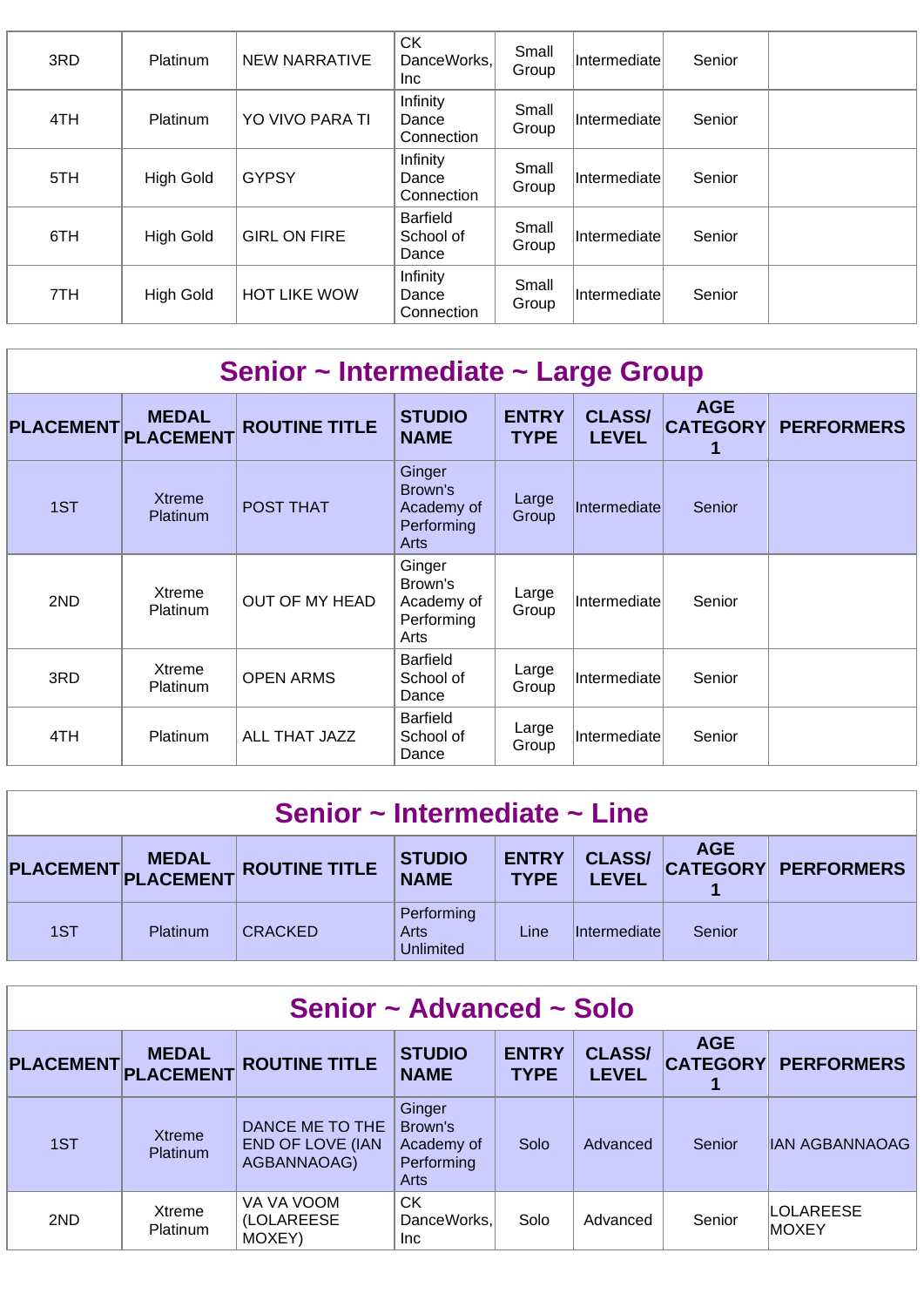| 3RD  | Xtreme<br>Platinum | <b>DEM BEATZ</b><br>(CHASSIDI MANN)                          | Dance Works                                           | Solo | Advanced | Senior | CHASSIDI MANN          |
|------|--------------------|--------------------------------------------------------------|-------------------------------------------------------|------|----------|--------|------------------------|
| 4TH  | Xtreme<br>Platinum | AS THE WORLD<br><b>CAVES IN</b><br>(ROSELYN MOORE)           | <b>CK</b><br>DanceWorks.<br><b>Inc</b>                | Solo | Advanced | Senior | <b>ROSELYN MOORE</b>   |
| 5TH  | Xtreme<br>Platinum | <b>HALLELUJAH</b><br>(NATALIE SMITH)                         | Acro Dance<br><b>Express</b>                          | Solo | Advanced | Senior | NATALIE SMITH          |
| 6TH  | Xtreme<br>Platinum | I'M YOURS<br>(MARISARAYN<br>BARFIELD)                        | <b>CK</b><br>DanceWorks.<br><b>Inc</b>                | Solo | Advanced | Senior | MARISARAYN<br>BARFIELD |
| 7TH  | Xtreme<br>Platinum | <b>TOXIC (TAYLA</b><br>HAND)                                 | <b>CK</b><br>DanceWorks.<br><b>Inc</b>                | Solo | Advanced | Senior | ITAYLA HAND            |
| 8TH  | Xtreme<br>Platinum | <b>ANOTHER ONE</b><br><b>BITES THE DUST</b><br>(MAE WILSON)  | Ginger<br>Brown's<br>Academy of<br>Performing<br>Arts | Solo | Advanced | Senior | <b>MAE WILSON</b>      |
| 9TH  | Xtreme<br>Platinum | <b>NOTHING</b><br><b>COMPARES (EMILY</b><br><b>MALMGREN)</b> | <b>CK</b><br>DanceWorks,<br><b>Inc</b>                | Solo | Advanced | Senior | <b>EMILY MALMGREN</b>  |
| 9TH  | Xtreme<br>Platinum | <b>ISLANDS</b><br>(MEREDITH<br>RAWLS)                        | <b>CK</b><br>DanceWorks,<br><b>Inc</b>                | Solo | Advanced | Senior | MEREDITH RAWLS         |
| 10TH | Xtreme<br>Platinum | <b>GROOVIN' (TORI</b><br>MARTIN)                             | <b>CK</b><br>DanceWorks,<br><b>Inc</b>                | Solo | Advanced | Senior | TORI MARTIN            |

| Senior ~ Advanced ~ Duet/Trio |                                  |                                |                                        |                             |                               |                                    |                                                                    |  |  |
|-------------------------------|----------------------------------|--------------------------------|----------------------------------------|-----------------------------|-------------------------------|------------------------------------|--------------------------------------------------------------------|--|--|
| <b>PLACEMENT</b>              | <b>MEDAL</b><br><b>PLACEMENT</b> | <b>ROUTINE TITLE</b>           | <b>STUDIO</b><br><b>NAME</b>           | <b>ENTRY</b><br><b>TYPE</b> | <b>CLASS/</b><br><b>LEVEL</b> | <b>AGE</b><br><b>CATEGORY</b><br>1 | <b>PERFORMERS</b>                                                  |  |  |
| 1ST                           | <b>Xtreme</b><br>Platinum        | <b>ASHES</b>                   | <b>CK</b><br>DanceWorks.<br><b>Inc</b> | Duet/Trio                   | Advanced                      | Senior                             | CAMERON MILLER,<br>CHLOE GAY,<br><b>TAYLA HAND</b>                 |  |  |
| 2ND                           | Platinum                         | <b>ALONE</b>                   | <b>CK</b><br>DanceWorks.<br><b>Inc</b> | Duet/Trio                   | Advanced                      | Senior                             | <b>JADE BECKFORD,</b><br>LOLAREESE<br><b>MOXEY, TORI</b><br>MARTIN |  |  |
| 3RD                           | Platinum                         | THE SUN                        | Acro Dance<br><b>Express</b>           | Duet/Trio                   | Advanced                      | Senior                             | BAILEE CALHOUN,<br><b>ELLA GOULD</b>                               |  |  |
| 4TH                           | Platinum                         | <b>SAFE</b>                    | <b>CK</b><br>DanceWorks.<br><b>Inc</b> | Duet/Trio                   | Advanced                      | Senior                             | ADDISON<br>MORELLI, ASHELY<br><b>MORELLI</b>                       |  |  |
| 4TH                           | Platinum                         | <b>CAVALIER</b>                | <b>CK</b><br>DanceWorks,<br>Inc        | Duet/Trio                   | Advanced                      | Senior                             | KALEY DAVIS,<br>KINSLEE LEBHAFT                                    |  |  |
| 5TH                           | Platinum                         | THE MOMENT I<br><b>SAID IT</b> | Acro Dance<br><b>Express</b>           | Duet/Trio                   | Advanced                      | Senior                             | ELLA GOULD,<br>EMILY JENKINS,<br><b>NATALIE SMITH</b>              |  |  |
| 6TH                           | <b>High Gold</b>                 | <b>BROTHER</b>                 | <b>CK</b><br>DanceWorks,<br><b>Inc</b> | Duet/Trio                   | Advanced                      | Senior                             | ALEXIS TALLMAN,<br><b>BLYTHE HARDMAN</b>                           |  |  |

| Senior ~ Advanced ~ Small Group |  |                                                                      |  |  |  |  |  |  |
|---------------------------------|--|----------------------------------------------------------------------|--|--|--|--|--|--|
|                                 |  | PLACEMENT MEDAL ROUTINE TITLE STUDIO ENTRY CLASS/ AGE AGE PERFORMERS |  |  |  |  |  |  |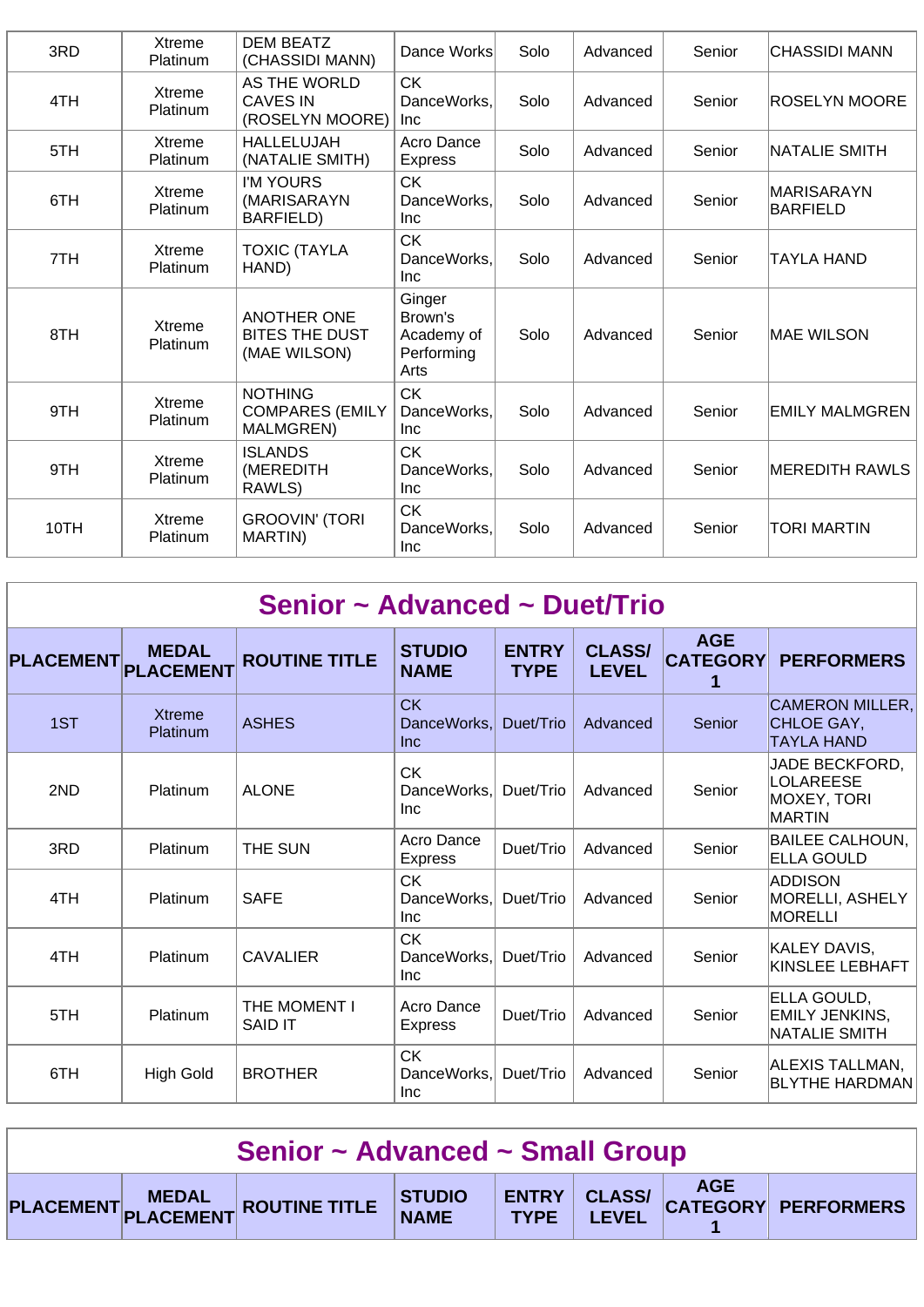| 2ND | <b>Xtreme</b><br>Platinum | THE BEST LOVE<br><b>SONG</b>         | Dance Works                      | Small<br>Group | Advanced | Senior |  |
|-----|---------------------------|--------------------------------------|----------------------------------|----------------|----------|--------|--|
| 3RD | <b>Platinum</b>           | <b>HIDE AND SEEK</b>                 | Acro Dance<br><b>Express</b>     | Small<br>Group | Advanced | Senior |  |
| 4TH | Platinum                  | <b>BLACK WIDOW</b>                   | Acro Dance<br>Express            | Small<br>Group | Advanced | Senior |  |
| 5TH | <b>Platinum</b>           | <b>EVERYBODY</b><br><b>WANTS YOU</b> | <b>CK</b><br>DanceWorks,<br>Inc. | Small<br>Group | Advanced | Senior |  |
| 6TH | <b>High Gold</b>          | <b>BRITNEY</b>                       | Acro Dance<br><b>Express</b>     | Small<br>Group | Advanced | Senior |  |

## **Senior ~ Advanced ~ Small Group Extended**

|     | <b>MEDAL</b>       | PLACEMENT PLACEMENT ROUTINE TITLE | <b>STUDIO</b><br><b>NAME</b>           | <b>ENTRY</b><br><b>TYPE</b> | <b>CLASS/</b><br><b>LEVEL</b> | <b>AGE</b> | CATEGORY PERFORMERS |
|-----|--------------------|-----------------------------------|----------------------------------------|-----------------------------|-------------------------------|------------|---------------------|
| 1ST | Xtreme<br>Platinum | <b>OUR STORY</b>                  | <b>CK</b><br>DanceWorks,<br><b>Inc</b> | Small<br>Group<br>Extended  | Advanced                      | Senior     |                     |

| Senior ~ Advanced ~ Large Group |                                  |                                    |                                        |                             |                               |                                    |                   |  |  |
|---------------------------------|----------------------------------|------------------------------------|----------------------------------------|-----------------------------|-------------------------------|------------------------------------|-------------------|--|--|
| <b>PLACEMENT</b>                | <b>MEDAL</b><br><b>PLACEMENT</b> | <b>ROUTINE TITLE</b>               | <b>STUDIO</b><br><b>NAME</b>           | <b>ENTRY</b><br><b>TYPE</b> | <b>CLASS/</b><br><b>LEVEL</b> | <b>AGE</b><br><b>CATEGORY</b><br>1 | <b>PERFORMERS</b> |  |  |
| 1ST                             | <b>Xtreme</b><br>Platinum        | <b>COMING BACK</b>                 | <b>CK</b><br>DanceWorks.<br>Inc        | Large<br>Group              | Advanced                      | Senior                             |                   |  |  |
| 2ND                             | Xtreme<br>Platinum               | <b>AIN'T NO OTHER</b>              | <b>CK</b><br>DanceWorks.<br><b>Inc</b> | Large<br>Group              | Advanced                      | Senior                             |                   |  |  |
| 3RD                             | Xtreme<br>Platinum               | <b>SILHOUETTE</b>                  | <b>CK</b><br>DanceWorks.<br><b>Inc</b> | Large<br>Group              | Advanced                      | Senior                             |                   |  |  |
| 4TH                             | Xtreme<br>Platinum               | <b>RAIN ON ME</b>                  | Acro Dance<br><b>Express</b>           | Large<br>Group              | Advanced                      | Senior                             |                   |  |  |
| 5TH                             | Xtreme<br>Platinum               | <b>OBSESSED</b>                    | Dance Works                            | Large<br>Group              | Advanced                      | Senior                             |                   |  |  |
| 6TH                             | Xtreme<br>Platinum               | LIKE A BOY                         | Dance Works                            | Large<br>Group              | Advanced                      | Senior                             |                   |  |  |
| 7TH                             | Xtreme<br>Platinum               | <b>BY YOURSELF</b>                 | <b>CK</b><br>DanceWorks,<br>Inc        | Large<br>Group              | Advanced                      | Senior                             |                   |  |  |
| 8TH                             | Xtreme<br>Platinum               | <b>WOMAN</b>                       | Dance Works                            | Large<br>Group              | Advanced                      | Senior                             |                   |  |  |
| 9TH                             | Platinum                         | <b>COLLATERAL</b><br><b>DAMAGE</b> | Dance Works                            | Large<br>Group              | Advanced                      | Senior                             |                   |  |  |
| 10TH                            | Platinum                         | <b>QUEENS</b>                      | <b>CK</b><br>DanceWorks,<br>Inc        | Large<br>Group              | Advanced                      | Senior                             |                   |  |  |

| Senior $\sim$ Advanced $\sim$ Line |                                     |                     |                                 |                             |                               |            |                            |  |
|------------------------------------|-------------------------------------|---------------------|---------------------------------|-----------------------------|-------------------------------|------------|----------------------------|--|
|                                    | <b>MEDAL</b><br>PLACEMENT PLACEMENT | ROUTINE TITLE       | <b>STUDIO</b><br><b>NAME</b>    | <b>ENTRY</b><br><b>TYPE</b> | <b>CLASS/</b><br><b>LEVEL</b> | <b>AGE</b> | <b>CATEGORY PERFORMERS</b> |  |
| 2ND                                | Xtreme<br>Platinum                  | <b>FREE BRITNEY</b> | CK<br>DanceWorks,<br><b>Inc</b> | Line                        | Advanced                      | Senior     |                            |  |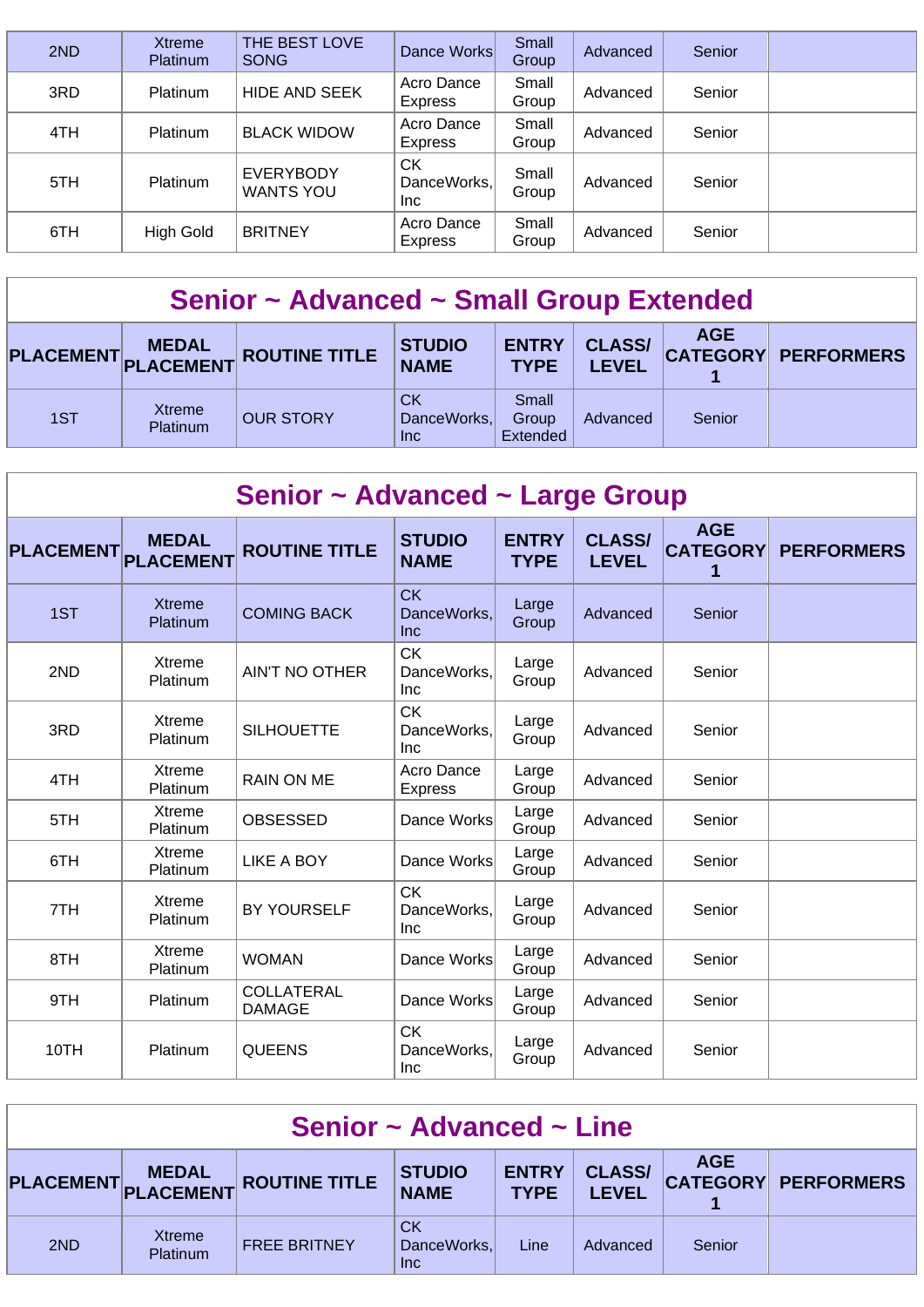| 3RD | Xtreme<br>Platinum | <b>TAKES IT ALL</b> | СK<br>DanceWorks,<br>Inc        | Line | Advanced | Senior |  |
|-----|--------------------|---------------------|---------------------------------|------|----------|--------|--|
| 4TH | <b>Platinum</b>    | <b>YOUTH</b>        | СK<br>DanceWorks,<br>Inc.       | Line | Advanced | Senior |  |
| 5TH | Platinum           | <b>ROCKET MAN</b>   | СK<br>DanceWorks,<br><b>Inc</b> | Line | Advanced | Senior |  |

| Senior $\sim$ Advanced $\sim$ Production |                           |                                                   |                                                            |                             |                               |            |                     |  |
|------------------------------------------|---------------------------|---------------------------------------------------|------------------------------------------------------------|-----------------------------|-------------------------------|------------|---------------------|--|
|                                          |                           | PLACEMENT MEDAL ROUTINE TITLE                     | <b>STUDIO</b><br><b>NAME</b>                               | <b>ENTRY</b><br><b>TYPE</b> | <b>CLASS/</b><br><b>LEVEL</b> | <b>AGE</b> | CATEGORY PERFORMERS |  |
| 1ST                                      | <b>Xtreme</b><br>Platinum | LET THEM EAT<br>CAKE-THE<br><b>SECOND EDITION</b> | <b>CK</b><br>DanceWorks, Production Advanced<br><b>Inc</b> |                             |                               | Senior     |                     |  |